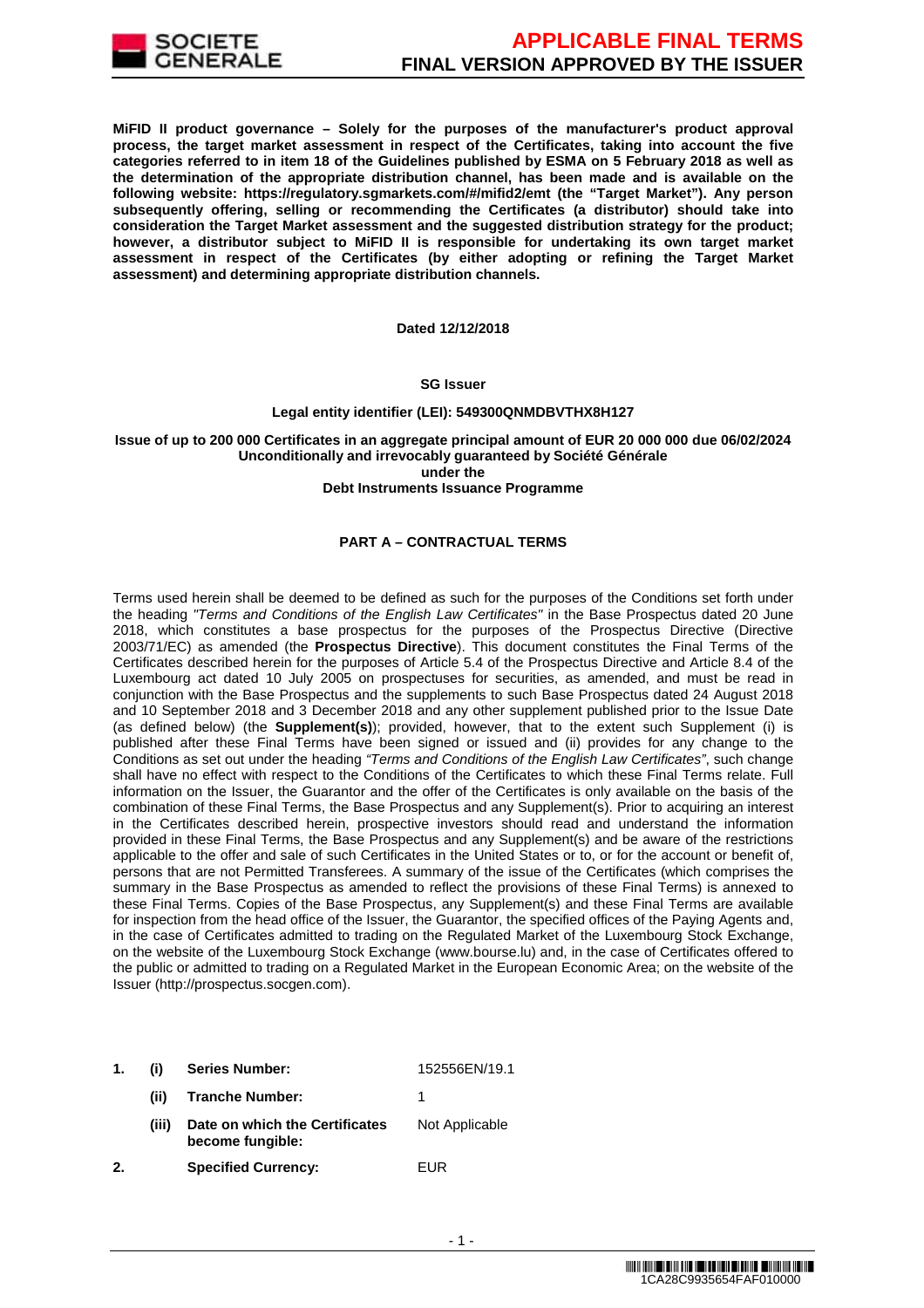

| 3.  |       | <b>Aggregate Nominal Amount:</b>                                                        |                                                                                                                                                                                              |
|-----|-------|-----------------------------------------------------------------------------------------|----------------------------------------------------------------------------------------------------------------------------------------------------------------------------------------------|
|     | (i)   | - Tranche:                                                                              | up to 200 000 Certificates in an aggregate principal amount<br>of EUR 20 000 000                                                                                                             |
|     | (ii)  | - Series:                                                                               | up to 200 000 Certificates in an aggregate principal amount<br>of EUR 20 000 000                                                                                                             |
| 4.  |       | <b>Issue Price:</b>                                                                     | EUR 100 per Certificate of EUR 100 Specified Denomination                                                                                                                                    |
| 5.  |       | <b>Specified Denomination(s):</b>                                                       | <b>EUR 100</b>                                                                                                                                                                               |
| 6.  | (i)   | <b>Issue Date:</b><br>(DD/MM/YYYY)                                                      | 31/01/2019                                                                                                                                                                                   |
|     | (ii)  | <b>Interest Commencement Date:</b>                                                      | <b>Issue Date</b>                                                                                                                                                                            |
| 7.  |       | <b>Final Exercise Date:</b><br>(DD/MM/YYYY)                                             | 06/02/2024                                                                                                                                                                                   |
| 8.  |       | <b>Governing law:</b>                                                                   | English law                                                                                                                                                                                  |
| 9.  | (i)   | <b>Status of the Certificates:</b>                                                      | Unsecured                                                                                                                                                                                    |
|     | (ii)  | Date of corporate authorisation<br>obtained for the issuance of<br><b>Certificates:</b> | Not Applicable                                                                                                                                                                               |
|     | (iii) | <b>Type of Structured Certificates:</b>                                                 | <b>Share Linked Certificates</b>                                                                                                                                                             |
|     |       |                                                                                         | The provisions of the following Additional Terms and<br>Conditions apply:<br>Additional Terms and Conditions for Share<br>Linked<br>Certificates and Depositary Receipts Linked Certificates |
|     | (iv)  | <b>Reference of the Product</b>                                                         | 3.3.3 with Option 1 applicable as described in the Additional<br>Terms and Conditions relating to Formulae                                                                                   |
| 10. |       | <b>Interest Basis:</b>                                                                  | See section "PROVISIONS RELATING TO INTEREST (IF<br>ANY) PAYABLE" below.                                                                                                                     |
| 11. |       | <b>Redemption/Payment Basis:</b>                                                        | See section "PROVISIONS RELATING TO REDEMPTION"<br>below.                                                                                                                                    |
| 12. |       | Issuer's/Certificateholders'<br>redemption option:                                      | See section "PROVISIONS RELATING TO REDEMPTION"<br>below.                                                                                                                                    |

### **PROVISIONS RELATING TO INTEREST (IF ANY) PAYABLE**

| 13. |     | <b>Fixed Rate Certificate</b><br><b>Provisions:</b>          | Not Applicable                                                                                                                                                                                                            |
|-----|-----|--------------------------------------------------------------|---------------------------------------------------------------------------------------------------------------------------------------------------------------------------------------------------------------------------|
| 14. |     | <b>Floating Rate Certificate</b><br><b>Provisions:</b>       | Not Applicable                                                                                                                                                                                                            |
| 15. |     | <b>Structured Interest Certificate</b><br><b>Provisions:</b> | Applicable as per Condition 3.3 of the General Terms and<br>Conditions                                                                                                                                                    |
|     | (i) | <b>Structured Interest Amount(s):</b>                        | Unless previously redeemed, on each Interest Payment<br>Date(i) (i from 1 to 5), the Issuer shall pay to the<br>Certificateholders, for each Certificate, an<br>amount<br>determined by the Calculation Agent as follows: |
|     |     |                                                              | Scenario 1:                                                                                                                                                                                                               |
|     |     |                                                              | If on Valuation Date(i), Performance(i) is higher than or<br>equal to $-30.0\%$ , then:                                                                                                                                   |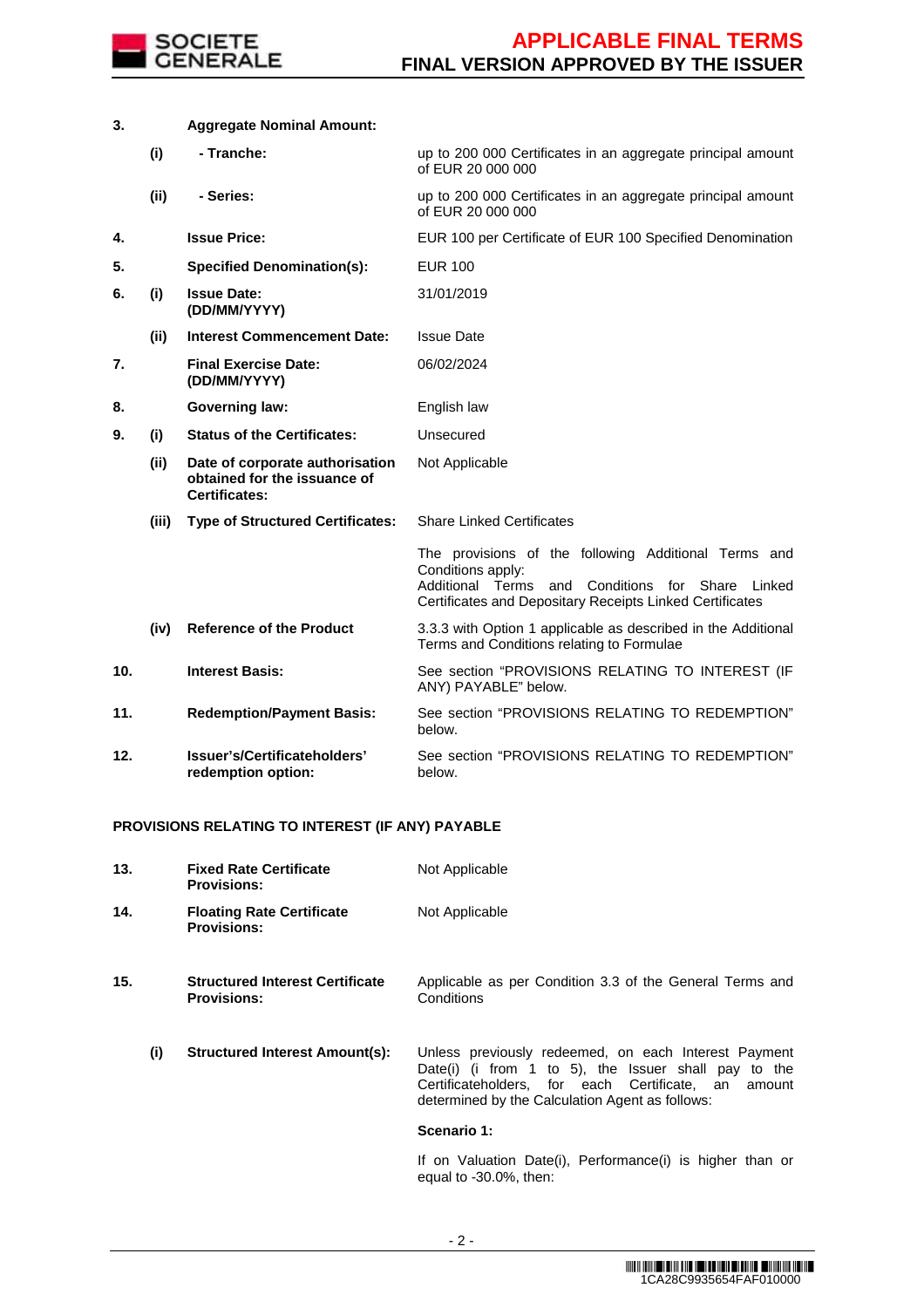

Structured Interest Amount(i) = Max(0; Specified Denomination x (i x 6.1%) - SumCouponsPaid(i-1))

#### **Scenario 2:**

If on Valuation Date(i), Performance(i) is lower than -30.0%, then:

Structured Interest Amount(i) = 0 (zero)

 Definitions relating to the Structured Interest Amount are set out in paragraph 27(ii) "Definitions relating to the Product"

Interest Payment Date(i) (i from 1 to 4): 5 Business Days after Valuation Date(i); Interest Payment Date(5): the Final

- **(ii) Specified Period(s)/Interest Payment Date(s):**
- **(iii) Business Day Convention:** Following Business Day Convention (unadjusted)

Exercise Date

- **(iv) Day Count Fraction:** Not Applicable
- **(v) Business Centre(s):** Not Applicable
- **16. Zero Coupon Certificate Provisions:** Not Applicable

#### **PROVISIONS RELATING TO REDEMPTION**

| 17. |       | Redemption at the option of the<br>Issuer:             | Not Applicable                                                                                                                                                                                                                                                                           |
|-----|-------|--------------------------------------------------------|------------------------------------------------------------------------------------------------------------------------------------------------------------------------------------------------------------------------------------------------------------------------------------------|
| 18. |       | Redemption at the option of the<br>Certificateholders: | Not Applicable                                                                                                                                                                                                                                                                           |
| 19. |       | <b>Automatic Early Redemption:</b>                     | Applicable as per Condition 5.10 of the General Terms and<br>Conditions                                                                                                                                                                                                                  |
|     | (i)   | <b>Automatic Early Redemption</b><br>Amount(s):        | Unless previously redeemed, if an Automatic<br>Early<br>Redemption Event has occurred, then the Issuer shall<br>redeem early the Certificates on Automatic<br>Early<br>Redemption Date(i) (i from 1 to 4) in accordance with the<br>following provisions in respect of each Certificate: |
|     |       |                                                        | Automatic Early Redemption Amount(i) = Specified<br>Denomination x (100%)                                                                                                                                                                                                                |
|     |       |                                                        | Definitions relating to the Automatic Early Redemption<br>Amount are set out in paragraph 27(ii) "Definitions relating to<br>the Product".                                                                                                                                               |
|     | (ii)  | <b>Automatic Early Redemption</b><br>Date(s):          | Automatic Early Redemption Date(i) (i from 1 to 4): 5<br>Business Days after the Valuation Date(i) on which an<br>Automatic Early Redemption Event is deemed to have<br>occurred.                                                                                                        |
|     | (iii) | <b>Automatic Early Redemption</b><br>Event:            | is deemed to have occurred, as determined by the<br>Calculation Agent, if on a Valuation Date(i) (i from 1 to 4),<br>Performance(i) is higher than or equal to 0%                                                                                                                        |
| 20. |       | <b>Final Exercise Amount:</b>                          | Unless previously redeemed, the Issuer shall redeem the<br>Certificates on the Final Exercise Date, in accordance with<br>the following provisions in respect of each Certificate:                                                                                                       |
|     |       |                                                        | Scenario 1:                                                                                                                                                                                                                                                                              |
|     |       |                                                        | If on Valuation Date(5), Performance(5) is higher than or                                                                                                                                                                                                                                |

equal to -30.0%, then: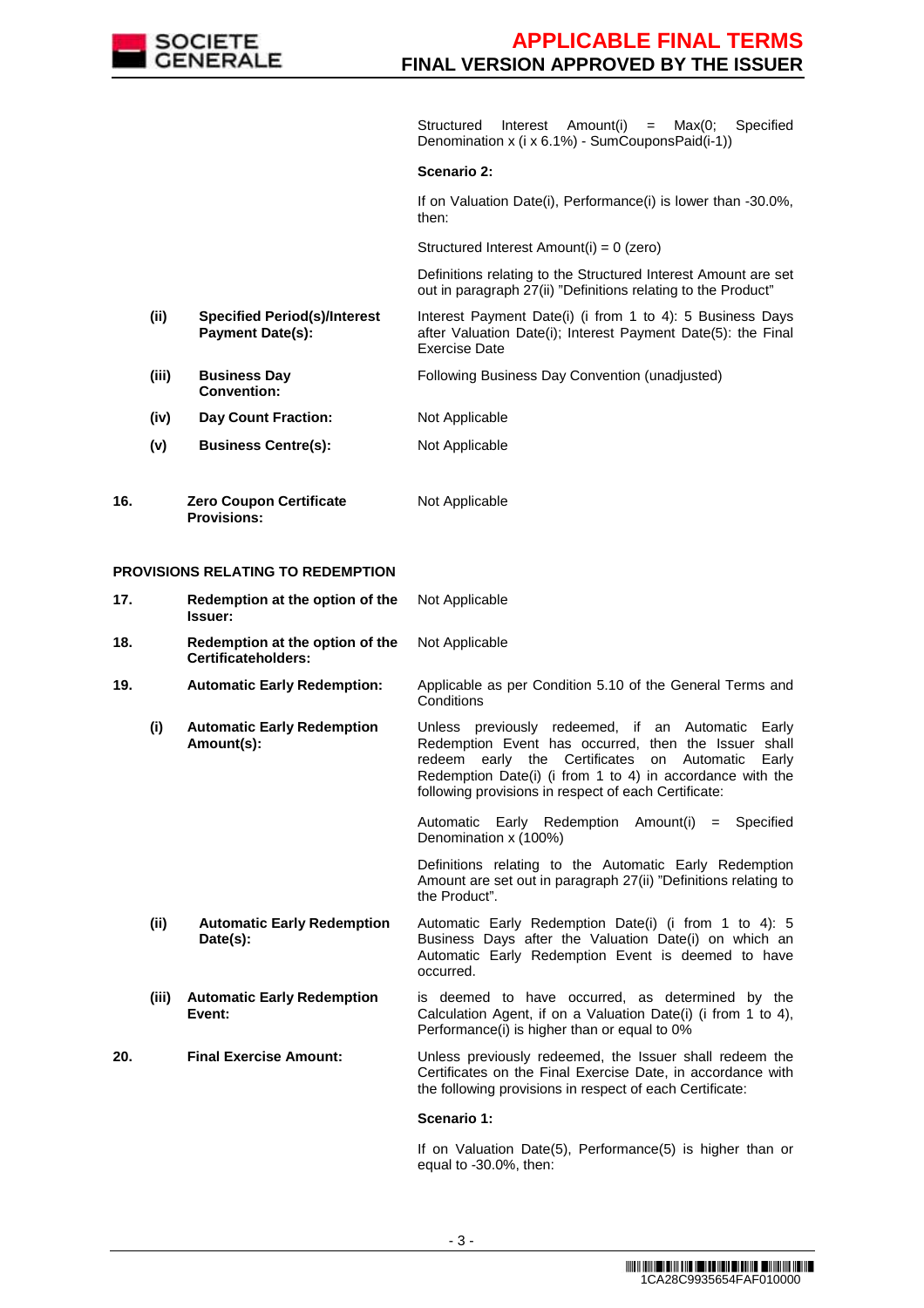

Final Exercise Amount = Specified Denomination x [100%]

|     |                                                                                                                                                                                                                                                               | Scenario 2:                                                                                                                 |
|-----|---------------------------------------------------------------------------------------------------------------------------------------------------------------------------------------------------------------------------------------------------------------|-----------------------------------------------------------------------------------------------------------------------------|
|     |                                                                                                                                                                                                                                                               | If on Valuation Date(5), Performance(5) is lower than -<br>30.0%, then:                                                     |
|     |                                                                                                                                                                                                                                                               | Final Exercise Amount = Specified Denomination x (100% +<br>Performance(5))                                                 |
|     |                                                                                                                                                                                                                                                               | Definitions relating to the Final Exercise Amount are set out<br>in paragraph 27(ii) "Definitions relating to the Product". |
| 21. | <b>Physical Delivery Certificates</b><br><b>Provisions:</b>                                                                                                                                                                                                   | Not Applicable                                                                                                              |
| 22. | <b>Credit Linked Certificates</b><br><b>Provisions:</b>                                                                                                                                                                                                       | Not Applicable                                                                                                              |
| 23. | <b>Bond Linked Certificates</b><br><b>Provisions:</b>                                                                                                                                                                                                         | Not Applicable                                                                                                              |
| 24. | <b>Trigger redemption at the option</b> Not Applicable<br>of the Issuer:                                                                                                                                                                                      |                                                                                                                             |
| 25. | <b>Early Redemption for tax</b><br>reasons, special tax reasons,<br>regulatory reasons, Force<br><b>Majeure Event, Event of Default,</b><br>or at the option of the<br><b>Calculation Agent pursuant to</b><br>the Additional Terms and<br><b>Conditions:</b> | Early Redemption Amount: Market Value                                                                                       |

**PROVISIONS APPLICABLE TO THE UNDERLYING(S) IF ANY**

| 26. | (i)   | Underlying(s):                                                                                                            |                         | The following Share as defined below: |                                                                                                                                                                                                                                                                                                        |                   |
|-----|-------|---------------------------------------------------------------------------------------------------------------------------|-------------------------|---------------------------------------|--------------------------------------------------------------------------------------------------------------------------------------------------------------------------------------------------------------------------------------------------------------------------------------------------------|-------------------|
|     |       | Company                                                                                                                   | <b>Bloomberg Ticker</b> |                                       | <b>Exchange</b>                                                                                                                                                                                                                                                                                        | <b>Website</b>    |
|     |       | Mediobanca SpA                                                                                                            | MB IM                   |                                       | BORSA ITALIANA S.P.A.                                                                                                                                                                                                                                                                                  | www.mediobanca.it |
|     | (ii)  | Information relating to the past<br>and future performances of the<br>Underlying(s) and volatility:                       |                         |                                       | The information relating to the past and future performances<br>of the Underlying(s) and volatility are available on the source<br>specified in the table above.                                                                                                                                       |                   |
|     | (iii) | <b>Provisions relating, amongst</b><br>others, to the Market Disruption<br>Event(s) and/or Extraordinary                  |                         |                                       | The provisions of the following Additional Terms and<br>Conditions apply:                                                                                                                                                                                                                              |                   |
|     |       | Event(s) and/or any additional<br>disruption event(s) as described<br>in the relevant Additional Terms<br>and Conditions: |                         |                                       | Additional Terms and Conditions for Share Linked<br>Certificates and Depositary Receipts Linked Certificates                                                                                                                                                                                           |                   |
|     | (iv)  | Other information relating to<br>the Underlying(s):                                                                       |                         |                                       | Information or summaries of information included herein with<br>respect to the Underlying(s), has been extracted from<br>general databases released publicly or by any other<br>available information.                                                                                                 |                   |
|     |       |                                                                                                                           |                         |                                       | Each of the Issuer and the Guarantor confirms that such<br>information has been accurately reproduced and that, so far<br>as it is aware and is able to ascertain from information<br>published, no facts have been omitted which would render<br>the reproduced information inaccurate or misleading. |                   |

**DEFINITIONS APPLICABLE TO INTEREST (IF ANY), REDEMPTION AND THE UNDERLYING(S) IF ANY**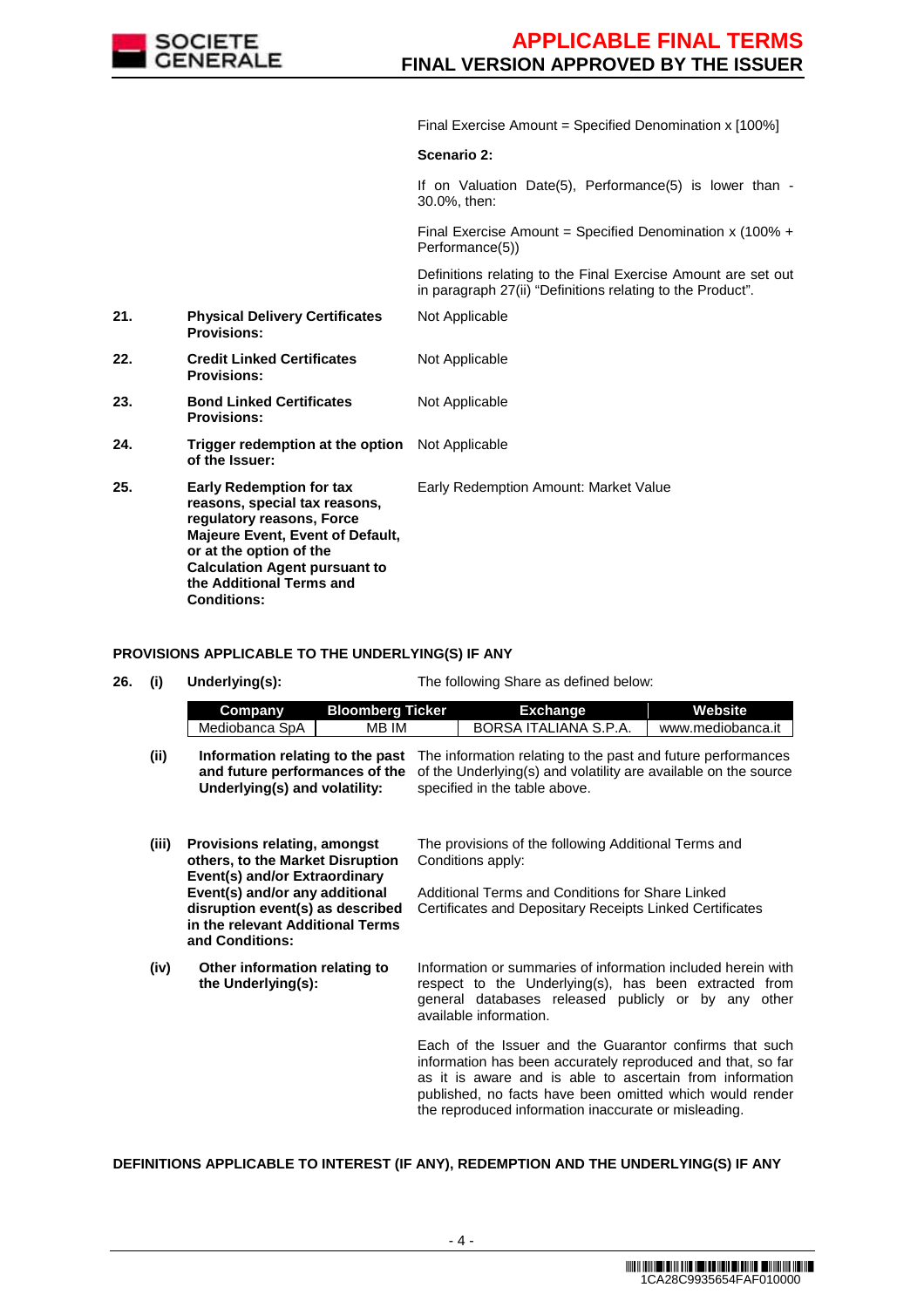

30/01/2020; 01/02/2021; 31/01/2022; 30/01/2023;

Applicable, subject to the provisions of Condition 4 of the Additional Terms and Conditions relating to Formulae

means SumCouponsPaid(i-2) + Structured Interest

**27. (i) Definitions relating to date(s):** Applicable **Valuation Date(0):** 

**(DD/MM/YYYY)**

 **Valuation Date(i); (i from 1 to 5) (DD/MM/YYYY)**

**(ii) Definitions relating to the Product: SumCouponsPaid(i-1)**

**(i from 2 to 5)**

Amount(i-1) With:

30/01/2019

30/01/2024

SumCouponsPaid(0) = 0 (zero)

 **Performance(i) (i from 1 to 5)** 

**S(i)** 

means (S(i) / S(0)) - 100%

**(i from 0 to 5)**  means in respect of any Valuation Date(i) the Closing Price of the Underlying

### **PROVISIONS RELATING TO SECURED CERTIFICATES**

**28. Secured Certificates Provisions:** Not Applicable

### **GENERAL PROVISIONS APPLICABLE TO THE CERTIFICATES**

| 29. |      | Provisions applicable to<br>payment date(s):                                                        |                                                                                                                               |
|-----|------|-----------------------------------------------------------------------------------------------------|-------------------------------------------------------------------------------------------------------------------------------|
|     |      | - Payment Business Day:                                                                             | <b>Following Payment Business Day</b>                                                                                         |
|     |      | - Financial Centre(s):                                                                              | Not Applicable                                                                                                                |
| 30. |      | Form of the Certificates:                                                                           |                                                                                                                               |
|     | (i)  | Form:                                                                                               | Non-US Registered Global Note registered in the name of a<br>nominee for a common depositary for Euroclear and<br>Clearstream |
|     | (ii) | New Global Note (NGN -<br>bearer notes) / New<br>Safekeeping Structure (NSS -<br>registered notes): | No                                                                                                                            |
| 31. |      | <b>Redenomination:</b>                                                                              | Not Applicable                                                                                                                |
| 32. |      | <b>Consolidation:</b>                                                                               | Applicable as per Condition 14.2 of the General Terms and<br>Conditions                                                       |
| 33. |      | <b>Partly Paid Certificates</b><br><b>Provisions:</b>                                               | Not Applicable                                                                                                                |
| 34. |      | <b>Instalment Certificates</b><br><b>Provisions:</b>                                                | Not Applicable                                                                                                                |
| 35. |      | Masse:                                                                                              | Not Applicable                                                                                                                |
| 36. |      | <b>Dual Currency Certificate</b><br><b>Provisions:</b>                                              | Not Applicable                                                                                                                |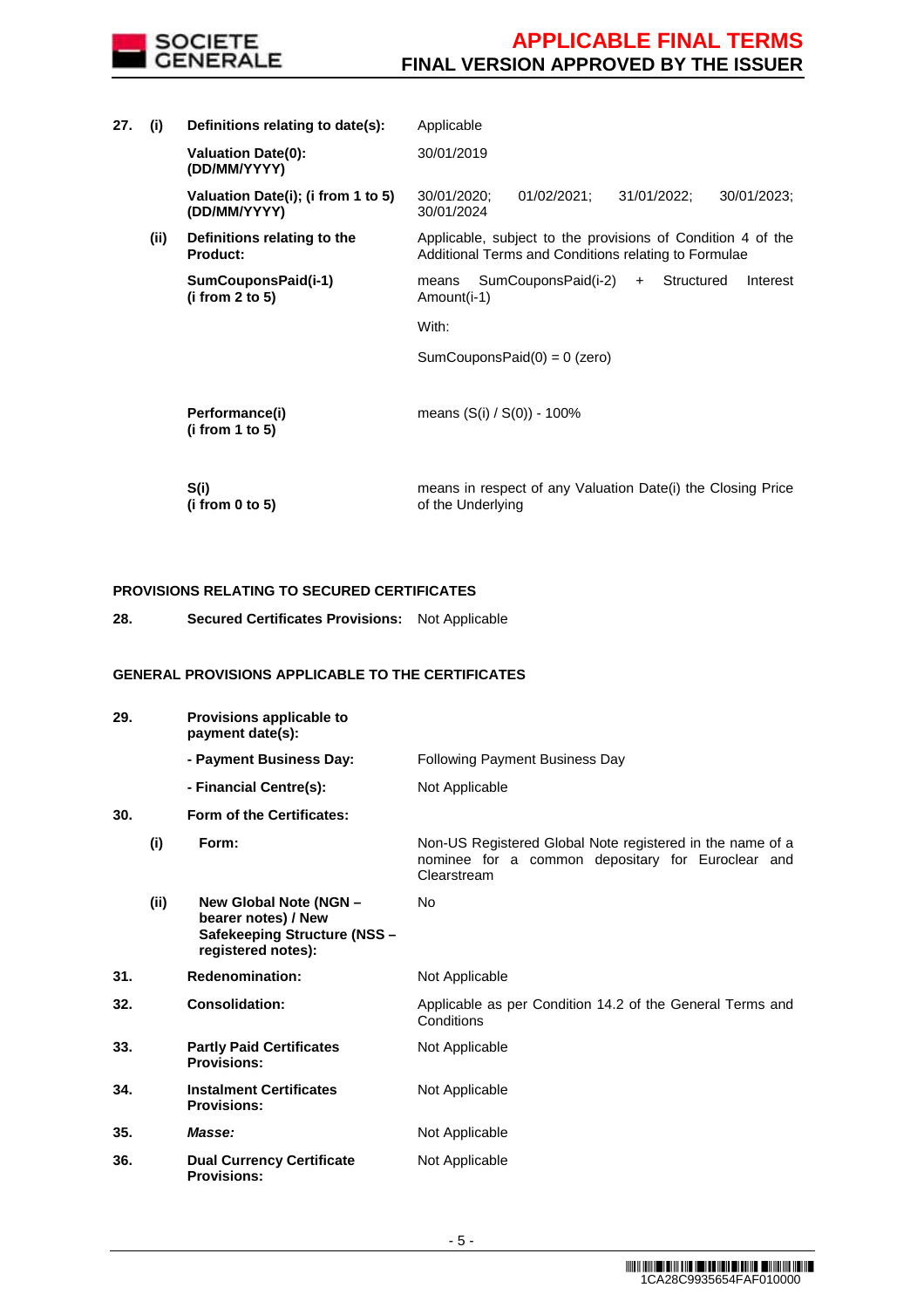

| 37. | <b>Additional Amount Provisions</b><br>for Italian Certificates:                              | Not Applicable |
|-----|-----------------------------------------------------------------------------------------------|----------------|
| 38. | Interest Amount and/or the<br><b>Redemption Amount switch at</b><br>the option of the Issuer: | Not Applicable |
| 39. | <b>Portfolio Linked Certificates</b><br><b>Provisions:</b>                                    | Not Applicable |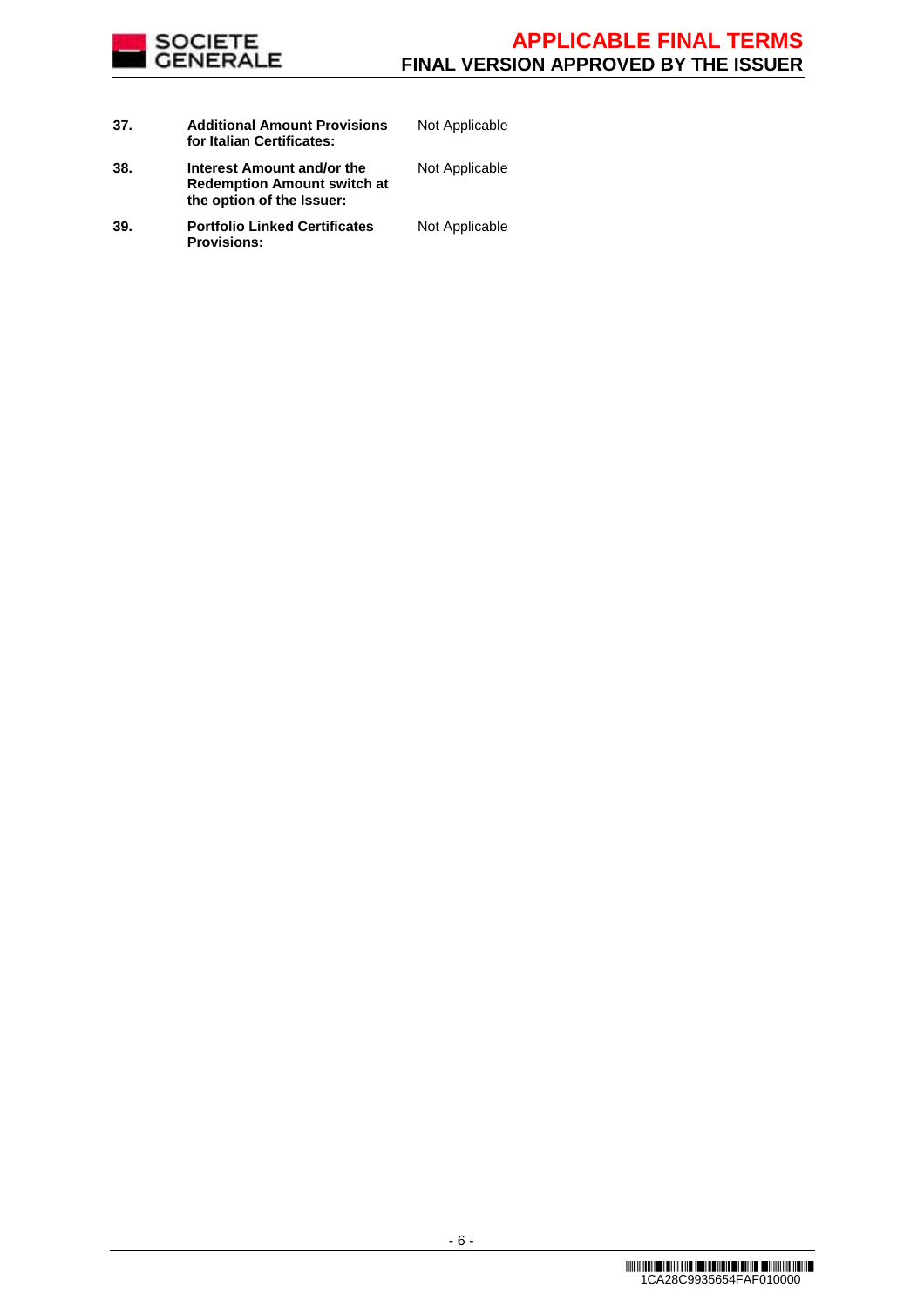

#### **PART B – OTHER INFORMATION**

#### **1. LISTING AND ADMISSION TO TRADING**

- **(i) Listing:** None
- **(ii) Admission to trading:** Application shall be made for the Certificates to be admitted to trading on the Multilateral Trading Facility ("MTF") named EuroTLX organized and managed by EuroTLX Sim S.p.A. with effect from or as soon as practicable after the Issue Date. Société Générale, directly or through a third party appointed by it, will act as specialist for the Certificates, in accordance with the rules and regulations of EuroTLX.

 **There can be no assurance that the listing and trading of the Certificates will be approved with effect on the Issue Date or at all, provided that if EuroTLX Sim S.p.A. does not release its decision of admission to trading within the day immediately preceding the Issue Date, Section 10 – paragraph "Conditions to which the offer is subject" of these Final Terms shall apply.**

**(iii) Estimate of total expenses related to admission to trading:** Not Applicable **(iv) Information required for Certificates to be listed on SIX Swiss Exchange:** Not Applicable

#### **2. RATINGS**

The Certificates to be issued have not been rated.

#### **3. INTERESTS OF NATURAL AND LEGAL PERSONS INVOLVED IN THE ISSUE/OFFER**

 Save for fees, if any, payable to the Dealer, and so far as the Issuer is aware, no person involved in the issue of the Certificates has an interest material to the offer.

The Dealer and its affiliates have engaged, and may in the future engage, in investment banking and/or commercial banking transactions with, and may perform other services for, the Issuer and its affiliates in the ordinary course of business.

 Société Générale will ensure the roles of provider of hedging instruments to the Issuer of the Certificates and Calculation Agent of the Certificates.

 The possibility of conflicts of interest between the different roles of Société Générale on one hand, and between those of Société Générale in these roles and those of the Certificateholders on the other hand cannot be excluded.

 Furthermore, given the banking activities of Société Générale, conflicts may arise between the interests of Société Générale acting in these capacities (including business relationship with the issuers of the financial instruments being underlyings of the Certificates or possession of non public information in relation with them) and those of the Certificateholders. Finally, the activities of Société Générale on the underlying financial instrument(s), on its proprietary account or on behalf of its customers, or the establishment of hedging transactions, may also have an impact on the price of these instruments and their liquidity, and thus may be in conflict with the interests of the Certificateholders.

### **4. REASONS FOR THE OFFER AND USE OF PROCEEDS**

**(i) Reasons for the offer and use of proceeds:**

The net proceeds from each issue of Certificates will be applied for the general financing purposes of the Société Générale Group, which include making a profit.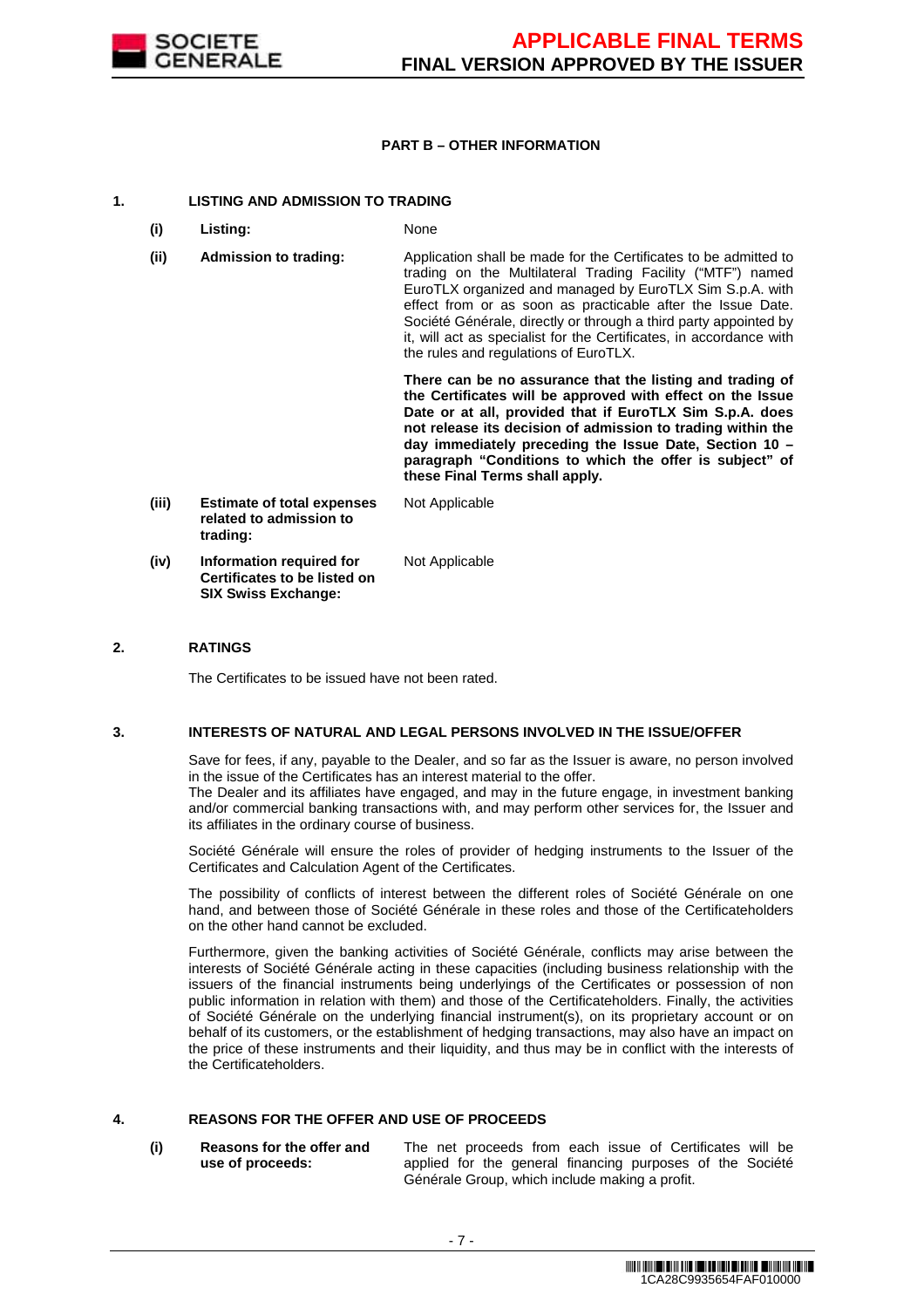

- **(ii) Estimated net proceeds:** Not Applicable
- **(iii) Estimated total expenses:** Not Applicable
- **5. INDICATION OF YIELD** (Fixed Rate Certificates only) Not Applicable
- **6. HISTORIC INTEREST RATES** (Floating Rate Certificates only)

Not Applicable

### **7. PERFORMANCE AND EFFECT ON VALUE OF INVESTMENT**

#### **(i) PERFORMANCE OF FORMULA, EXPLANATION OF EFFECT ON VALUE OF INVESTMENT**  (Structured Certificates only)

 The value of the Certificates, the payment of a coupon amount on a relevant interest payment date to a Certificateholder, the payment of an automatic early redemption amount on a relevant automatic early redemption date, and the payment of a redemption amount to a Certificateholder on the final exercise date will depend on the performance of the underlying asset(s), on the relevant valuation date(s).

 The value of the Certificates is linked to the positive or negative performance of the underlying instrument. The amount(s) to be paid is/are determined on the basis of the condition which is satisfied (or not) if the performance of the underlying instrument is higher than or equal to a predefined barrier performance.

 The Certificates may provide for an automatic early redemption linked to a specific event. Therefore, this may prevent the Certificateholders from benefitting from the performance of the underlying instrument(s) over the whole period initially envisaged.

 The terms and conditions of the Certificates may include provisions under which upon the occurrence of certain market disruptions delays in the settlement of the Certificates may be incurred or certain modifications be made. Moreover, in case of occurrence of events affecting the underlying instrument(s), the terms and conditions of the Certificates allow the Issuer to substitute the underlying instrument(s) by new underlying instrument(s), cease the exposure to the underlying asset(s) and apply a reference rate to the proceeds so obtained until the final exercise date of the Certificates, postpone the final exercise date of the Certificates, early redeem the Certificates on the basis of the market value of these Certificates, or deduct from any due amount the increased cost of hedging, and in each case without the consent of the Certificateholders.

Payments (whether in respect of principal and/or interest and whether at final exercise or otherwise) on the Certificates are calculated by reference to certain underlying(s), the return of the Certificates is based on changes in the value of the underlying(s), which may fluctuate. Prospective investors should be aware that these Certificates may be volatile and that they may receive no interest and may lose all or a substantial portion of their principal.

 During the lifetime of the Certificates, the market value of these Certificates may be lower than the invested capital.

Furthermore, an insolvency of the Issuer and/or the Guarantor may cause a total loss of the invested capital. The capital capital capital capital capital capital capital capital capital.

**The attention of the investors is drawn to the fact that they could sustain an entire or a partial loss of their investment.**

#### **(ii) PERFORMANCE OF RATE(S) OF EXCHANGE AND EXPLANATION OF EFFECT ON VALUE OF INVESTMENT** (Dual Currency Certificates only)

Not Applicable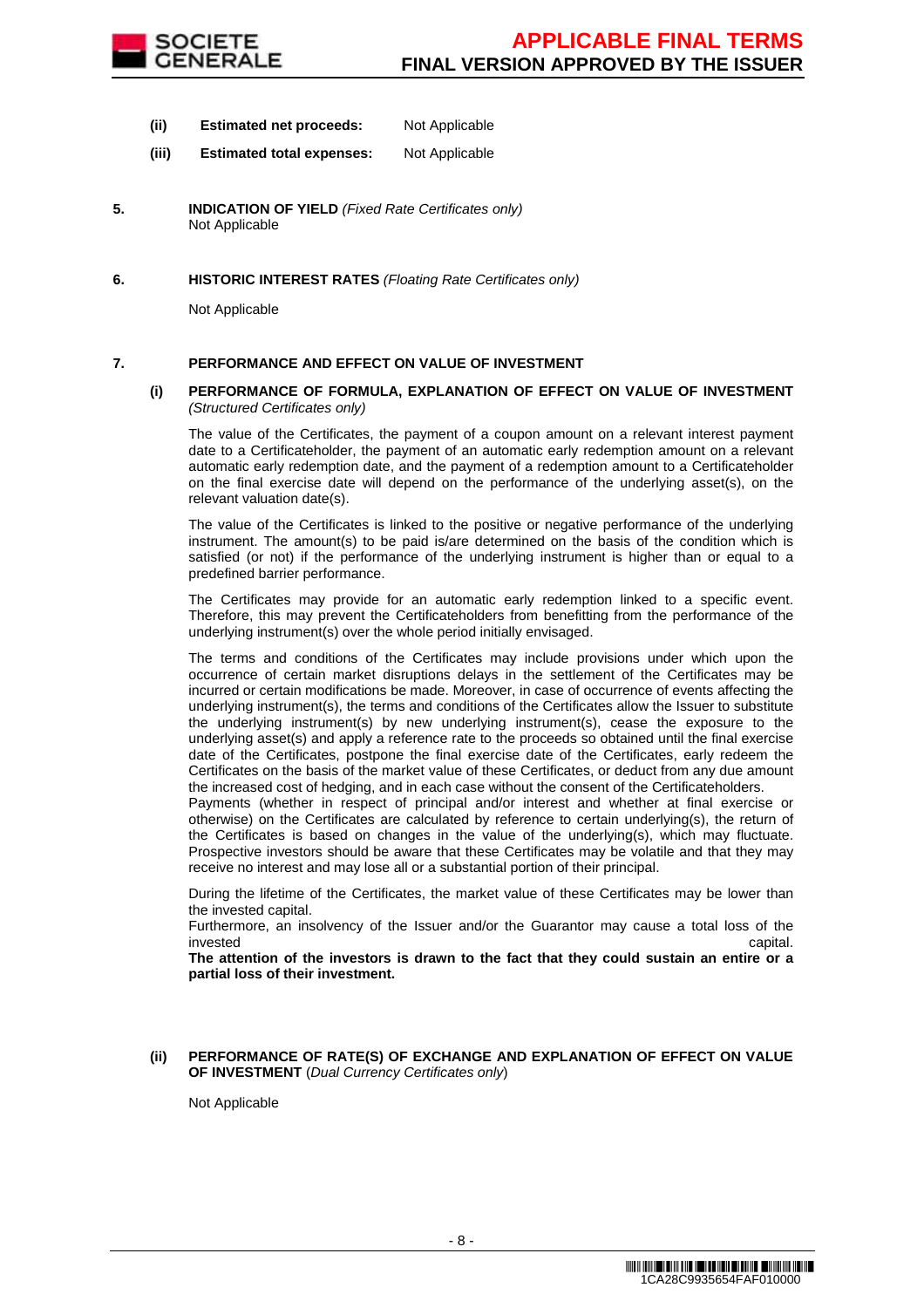

### **8. OPERATIONAL INFORMATION**

|    | (i)   | <b>Security identification</b><br>code(s):                                                                                      |                                                                                                                                                                                                                                                                                                                                                                                                                                                                                  |
|----|-------|---------------------------------------------------------------------------------------------------------------------------------|----------------------------------------------------------------------------------------------------------------------------------------------------------------------------------------------------------------------------------------------------------------------------------------------------------------------------------------------------------------------------------------------------------------------------------------------------------------------------------|
|    |       | - ISIN code:                                                                                                                    | XS1893987435                                                                                                                                                                                                                                                                                                                                                                                                                                                                     |
|    |       | - Common code:                                                                                                                  | 189398743                                                                                                                                                                                                                                                                                                                                                                                                                                                                        |
|    | (ii)  | <b>Clearing System(s):</b>                                                                                                      | Euroclear Bank S.A/N.V. (Euroclear) / Clearstream Banking<br>société anonyme (Clearstream, Luxembourg)                                                                                                                                                                                                                                                                                                                                                                           |
|    | (iii) | <b>Delivery of the Certificates:</b>                                                                                            | Delivery against payment                                                                                                                                                                                                                                                                                                                                                                                                                                                         |
|    | (iv)  | <b>Calculation Agent:</b>                                                                                                       | Société Générale<br>Tour Société Générale<br>17 Cours Valmy<br>92987 Paris La Défense Cedex<br>France                                                                                                                                                                                                                                                                                                                                                                            |
|    | (v)   | Paying Agent(s):                                                                                                                | Société Générale Bank&Trust<br>11, avenue Emile Reuter<br>2420 Luxembourg<br>Luxembourg                                                                                                                                                                                                                                                                                                                                                                                          |
|    | (vi)  | Eurosystem eligibility of the<br>Certificates:                                                                                  | No                                                                                                                                                                                                                                                                                                                                                                                                                                                                               |
|    | (vii) | Address and contact details of<br>Société Générale for all<br>administrative<br>communications relating to<br>the Certificates: | Société Générale<br>Tour Société Générale<br>17 Cours Valmy<br>92987 Paris La Défense Cedex<br>France<br>Name: Sales Support Services - Derivatives<br>Tel: +33 1 57 29 12 12 (Hotline)<br>Email: clientsupport-deai@sgcib.com                                                                                                                                                                                                                                                   |
| 9. |       | <b>DISTRIBUTION</b>                                                                                                             |                                                                                                                                                                                                                                                                                                                                                                                                                                                                                  |
|    | (i)   | <b>Method of distribution:</b>                                                                                                  | Non-syndicated                                                                                                                                                                                                                                                                                                                                                                                                                                                                   |
|    |       | - Dealer(s):                                                                                                                    | Société Générale<br>Tour Société Générale<br>17 Cours Valmy<br>92987 Paris La Défense Cedex<br>France                                                                                                                                                                                                                                                                                                                                                                            |
|    | (ii)  | <b>Total commission and</b><br>concession:                                                                                      | There is no commission and/or concession paid by the Issuer<br>to the Dealer or the Managers.                                                                                                                                                                                                                                                                                                                                                                                    |
|    |       |                                                                                                                                 | Société Générale shall pay to Deutsche Bank SpA (the<br>Distributor) an upfront remuneration of up to 4.00% of the<br>nominal amount of Certificates effectively placed by such<br>Distributor as of the Issue Date.                                                                                                                                                                                                                                                             |
|    | (iii) | <b>TEFRA rules:</b>                                                                                                             | Not Applicable                                                                                                                                                                                                                                                                                                                                                                                                                                                                   |
|    | (iv)  | <b>Non-exempt Offer:</b>                                                                                                        | A Non-exempt offer of the Certificates may be made by the<br>Dealer and any Initial Authorised Offeror below mentioned,<br>any Additional Authorised Offeror, the name and address of<br>whom will be published on the website of the Issuer<br>(http://prospectus.socgen.com) in the public offer jurisdiction(s)<br>(Public Offer Jurisdiction(s)) during the offer period (Offer<br>Period) as specified in the paragraph "Public Offers in<br>European Economic Area" below. |
|    |       | - Individual Consent / Name(s)<br>and address(es) of any Initial<br><b>Authorised Offeror:</b>                                  | Applicable / Deutsche Bank SpA, Piazza del Calendario, 3,<br>20126 Milano                                                                                                                                                                                                                                                                                                                                                                                                        |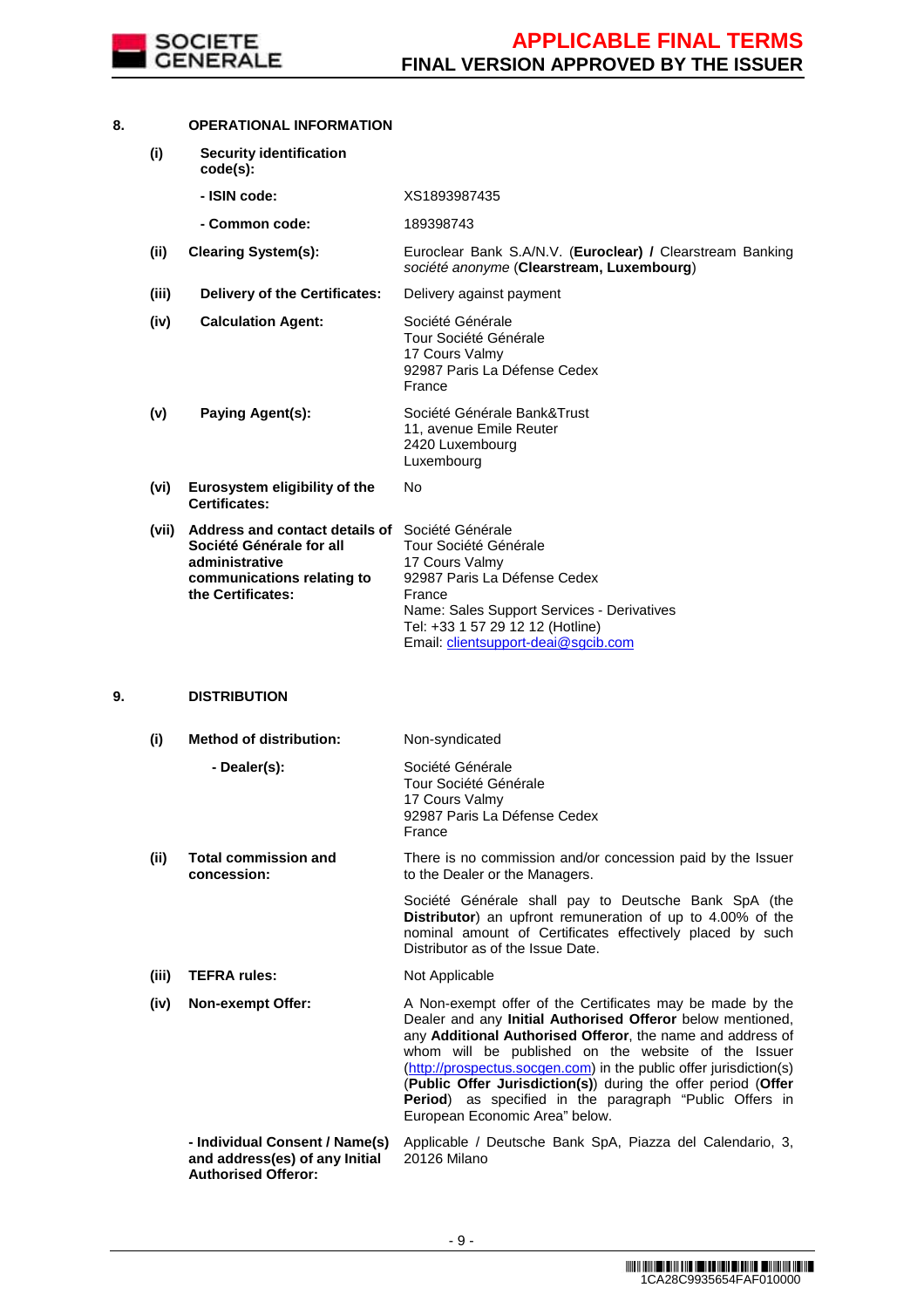

The Certificates are not Specified Certificates for purposes of

 **- General Consent/ Other conditions to consent:**

Not Applicable

- **(v) U.S. federal income tax considerations:**
- **(vi) Prohibition of Sales to EEA Retail Investors:** Not Applicable

### **10. PUBLIC OFFERS IN EUROPEAN ECONOMIC AREA**

**- Public Offer Jurisdiction(s):** Italy

 **- Offer Period:** From 14/12/2018 to 29/01/2019, save in case of early termination.

the Section 871(m) Regulations.

The Offer Period for the Certificates placed in Italy through "door-to-door selling" (pursuant to Article 30 of the Legislative Decree n. 58 dated 24.02.1998, as amended, the "Italian Financial Service Act") shall be from and including 14/12/2018 to and including 23/01/2019, save in case of early termination.

Pursuant to Article 30, paragraph 6, of the Italian Financial Act, the validity and enforceability of the subscriptions through "door-to-door selling" are suspended for a period of seven days from the date of the subscription. During such period, investors have the right to withdraw from the subscription without any charge or commissions, by means of communication to the distributor.

- **Offer Price:** The Certificates will be offered at the Issue Price of which up to a maximum of 4.00% is represented by distribution fee payable upfront by the Issuer to the Distributor.
- **Conditions to which the offer is subject:** Offers of the Certificates are conditional on their issue and, on any additional conditions set out in the standard terms of business of the financial intermediaries, notified to investors by such relevant financial intermediaries.

The Issuer reserves the right to close the Offer Period prior to its stated expiry for any reason. The Issuer reserves the right to withdraw the offer and cancel the issuance of the Certificates for any reason at any time on or prior to the Issue Date. For the avoidance of doubt, if any application has been made by a potential investor and the Issuer exercises such right, no potential investor shall be entitled to subscribe or otherwise acquire the Certificates.

The validity of the offer is subject to the condition that the decision of admission to trading on EuroTLX is released by EuroTLX Sim S.p.A. by not later than on the day immediately preceding the Issue Date; otherwise, the offer will be deemed withdrawn and the issuance cancelled. The Issuer undertakes to file the relevant application with EuroTLX Sim S.p.A. in due time to allow EuroTLX Sim S.p.A. to release a decision, according to its rules, within the day immediately preceding the Issue Date.

In each case, a notice to the investors on the early termination or the withdrawal, as applicable, will be published on the website of the Issuer (http://prospectus.socgen.com).

 **- Description of the application process:** The distribution activity will be carried out in accordance with the financial intermediary's usual procedures. Prospective investors will not be required to enter into any contractual arrangements directly with the Issuer in relation to the subscription of the Certificates.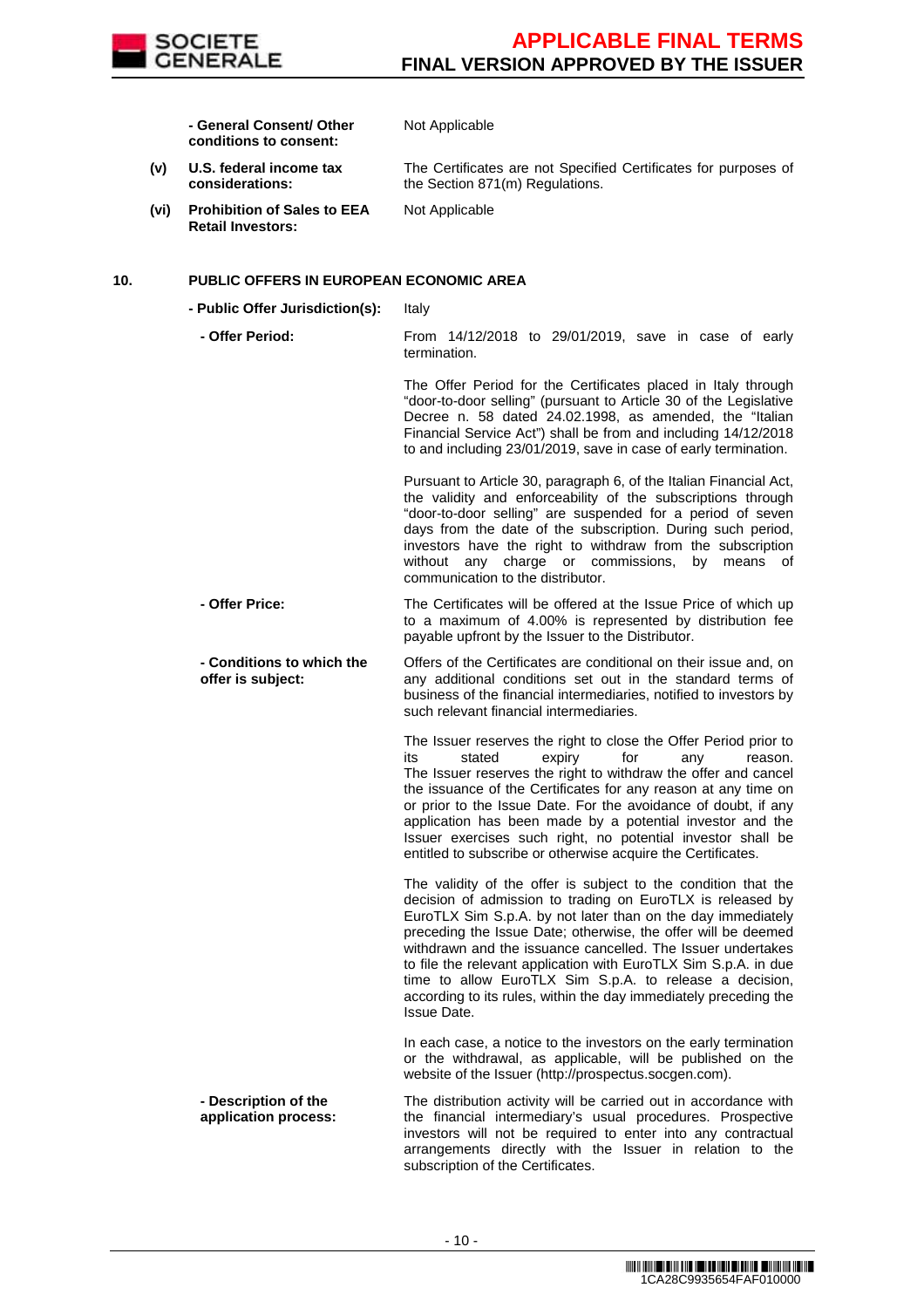

| - Description of possibility to Not Applicable<br>reduce subscriptions and<br>manner for refunding excess<br>amount paid by applicants:                       |                                                                                                                                                                                                                                                                                                                                                                                                                                                                                                                                         |
|---------------------------------------------------------------------------------------------------------------------------------------------------------------|-----------------------------------------------------------------------------------------------------------------------------------------------------------------------------------------------------------------------------------------------------------------------------------------------------------------------------------------------------------------------------------------------------------------------------------------------------------------------------------------------------------------------------------------|
| - Details of the minimum<br>and/or maximum amount of<br>application:                                                                                          | Minimum amount of application : EUR 100 (i.e. 1 Certificate)                                                                                                                                                                                                                                                                                                                                                                                                                                                                            |
| - Details of the method and<br>time limits for paying up and<br>delivering the Certificates:                                                                  | The Certificates will be issued on the Issue Date against<br>payment to the Issuer of the net subscription moneys.<br>However, the settlement and delivery of the Certificates will be<br>executed through the Dealer mentioned above. Investors will<br>be notified by the relevant financial intermediary of their<br>allocations of Certificates and the settlement arrangements in<br>respect thereof.                                                                                                                              |
|                                                                                                                                                               | The settlement and the delivery of the securities will be<br>executed through the Dealer mentioned above only for<br>technical reasons. However, the Issuer will be the only offeror<br>and as such will assume all the responsibilities in connection<br>with the information contained in the Final Terms together with<br>the Base Prospectus.                                                                                                                                                                                       |
| - Manner and date in which<br>results of the offer are to be<br>made public:                                                                                  | <b>Publication</b><br>the<br>website<br>the<br>οf<br><b>Issuer</b><br>on<br>(http://prospectus.socgen.com) and in a daily newspaper of<br>general circulation in the relevant place(s) of listing and/or<br>public offer at the end of the subscription period if required by<br>local regulation.                                                                                                                                                                                                                                      |
| - Procedure for exercise of<br>any right of pre-emption,<br>negotiability of subscription<br>rights and treatment of<br>subscription rights not<br>exercised: | Not Applicable                                                                                                                                                                                                                                                                                                                                                                                                                                                                                                                          |
| - Whether tranche(s)<br>has/have been reserved for<br>certain countries:                                                                                      | Not Applicable                                                                                                                                                                                                                                                                                                                                                                                                                                                                                                                          |
| - Process for notification to<br>applicants of the amount<br>allotted and the indication<br>whether dealing may begin<br>before notification is made:         | Not Applicable                                                                                                                                                                                                                                                                                                                                                                                                                                                                                                                          |
| - Amount of any expenses<br>and taxes specifically<br>charged to the subscriber or<br>purchaser:                                                              | Taxes charged in connection with the subscription, transfer,<br>purchase or holding of the Certificates must be paid by the<br>Certificateholders and neither the Issuer nor the Guarantor<br>shall have any obligation in relation thereto; in that respect,<br>Certificateholders shall consult professional tax advisers to<br>determine the tax regime applicable to their own situation. The<br>Certificateholders shall also consult the Taxation section in the<br>Base Prospectus.<br>Subscription fees or purchases fees: None |
|                                                                                                                                                               |                                                                                                                                                                                                                                                                                                                                                                                                                                                                                                                                         |

### **11. ADDITIONAL INFORMATION**

| - Minimum investment in the<br><b>Certificates:</b> | EUR 100 (i.e. 1 Certificate) |
|-----------------------------------------------------|------------------------------|
| - Minimum Trading Lot:                              | EUR 100 (i.e. 1 Certificate) |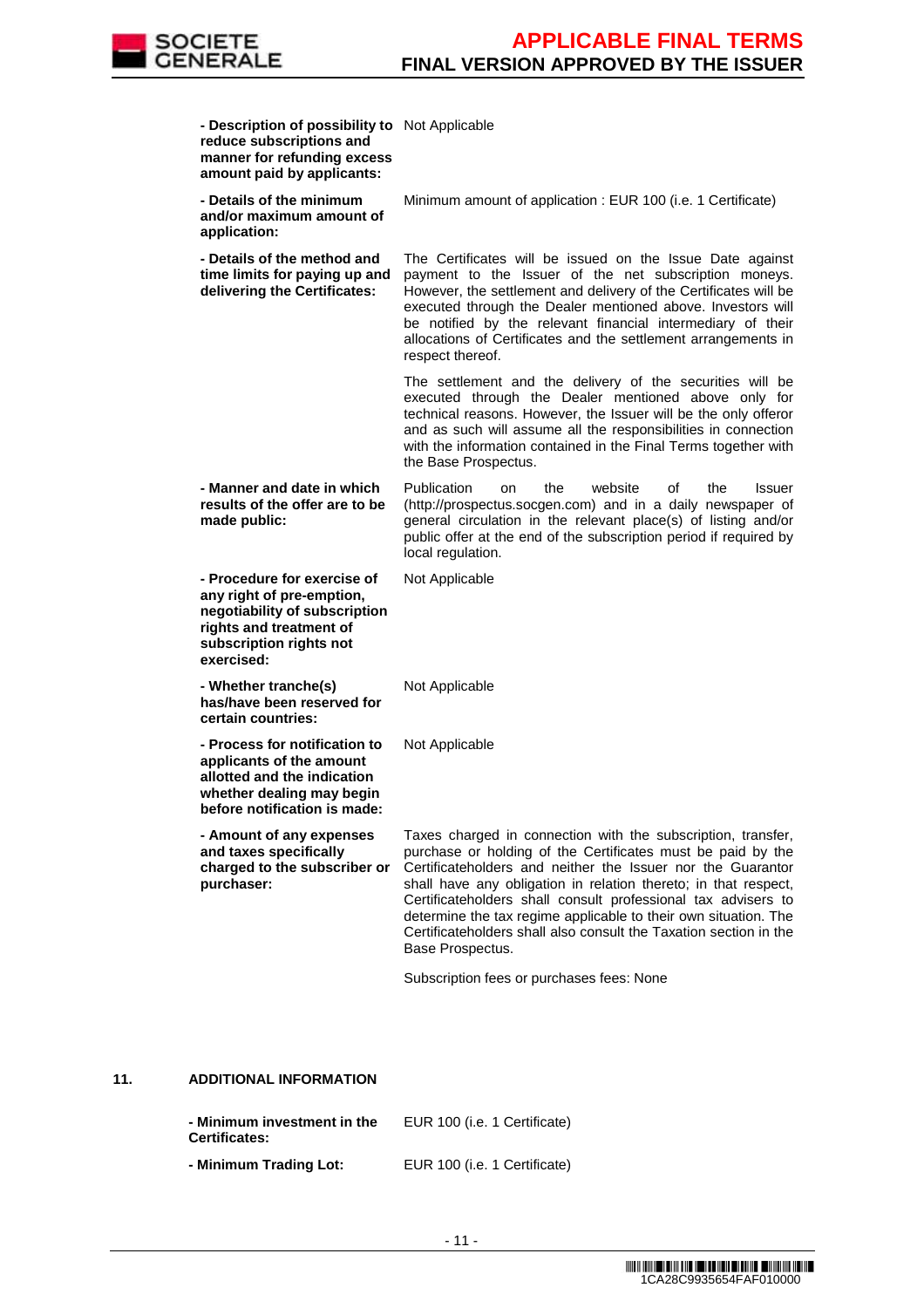

 **- Location where the Prospectus, any Supplements thereto and the Final Terms can be collected or inspected free of charge in Italy:**

Société Générale, Via Olona n.2, 20123 Milano Italy

### **12. PUBLIC OFFERS IN OR FROM SWITZERLAND**

Not Applicable

### **13. BENCHMARK REGULATION**

Not Applicable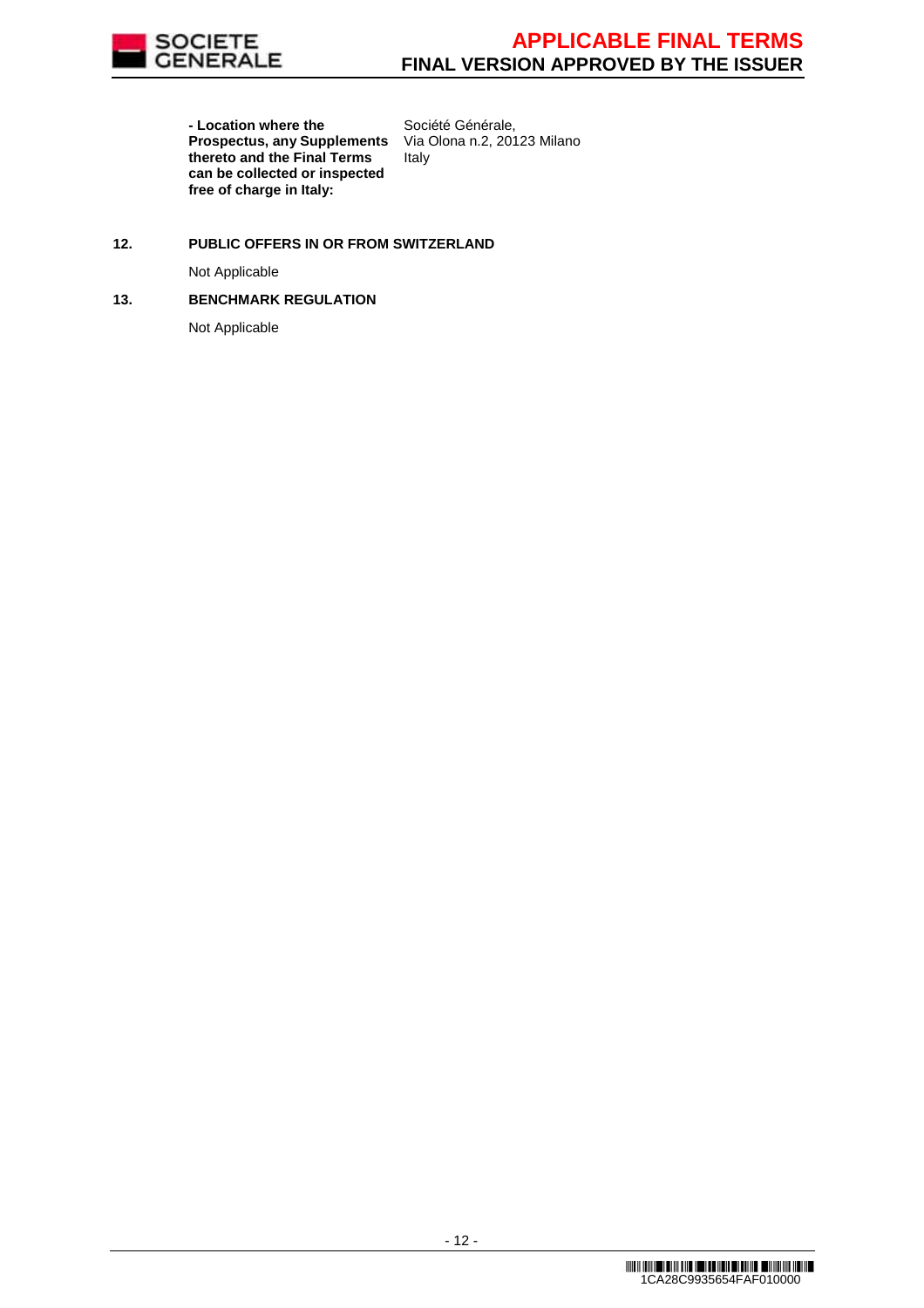

### **ISSUE SPECIFIC SUMMARY**

Summaries are made up of disclosure requirements known as **Elements** the communication of which is required by Annex XXII of the Commission Regulation (EC) No 809/2004 as amended. These elements are numbered in Sections –  $A - E(A.1 - E.7)$ .

This summary contains all the Elements required to be included in a summary for this type of securities and Issuer. Because some Elements are not required to be addressed, there may be gaps in the numbering sequence of the Elements.

Even though an Element may be required to be inserted in the summary because of the type of securities and Issuer, it is possible that no relevant information can be given regarding the Element. In this case, a short description of the Element is included in the summary with the mention of "Not Applicable".

|            | Section A - Introduction and warnings               |                                                                                                                                                                                                                                                                                                                                                                                                                                                                                                                                                                            |
|------------|-----------------------------------------------------|----------------------------------------------------------------------------------------------------------------------------------------------------------------------------------------------------------------------------------------------------------------------------------------------------------------------------------------------------------------------------------------------------------------------------------------------------------------------------------------------------------------------------------------------------------------------------|
| A.1        | Warning                                             | This summary must be read as an introduction to the Base Prospectus.                                                                                                                                                                                                                                                                                                                                                                                                                                                                                                       |
|            |                                                     | Any decision to invest in the Certificates should be based on a consideration<br>of the Base Prospectus as a whole by the investor.                                                                                                                                                                                                                                                                                                                                                                                                                                        |
|            |                                                     | Where a claim relating to the information contained in the Base Prospectus<br>and the applicable Final Terms is brought before a court, the plaintiff<br>investor might, under the national legislation of the Member States, have to<br>bear the costs of translating the Base Prospectus before the legal<br>proceedings are initiated.                                                                                                                                                                                                                                  |
|            |                                                     | Civil liability attaches only to those persons who have tabled this summary,<br>including any translation thereof, but only if the summary is misleading,<br>inaccurate or inconsistent when read together with the other parts of the<br>Base Prospectus or it does not provide, when read together with the other<br>parts of this Base Prospectus, key information in order to aid investors when<br>considering whether to invest in the Certificates.                                                                                                                 |
| A.2        | Consent to the use of the<br><b>Base Prospectus</b> | The Issuer consents to the use of this Base Prospectus in connection with a<br>resale or placement of Certificates in circumstances where a prospectus is<br>required to be published under the Prospectus Directive (a Non-exempt<br>Offer) subject to the following conditions:                                                                                                                                                                                                                                                                                          |
|            |                                                     | - the consent is only valid during the offer period from 14/12/2018 to<br>29/01/2019 and, in respect of Certificates placed in Italy through "door-to-<br>door selling", from 14/12/2018 to 23/01/2019 (the Offer Period);                                                                                                                                                                                                                                                                                                                                                 |
|            |                                                     | - the consent given by the Issuer for the use of the Base Prospectus to<br>make the Non-exempt Offer is an individual consent (an Individual<br>Consent) in respect of Deutsche Bank SpA, Piazza del Calendario, 3,<br>20126 Milano (the Initial Authorised Offeror and Distributor) and if the<br>Issuer appoints any additional financial intermediaries after 12/12/2018 and<br>publishes details of them on its website http://prospectus.socgen.com, each<br>financial intermediary whose details are so published (each an Additional<br><b>Authorised Offeror);</b> |
|            |                                                     | - the consent only extends to the use of this Base Prospectus to make Non-<br>exempt Offers of the Certificates in Italy.                                                                                                                                                                                                                                                                                                                                                                                                                                                  |
|            |                                                     | The information relating to the conditions of the Non-exempt Offer<br>shall be provided to the investors by any Initial Authorised Offeror and<br>any Additional Authorised Offeror at the time the offer is made.                                                                                                                                                                                                                                                                                                                                                         |
|            | Section B - Issuer and Guarantor                    |                                                                                                                                                                                                                                                                                                                                                                                                                                                                                                                                                                            |
| <b>B.1</b> | <b>Legal and commercial</b><br>name of the issuer   | SG Issuer (or the Issuer)                                                                                                                                                                                                                                                                                                                                                                                                                                                                                                                                                  |
| B.2        | Domicile, legal form,<br>legislation and country    | Domicile: 16 Boulevard Royal, L-2449 Luxembourg.                                                                                                                                                                                                                                                                                                                                                                                                                                                                                                                           |
|            | of incorporation                                    | Legal form: Public limited liability company (société anonyme).                                                                                                                                                                                                                                                                                                                                                                                                                                                                                                            |
|            |                                                     | Legislation under which the Issuer operates: Luxembourg law.                                                                                                                                                                                                                                                                                                                                                                                                                                                                                                               |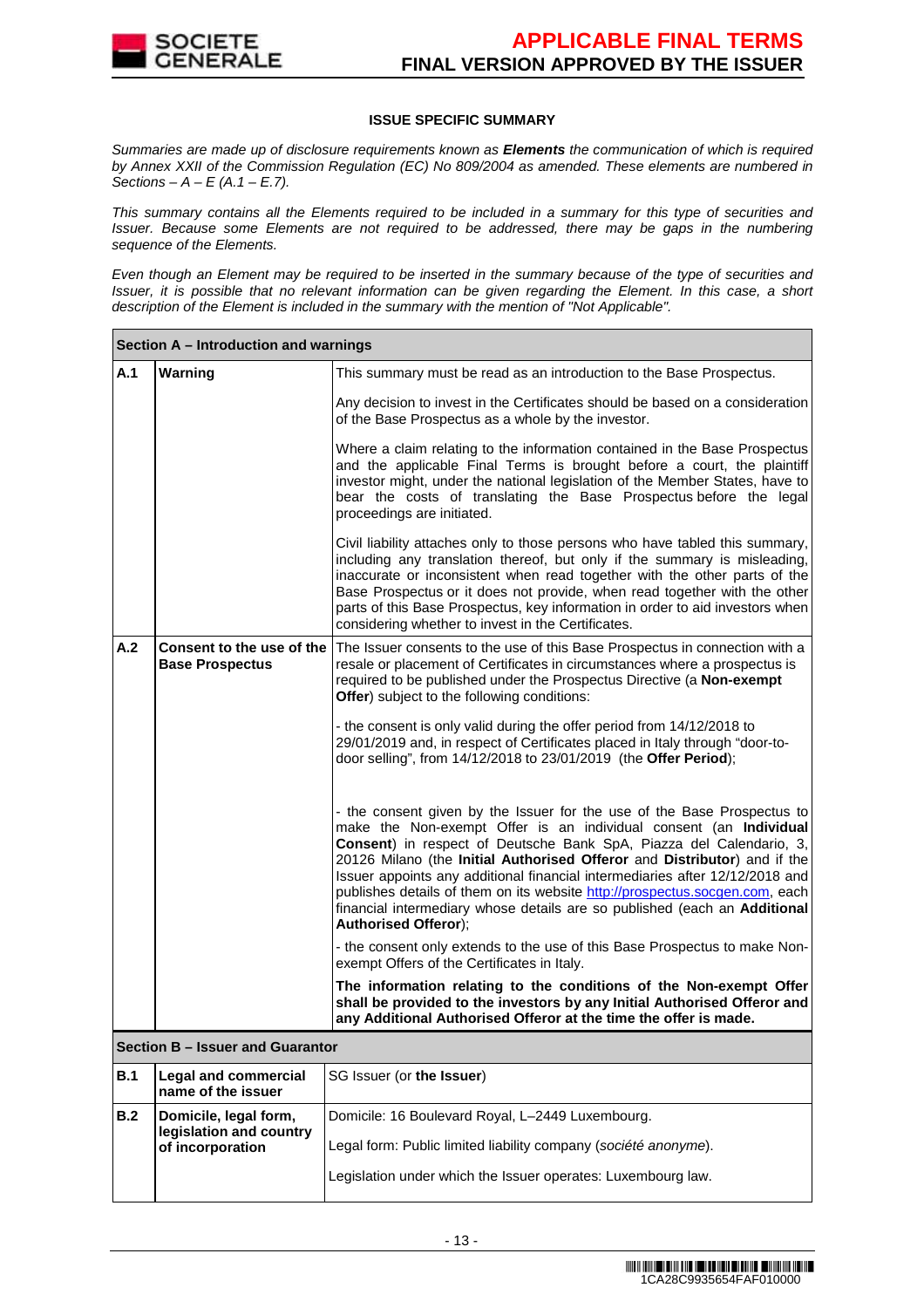

|             |                                                                                                                                                              |                                                                                                                                                                                                                                                                                                                                                                                                                                                                                                                                                  | Country of incorporation: Luxembourg.                                                                            |                          |                         |                        |
|-------------|--------------------------------------------------------------------------------------------------------------------------------------------------------------|--------------------------------------------------------------------------------------------------------------------------------------------------------------------------------------------------------------------------------------------------------------------------------------------------------------------------------------------------------------------------------------------------------------------------------------------------------------------------------------------------------------------------------------------------|------------------------------------------------------------------------------------------------------------------|--------------------------|-------------------------|------------------------|
| B.4b        | Known trends affecting<br>the issuer and the<br>industries in which it<br>operates                                                                           |                                                                                                                                                                                                                                                                                                                                                                                                                                                                                                                                                  | The Issuer expects to continue its activity in accordance with its corporate<br>objects over the course of 2018. |                          |                         |                        |
| B.5         | Description of the<br>issuer's group and the<br>issuer's position within<br>the group                                                                        | The Société Générale group (the Group) offers a wide range of advisory<br>services and tailored financial solutions to individual customers, large<br>corporate and institutional investors. The Group relies on<br>three<br>complementary core businesses: • French Retail Banking; • International<br>Retail Banking, Financial Services and Insurance and • Corporate and<br>Investment Banking, Private Banking, Asset and Wealth Management and<br>Securities Services. The Issuer is a subsidiary of the Group and has no<br>subsidiaries. |                                                                                                                  |                          |                         |                        |
| B.9         | <b>Figure of profit forecast</b><br>or estimate of the issuer                                                                                                | Not applicable. The Issuer does not provide any figure of profit forecast or<br>estimate.                                                                                                                                                                                                                                                                                                                                                                                                                                                        |                                                                                                                  |                          |                         |                        |
| <b>B.10</b> | Nature of any<br>qualifications in the<br>audit report on the<br>historical financial<br>information                                                         | Not Applicable. The audit report does not include any qualification.                                                                                                                                                                                                                                                                                                                                                                                                                                                                             |                                                                                                                  |                          |                         |                        |
| <b>B.12</b> | <b>Selected historical key</b><br>financial information                                                                                                      |                                                                                                                                                                                                                                                                                                                                                                                                                                                                                                                                                  |                                                                                                                  |                          |                         |                        |
|             | regarding the issuer                                                                                                                                         |                                                                                                                                                                                                                                                                                                                                                                                                                                                                                                                                                  | Half year<br>30.06.2018                                                                                          | Year ended<br>31.12.2017 | Half year<br>30.06.2017 | ear ended<br>1.12.2016 |
|             |                                                                                                                                                              | (in K€)                                                                                                                                                                                                                                                                                                                                                                                                                                                                                                                                          | (non audited)                                                                                                    | (audited)                | (non audited)           | (audited)              |
|             |                                                                                                                                                              | <b>Total Revenue</b>                                                                                                                                                                                                                                                                                                                                                                                                                                                                                                                             | 29,760                                                                                                           | 92,353                   | 54,641                  | 90,991                 |
|             |                                                                                                                                                              | Profit before tax                                                                                                                                                                                                                                                                                                                                                                                                                                                                                                                                | 148                                                                                                              | 105                      | 21                      | 525                    |
|             |                                                                                                                                                              | <b>Profit for the</b><br>financial<br>period/year                                                                                                                                                                                                                                                                                                                                                                                                                                                                                                | 126                                                                                                              | 78                       | 17                      | 373                    |
|             |                                                                                                                                                              | <b>Total Assets</b>                                                                                                                                                                                                                                                                                                                                                                                                                                                                                                                              | 49,149,860                                                                                                       | 48,026,909               |                         | 52,864,50853,309,975   |
|             | Statement as no<br>material adverse<br>change in the prospects<br>of the issuer since the<br>date of its last<br>published audited<br>financial statements   | There has been no material adverse change in the prospects of the Issuer<br>since 31 December 2017.                                                                                                                                                                                                                                                                                                                                                                                                                                              |                                                                                                                  |                          |                         |                        |
|             | Significant changes in<br>the issuer's financial or<br>trading position<br>subsequent to the<br>period covered by the<br>historical financial<br>information | Not Applicable. There has been no significant change in the financial or<br>trading position of the Issuer since 30 June 2018.                                                                                                                                                                                                                                                                                                                                                                                                                   |                                                                                                                  |                          |                         |                        |
| <b>B.13</b> | Recent events particular  <br>to the issuer which are<br>to a material extent<br>relevant to the<br>evaluation of the<br><b>Issuer's solvency</b>            | Not Applicable. There have been no recent events particular to the Issuer<br>which are to a material extent relevant to the evaluation of the Issuer's<br>solvency.                                                                                                                                                                                                                                                                                                                                                                              |                                                                                                                  |                          |                         |                        |
| B.14        | <b>Statement as to whether</b>                                                                                                                               | See Element B.5 above for the Issuers' position within the Group.                                                                                                                                                                                                                                                                                                                                                                                                                                                                                |                                                                                                                  |                          |                         |                        |
|             | the issuer is dependent<br>upon other entities<br>within the group                                                                                           | SG Issuer is dependent upon Société Générale Bank & Trust within the<br>Group.                                                                                                                                                                                                                                                                                                                                                                                                                                                                   |                                                                                                                  |                          |                         |                        |
| <b>B.15</b> | Description of the                                                                                                                                           | The principal activity of SG Issuer is raising finance by the issuance of                                                                                                                                                                                                                                                                                                                                                                                                                                                                        |                                                                                                                  |                          |                         |                        |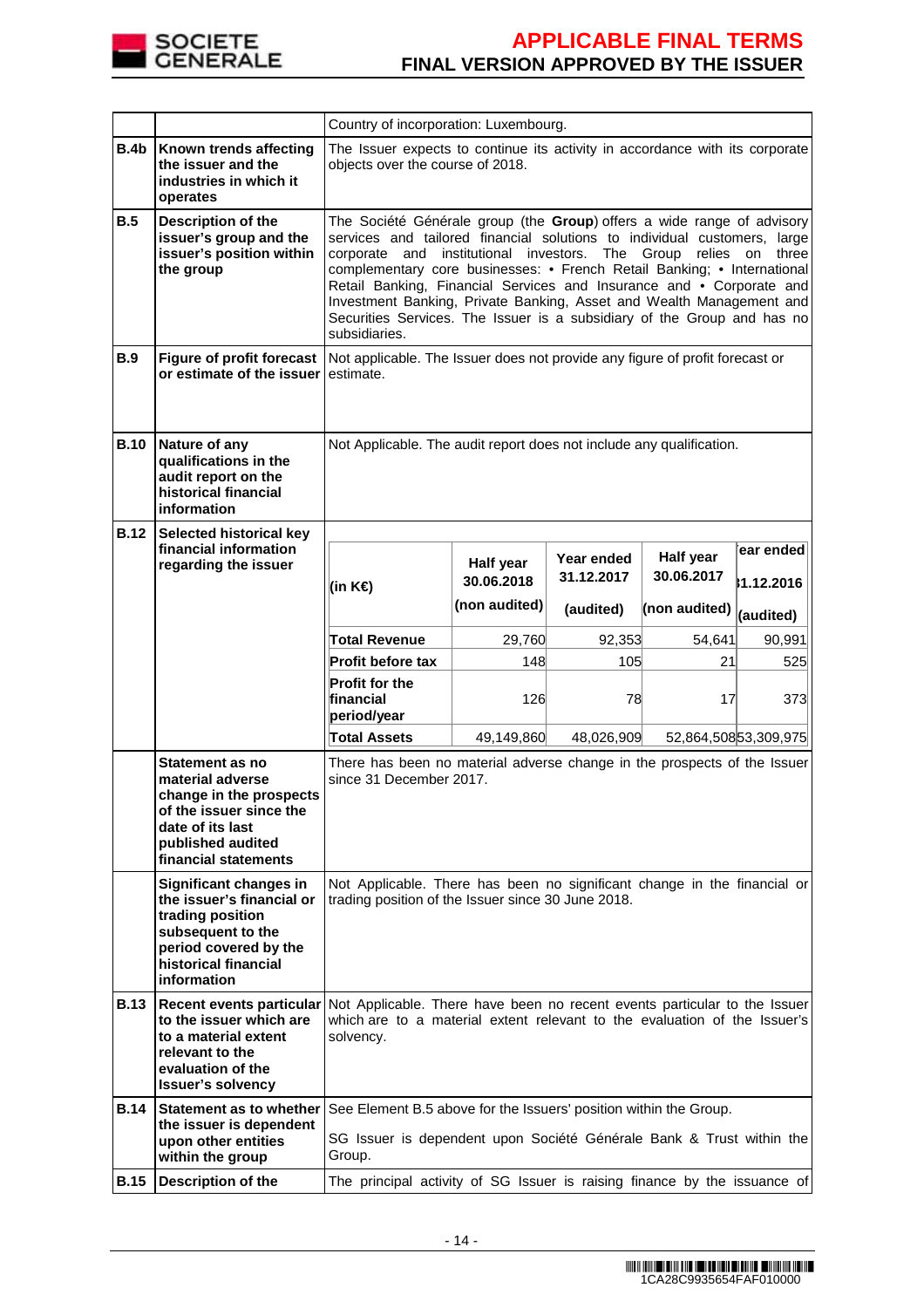

|             | issuer's principal<br>activities                                                                                                                                                    | warrants as well as debt securities designed to be placed to institutional<br>customers or retail customers through the distributors associated with<br>Société Générale. The financing obtained through the issuance of such debt<br>securities is then lent to Société Générale and to other members of the<br>Group.                                                                                                                                                                                                |
|-------------|-------------------------------------------------------------------------------------------------------------------------------------------------------------------------------------|------------------------------------------------------------------------------------------------------------------------------------------------------------------------------------------------------------------------------------------------------------------------------------------------------------------------------------------------------------------------------------------------------------------------------------------------------------------------------------------------------------------------|
| <b>B.16</b> | To the extent known to<br>the issuer, whether the<br>issuer is directly or<br>indirectly owned or<br>controlled and by<br>whom, and description<br>of the nature of such<br>control | SG Issuer is a 100 per cent. owned subsidiary of Société Générale Bank &<br>Trust S.A. which is itself a 100 per cent. owned subsidiary of Société<br>Générale and is a fully consolidated company.                                                                                                                                                                                                                                                                                                                    |
| <b>B.18</b> | Nature and scope of the<br>guarantee                                                                                                                                                | The Certificates are unconditionally and irrevocably guaranteed by Société<br>Générale (the Guarantor) pursuant to the guarantee made as of 20 June<br>2018 (the Guarantee).                                                                                                                                                                                                                                                                                                                                           |
|             |                                                                                                                                                                                     | The Guarantee obligations constitutes a direct, unconditional, unsecured and<br>unsubordinated obligations of the Guarantor ranking as senior preferred<br>obligations, as provided for in Article L. 613-30-3-I-3° of the Code and will<br>rank at least pari passu with all other existing and future direct, unconditional,<br>unsecured senior preferred obligations of the Guarantor, including those in<br>respect of deposits.                                                                                  |
|             |                                                                                                                                                                                     | Any references to sums or amounts payable by the Issuer which are<br>guaranteed by the Guarantor under the Guarantee shall be to such sums<br>and/or amounts as directly reduced, and/or in the case of conversion into<br>equity, as reduced by the amount of such conversion, and/or otherwise<br>modified from time to time resulting from the application of a bail-in power by<br>any relevant authority pursuant to directive 2014/59/EU of the European<br>Parliament and of the Council of the European Union. |
| <b>B.19</b> | Information about the<br>guarantor as if it were<br>the issuer of the same<br>type of security that is<br>subject of the guarantee                                                  | The information about Société Générale as if it were the Issuer of the same<br>type of Certificates that is subject of the Guarantee is set out in accordance<br>with Elements B.19 / B.1, B.19 / B.2, B.19 / B.4b, B.19 / B.5, B.19 / B.9, B.19<br>/ B.10, B.19 / B.12, B.19 / B.13, B.19 / B.14, B.19 / B.15, B.19 / B.16 below,<br>respectively:                                                                                                                                                                    |
|             |                                                                                                                                                                                     | B.19/B.1: Legal and commercial name of the guarantor                                                                                                                                                                                                                                                                                                                                                                                                                                                                   |
|             |                                                                                                                                                                                     | Société Générale                                                                                                                                                                                                                                                                                                                                                                                                                                                                                                       |
|             |                                                                                                                                                                                     | B.19/B.2: Domicile, legal form, legislation and country of incorporation                                                                                                                                                                                                                                                                                                                                                                                                                                               |
|             |                                                                                                                                                                                     | Domicile: 29, boulevard Haussmann, 75009 Paris, France. Legal form: Public<br>limited liability company (société anonyme).                                                                                                                                                                                                                                                                                                                                                                                             |
|             |                                                                                                                                                                                     | Legislation under which the Issuer operates: French law. Country of<br>incorporation: France.                                                                                                                                                                                                                                                                                                                                                                                                                          |
|             |                                                                                                                                                                                     | B.19/B.4b: Known trends affecting the guarantor and the industries in<br>which it operates                                                                                                                                                                                                                                                                                                                                                                                                                             |
|             |                                                                                                                                                                                     | Société Générale continues to be subject to the usual risks and the risks<br>inherent in its business mentioned in Chapter 4 of the Registration Document<br>filed on 8 March 2018, and in its updated version filed on 7 May 2018.                                                                                                                                                                                                                                                                                    |
|             |                                                                                                                                                                                     | In a context of firming world growth, several risks continue to weigh on global<br>economic prospects: risks of renewed financial tensions in Europe, risks of<br>renewed turbulences (financial, social and political) in emerging economies,<br>related to unconventional monetary policy measures<br>uncertainties<br>implemented in the main developed economies, the rise in terrorist risks as<br>well as of geopolitical and protectionist tensions. More specifically, the Group<br>could be affected by: -    |
|             |                                                                                                                                                                                     | renewed financial tensions in the Eurozone resulting from a return of doubts<br>about the integrity of the monetary union, for example in the run-up to                                                                                                                                                                                                                                                                                                                                                                |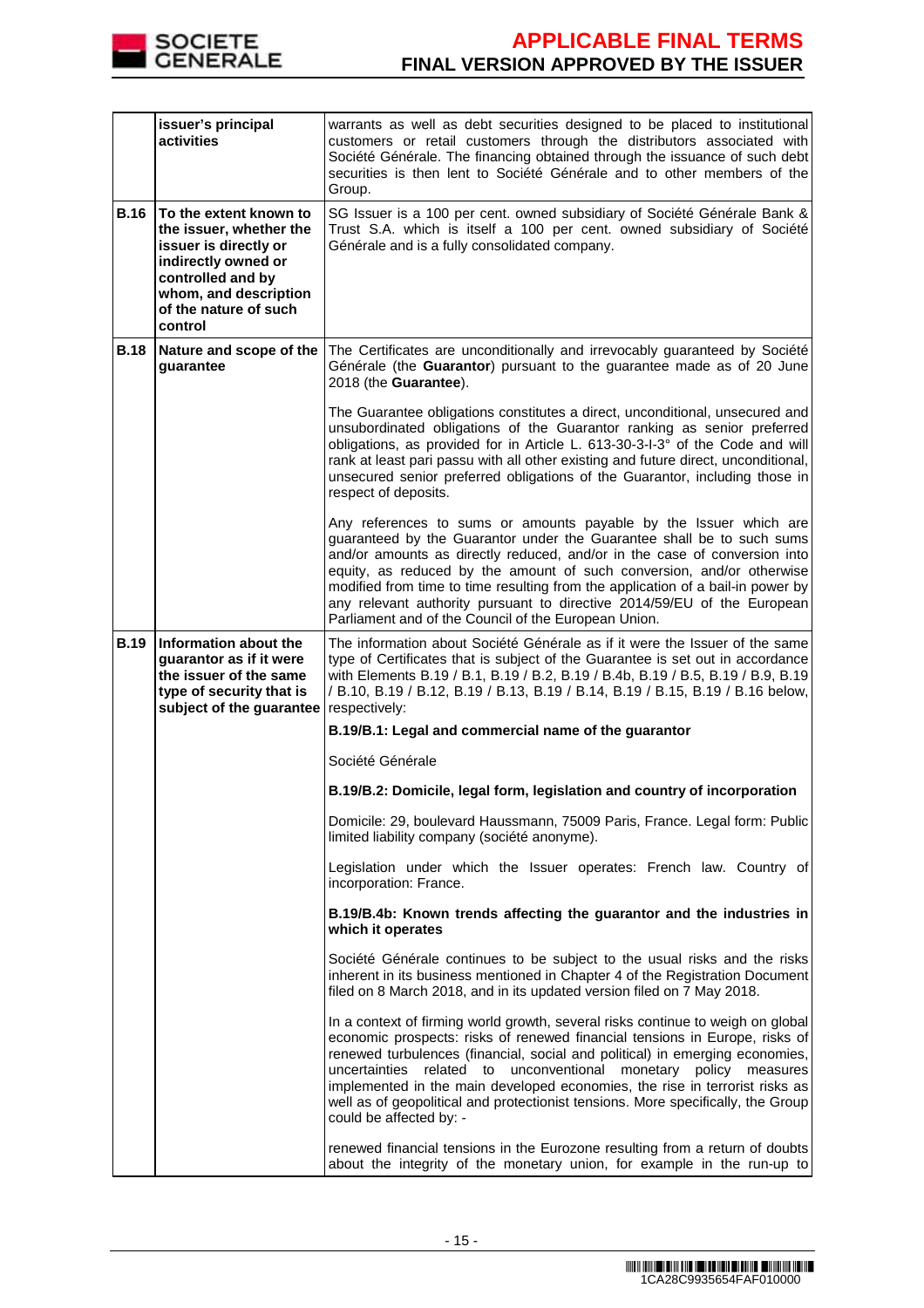

| elections in a context of rising eurosceptic political forces;                                                                                                                                                                                                                                                                                                                                                                                                                                                                                                                                                                                                                                                                                                                                                                                                                                                                    |
|-----------------------------------------------------------------------------------------------------------------------------------------------------------------------------------------------------------------------------------------------------------------------------------------------------------------------------------------------------------------------------------------------------------------------------------------------------------------------------------------------------------------------------------------------------------------------------------------------------------------------------------------------------------------------------------------------------------------------------------------------------------------------------------------------------------------------------------------------------------------------------------------------------------------------------------|
| - fears regarding a possible tightening of international trade barriers, in<br>particular in large developed economies (United States or, in the context of<br>Brexit, United Kingdom for example);                                                                                                                                                                                                                                                                                                                                                                                                                                                                                                                                                                                                                                                                                                                               |
| - a sudden rise in interest rates and markets volatility (bonds, equities and<br>commodities), which could be triggered by inflationary fears, trade tensions or<br>poor communication from main central banks when changing their monetary<br>policy stance;                                                                                                                                                                                                                                                                                                                                                                                                                                                                                                                                                                                                                                                                     |
| - a sharp slowdown in economic activity in China, triggering capital flight from<br>the country, depreciation pressures on the Chinese currency and, by<br>contagion, on other emerging market currencies, as well as a fall in<br>commodity prices;                                                                                                                                                                                                                                                                                                                                                                                                                                                                                                                                                                                                                                                                              |
| - worsening geopolitical tensions in the Middle East, South China Sea, North<br>Korea or Ukraine. Further tensions between western countries and Russia<br>could lead to stepping up of sanctions on the latter.                                                                                                                                                                                                                                                                                                                                                                                                                                                                                                                                                                                                                                                                                                                  |
| - socio-political tensions in some countries dependent on oil and gas<br>revenues and needing to adapt to reversal in commodities prices.                                                                                                                                                                                                                                                                                                                                                                                                                                                                                                                                                                                                                                                                                                                                                                                         |
| From a regulatory perspective, H1 2018 was marked in particular by the<br>European legislative process around CRR2/CRD5, therefore the review of<br>the capital adequacy directive and the CRR regulation. This is expected to<br>continue in H2 and include the subjects MREL (Minimum Required Eligible<br>Liabilities) and TLAC (Total Loss Absorbing Capacity). However, the<br>transposition into European law of the agreement finalising the Basel III<br>reforms is not yet on the agenda as regards European legislative institutions:<br>an impact study is to be launched by the EBA and will serve to draft the<br>future CRR3 regulation. Other current subjects concern notably the review of<br>the systemic capital buffer for systemically important banks, the ECB's<br>expectations in terms of provisioning the stock of non-performing loans and<br>the review of the regime for investment firms in Europe. |
| B.19/ B.5: Description of the guarantor's group and the guarantor's<br>position within the group                                                                                                                                                                                                                                                                                                                                                                                                                                                                                                                                                                                                                                                                                                                                                                                                                                  |
| The Group offers a wide range of advisory services and tailored financial<br>solutions to individual customers, large corporate and institutional investors.<br>The Group relies on three complementary core businesses:                                                                                                                                                                                                                                                                                                                                                                                                                                                                                                                                                                                                                                                                                                          |
| French Retail Banking;<br>$\bullet$<br>International Retail Banking, Financial Services and Insurance and<br>Corporate and Investment Banking, Private Banking, Asset and<br>Wealth Management and Securities Services.                                                                                                                                                                                                                                                                                                                                                                                                                                                                                                                                                                                                                                                                                                           |
| Société Générale is the parent company of the Société Générale Group.                                                                                                                                                                                                                                                                                                                                                                                                                                                                                                                                                                                                                                                                                                                                                                                                                                                             |
| B.19/B.9: Figure of profit forecast or estimate of the guarantor                                                                                                                                                                                                                                                                                                                                                                                                                                                                                                                                                                                                                                                                                                                                                                                                                                                                  |
| Not applicable. The Guarantor does not provide any figure of profit forecast<br>or estimate.                                                                                                                                                                                                                                                                                                                                                                                                                                                                                                                                                                                                                                                                                                                                                                                                                                      |
| B.19/B.10: Nature of any qualifications in the audit report on the<br>historical financial information                                                                                                                                                                                                                                                                                                                                                                                                                                                                                                                                                                                                                                                                                                                                                                                                                            |
| Not Applicable. The audit report does not include any qualification.                                                                                                                                                                                                                                                                                                                                                                                                                                                                                                                                                                                                                                                                                                                                                                                                                                                              |
| B.19/B.12: Selected historical key financial information regarding the<br>guarantor                                                                                                                                                                                                                                                                                                                                                                                                                                                                                                                                                                                                                                                                                                                                                                                                                                               |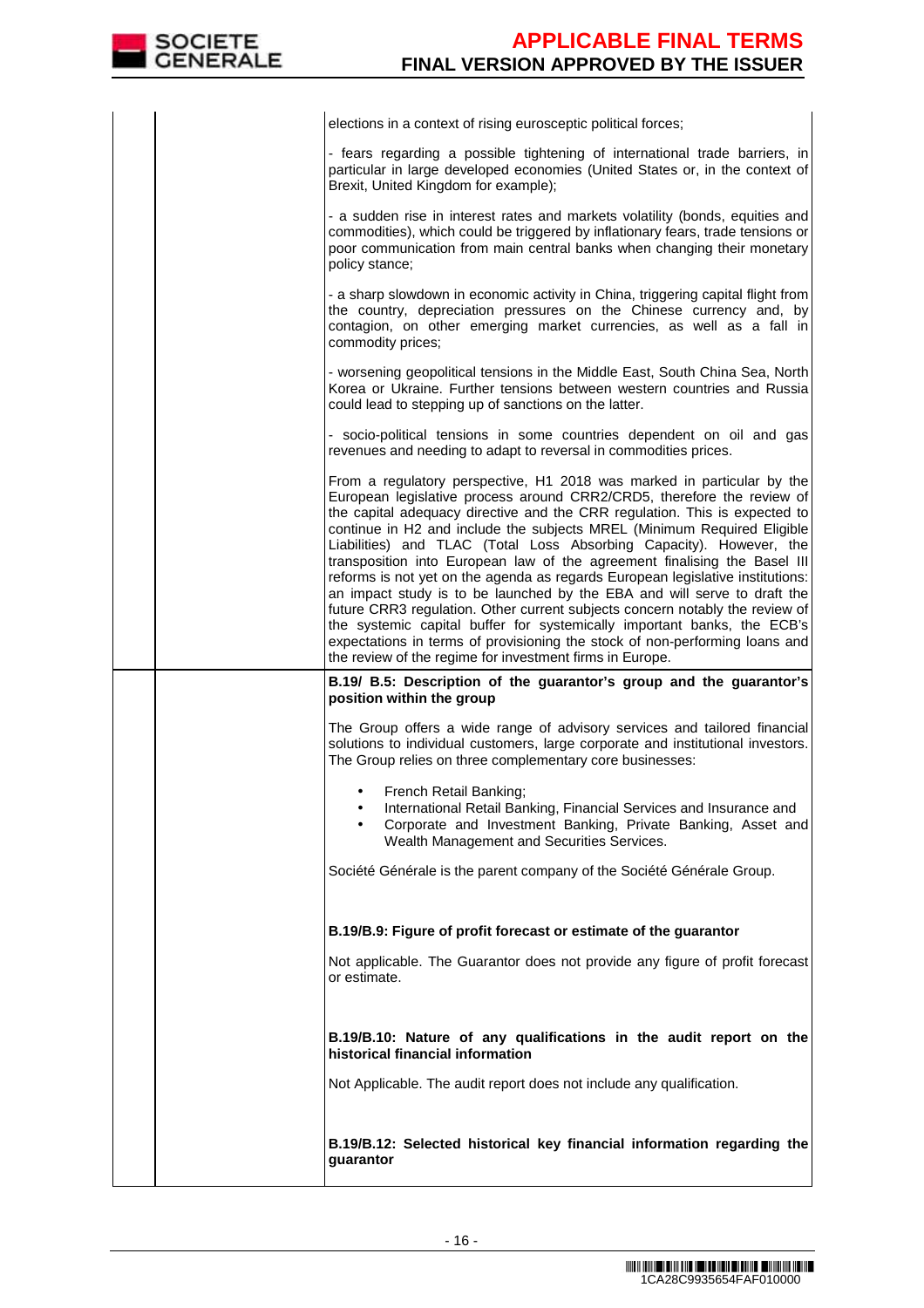

|                                                                                                                                                                                                                                                                                                                                                                                                     | <b>Nine</b><br>Months<br>30.09.2018 | Year<br>31.12.2017<br>(audited) | <b>Nine</b><br><b>Months</b><br>30.09.2017 | Year<br>31.12.2016                                                          |
|-----------------------------------------------------------------------------------------------------------------------------------------------------------------------------------------------------------------------------------------------------------------------------------------------------------------------------------------------------------------------------------------------------|-------------------------------------|---------------------------------|--------------------------------------------|-----------------------------------------------------------------------------|
|                                                                                                                                                                                                                                                                                                                                                                                                     | (unaudited)                         |                                 | (unaudited)                                | (audited)                                                                   |
| Results (in millions<br>of euros)                                                                                                                                                                                                                                                                                                                                                                   |                                     |                                 |                                            |                                                                             |
| Net Banking Income 19,278                                                                                                                                                                                                                                                                                                                                                                           |                                     | 23,954                          | 17,631                                     | 25,298                                                                      |
| Operating income                                                                                                                                                                                                                                                                                                                                                                                    | 5,163                               | 4,767                           | 3,937                                      | 6,390                                                                       |
| Underlying<br>$\overline{\text{Group}}_{3,721}$<br>Net income (1)                                                                                                                                                                                                                                                                                                                                   |                                     | 4,491                           | 3,616                                      | 4,145                                                                       |
| Reported Group Net 3,240<br>income                                                                                                                                                                                                                                                                                                                                                                  |                                     | 2,806                           | 2,737                                      | 3,874                                                                       |
| French retail Banking 955                                                                                                                                                                                                                                                                                                                                                                           |                                     | 1,010                           | 1,021                                      | 1,486                                                                       |
| International<br>Retail<br>Banking & Financial <sub>1,502</sub><br><b>Services</b>                                                                                                                                                                                                                                                                                                                  |                                     | 1,975                           | 1,489                                      | 1,631                                                                       |
| Global Banking and<br>Global Banking and<br>1,018<br><b>Investor Solutions</b>                                                                                                                                                                                                                                                                                                                      |                                     | 1,566                           | 1,219                                      | 1,803                                                                       |
| Corporate Centre                                                                                                                                                                                                                                                                                                                                                                                    | (235)                               | (1,745)                         | (992)                                      | (1,046)                                                                     |
| <b>Core Businesses</b>                                                                                                                                                                                                                                                                                                                                                                              | 3,475                               | 4,551                           | 3,729                                      | 4,920                                                                       |
| Net cost of risk                                                                                                                                                                                                                                                                                                                                                                                    | (642)                               | (1, 349)                        | (880)                                      | (2,091)                                                                     |
| Underlying ROTE **<br>(1)                                                                                                                                                                                                                                                                                                                                                                           | 11.0%                               | $9.6\%$                         | 10.4%                                      | $9.3\%$                                                                     |
| Tier 1 Ratio **                                                                                                                                                                                                                                                                                                                                                                                     | 13.7%                               | 13.8%                           | 14.3%                                      | 14.5%                                                                       |
| Activity (in billions of<br>euros)                                                                                                                                                                                                                                                                                                                                                                  |                                     |                                 |                                            |                                                                             |
| Total<br>assets<br>liabilities                                                                                                                                                                                                                                                                                                                                                                      | $\overline{\text{and}}$ 1,303.9     | 1,275.1                         | 1,338.7                                    | 1,354.4                                                                     |
| Customer loans<br>amortised costs                                                                                                                                                                                                                                                                                                                                                                   | $\mathrm{at}^{\parallel}_{433.9^*}$ | 425.2                           | 412.2                                      | 426.5                                                                       |
| Customer deposits                                                                                                                                                                                                                                                                                                                                                                                   | 411.4*                              | 410.6                           | 396.7                                      | 421.0                                                                       |
| Equity (in billions of<br>euros)                                                                                                                                                                                                                                                                                                                                                                    |                                     |                                 |                                            |                                                                             |
| Shareholders' equity, 60.6<br><b>Group Share</b>                                                                                                                                                                                                                                                                                                                                                    |                                     | 59.4                            | 60.3                                       | 62.0                                                                        |
| Non-controlling<br>interests                                                                                                                                                                                                                                                                                                                                                                        | 4.6                                 | 4.7                             | 4.5                                        | 3.7                                                                         |
| Cash<br>flow<br>statements<br>(in)<br>millions of euros)                                                                                                                                                                                                                                                                                                                                            |                                     |                                 |                                            |                                                                             |
| Net inflow (outflow)<br>in cash and cash N/A<br>equivalent                                                                                                                                                                                                                                                                                                                                          |                                     | 18,023                          | N/A                                        | 18,442                                                                      |
| * The Group signed an agreement for the disposal of Euro Bank on<br>November 5th, 2018. This entity's contributions to the Group's balance sheet<br>include primarily EUR 2,797 million of customer loans, EUR 938 million of<br>amounts due to banks and EUR 1,675 million of customer deposits. No<br>unrealised loss is to be provisioned in the income statement as at September<br>30th, 2018. |                                     |                                 |                                            |                                                                             |
| ** These financial ratios are neither audited nor subjected to a limited review.                                                                                                                                                                                                                                                                                                                    |                                     |                                 |                                            | (1) Adjusted for non-economic items (in Q3 17 and 9M 17), exceptional items |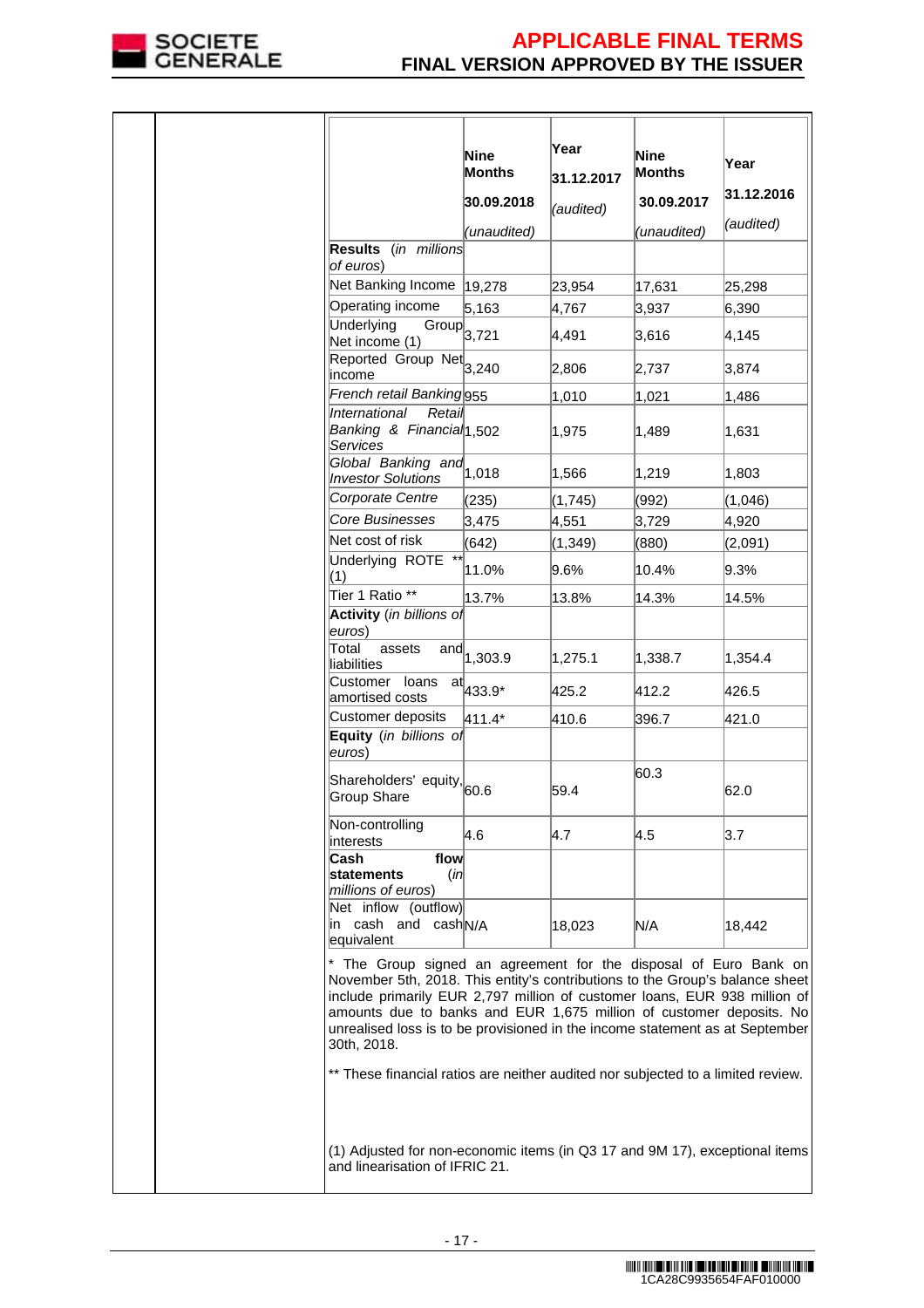|     | SOCIETE<br>GENERALE                                                                    | <b>APPLICABLE FINAL TERMS</b><br><b>FINAL VERSION APPROVED BY THE ISSUER</b>                                                                                                                                                                                                                                 |
|-----|----------------------------------------------------------------------------------------|--------------------------------------------------------------------------------------------------------------------------------------------------------------------------------------------------------------------------------------------------------------------------------------------------------------|
|     |                                                                                        |                                                                                                                                                                                                                                                                                                              |
|     |                                                                                        | As of 1/1/2018, the impact of the implementation of IFRS 9 amounts to -14<br>basis points on the fully-loaded Common Equity Tier 1 and to - 945 M EUR<br>on Shareholders' equity, Group share.                                                                                                               |
|     |                                                                                        | Statement as no material adverse change in the prospects of the<br>guarantor since the date of its last published audited financial<br>statements:                                                                                                                                                           |
|     |                                                                                        | There has been no material adverse change in the prospects of Société<br>Générale since 31 December 2017.                                                                                                                                                                                                    |
|     |                                                                                        | Significant changes in the guarantor's financial or trading position<br>subsequent to the period covered by the historical financial<br>information:                                                                                                                                                         |
|     |                                                                                        | Not Applicable. There has been no significant change in the financial or<br>trading position of Société Générale since 30 September 2018.                                                                                                                                                                    |
|     |                                                                                        | B.19/B.13: Recent events particular to the guarantor which are to a<br>material extent relevant to the evaluation of the guarantor's solvency                                                                                                                                                                |
|     |                                                                                        | Not Applicable. There have been no recent events particular to Société<br>Générale which are to a material extent relevant to the evaluation of its<br>solvency.                                                                                                                                             |
|     |                                                                                        | B.19/B.14: Statement as to whether the guarantor is dependent upon<br>other entities within the group                                                                                                                                                                                                        |
|     |                                                                                        | See Element B.5 above for the Société Générale's position within the Group.                                                                                                                                                                                                                                  |
|     |                                                                                        | Société Générale is the ultimate holding company of the Group. However,<br>Société Générale operates its own business; it does not act as a simple<br>holding company vis-à-vis its subsidiaries.                                                                                                            |
|     |                                                                                        | B.19/B.15: Description of the guarantor's principal activities                                                                                                                                                                                                                                               |
|     |                                                                                        | See Element B.19/B.5 above                                                                                                                                                                                                                                                                                   |
|     |                                                                                        | B.19/B.16: To the extent known to the guarantor, whether the guarantor<br>is directly or indirectly owned or controlled and by whom, and<br>description of the nature of such control                                                                                                                        |
|     |                                                                                        | Not Applicable. To its knowledge, Société Générale is not owned or<br>controlled, directly or indirectly (under French law) by another entity.                                                                                                                                                               |
|     | <b>Section C - Securities</b>                                                          |                                                                                                                                                                                                                                                                                                              |
| C.1 | Type and class of the                                                                  | The certificates are derivative instruments (the <b>Certificates</b> ).                                                                                                                                                                                                                                      |
|     | securities being offered<br>and/or admitted to                                         | The ISIN Code is: XS1893987435                                                                                                                                                                                                                                                                               |
|     | trading, including any<br>security identification<br>number                            | The Common Code is: 189398743                                                                                                                                                                                                                                                                                |
| C.2 | <b>Currency of the</b><br>securities issue                                             | <b>EUR</b>                                                                                                                                                                                                                                                                                                   |
| C.5 | Description of any<br>restrictions on the free<br>transferability of the<br>securities | Not Applicable. There is no restriction on the free transferability of the<br>Certificates, subject to selling and transfer restrictions which may apply in<br>certain jurisdictions including restrictions applicable to the offer and sale to,<br>or for the account or benefit of, Permitted Transferees. |
|     |                                                                                        | A Permitted Transferee means any person who (i) is not a U.S. person as<br>defined pursuant to Regulation S; and (ii) is not a person who comes within<br>any definition of U.S. person for the purposes of the CEA or any CFTC Rule,<br>guidance or order proposed or issued under the CEA.                 |
| C.8 | <b>Rights attached to the</b><br>securities, including                                 | Rights attached to the securities:                                                                                                                                                                                                                                                                           |

٠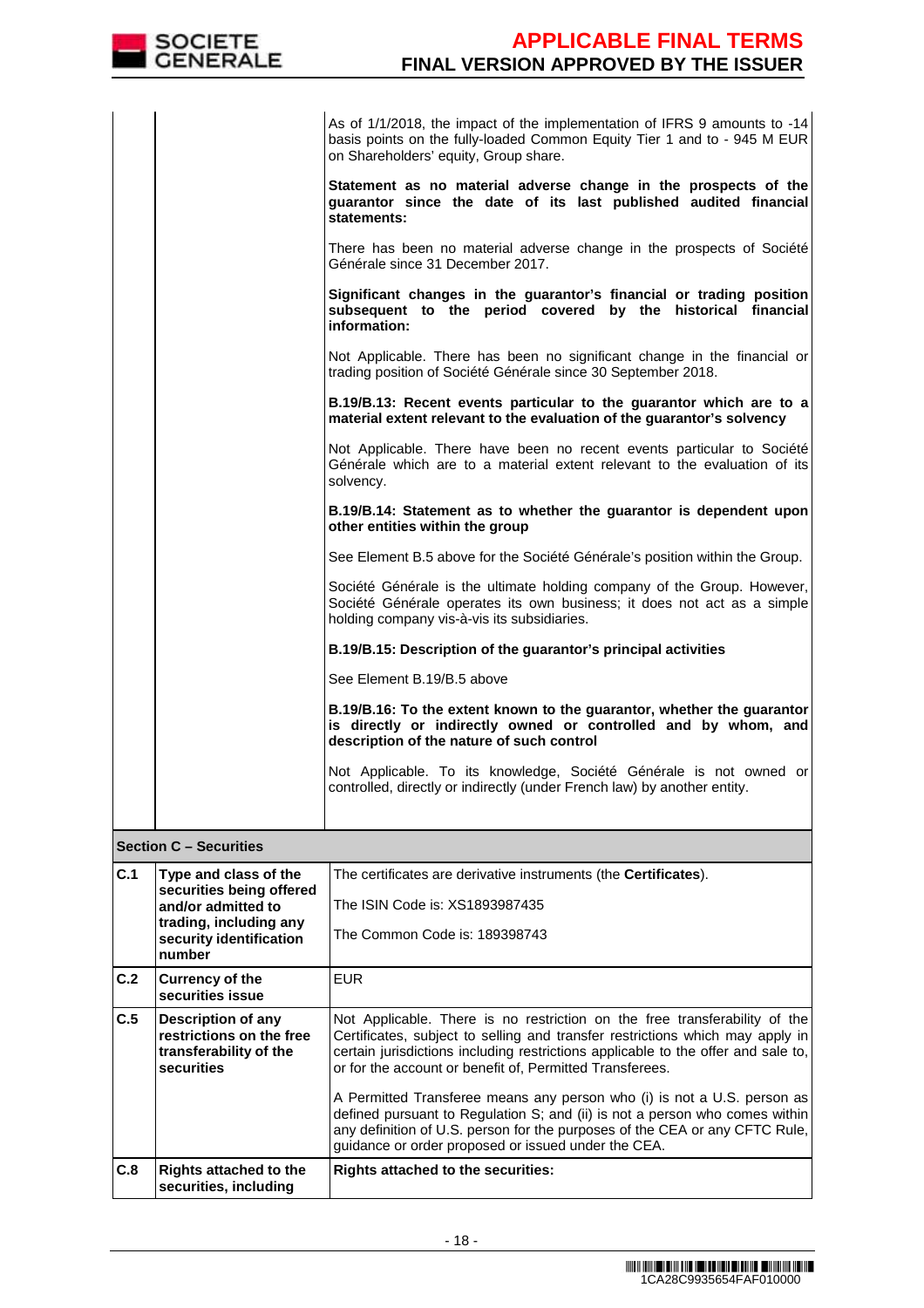

| ranking and limitations<br>to those rights |                                                                                                                                                                                                                                                                                                                                                                                                                                                                                                                      |
|--------------------------------------------|----------------------------------------------------------------------------------------------------------------------------------------------------------------------------------------------------------------------------------------------------------------------------------------------------------------------------------------------------------------------------------------------------------------------------------------------------------------------------------------------------------------------|
|                                            | Unless the Certificates are previously redeemed, the Certificates will entitle<br>each holder of the Certificates (a Certificateholder) to receive a redemption<br>amount which may be lower than, equal to or higher than the amount initially<br>invested (see Element C.18).                                                                                                                                                                                                                                      |
|                                            | A Certificateholder will be entitled to claim the immediate and due payment<br>of any sum in case:                                                                                                                                                                                                                                                                                                                                                                                                                   |
|                                            | - the Issuer fails to pay or to perform its other obligations under the<br>Certificates                                                                                                                                                                                                                                                                                                                                                                                                                              |
|                                            | - the Guarantor fails to perform its obligations under the Guarantee or in the<br>event that the guarantee of the Guarantor stops being valid; or                                                                                                                                                                                                                                                                                                                                                                    |
|                                            | - of insolvency or bankruptcy proceeding(s) affecting the Issuer.                                                                                                                                                                                                                                                                                                                                                                                                                                                    |
|                                            | The Certificateholders' consent shall have to be obtained to amend the<br>contractual terms of the Certificates pursuant to the provisions of an agency<br>agreement, made available to a Certificateholder upon request to the Issuer.                                                                                                                                                                                                                                                                              |
|                                            | <b>Waiver of Set-off rights</b>                                                                                                                                                                                                                                                                                                                                                                                                                                                                                      |
|                                            | The Certificateholders waive any right of set-off, compensation and retention<br>in relation to the Certificates, to the extent permitted by law.                                                                                                                                                                                                                                                                                                                                                                    |
|                                            | <b>Governing law</b>                                                                                                                                                                                                                                                                                                                                                                                                                                                                                                 |
|                                            | The Certificates and any non-contractual obligations arising out of or in<br>connection with the Certificates will be governed by, and shall be construed<br>in accordance with English law.                                                                                                                                                                                                                                                                                                                         |
|                                            | The Issuer accepts the competence of the courts of England in relation to<br>any dispute against the Issuer but accepts that such Certificateholders may<br>bring their action before any other competent court.                                                                                                                                                                                                                                                                                                     |
|                                            | Ranking:<br>The Certificates will be direct, unconditional, unsecured and unsubordinated<br>obligations of the Issuer and will rank at least pari passu with all other<br>outstanding direct, unconditional, unsecured and unsubordinated obligations<br>of the Issuer, present and future.                                                                                                                                                                                                                          |
|                                            | <b>Limitations</b><br>rights<br>attached<br>the<br>securities:<br>to<br>to<br>- The Issuer may redeem the Certificates early on the basis of the market<br>value of these Certificates for tax or regulatory reasons, force majeure event<br>or in the case of occurrence of extraordinary events affecting the underlying<br>instrument(s) or in the case of occurrence of additional disruption event(s).                                                                                                          |
|                                            | - The Issuer may adjust the financial terms in case of adjustment events<br>affecting the underlying instrument(s), and, in the case of occurrence of<br>extraordinary events affecting the underlying instrument(s) or in the case of<br>occurrence of additional disruption event(s), the Issuer may substitute the<br>underlying instrument(s) by new underlying instrument(s) or deduct from any<br>due amount the increased cost of hedging, and in each case without the<br>consent of the Certificateholders. |
|                                            | - The Issuer may monetise all or part of the due amounts until the final<br>exercise date of the Certificates in the case of occurrence of extraordinary<br>events affecting the underlying or in the case of occurrence of additional<br>disruption event(s).                                                                                                                                                                                                                                                       |
|                                            | - the rights to payment of principal and interest will be prescribed within a<br>period of ten years (in the case of principal) and five years (in the case of<br>interest) from the date on which the payment of these amounts has become<br>due for the first time and has remained unpaid.                                                                                                                                                                                                                        |
|                                            | - In the case of a payment default by the Issuer, Certificateholders shall not<br>institute any proceedings, judicial or otherwise, or otherwise assert a claim<br>against the Issuer. Nevertheless, Certificateholders will continue to be able<br>to claim against the Guarantor in respect of any unpaid amount.                                                                                                                                                                                                  |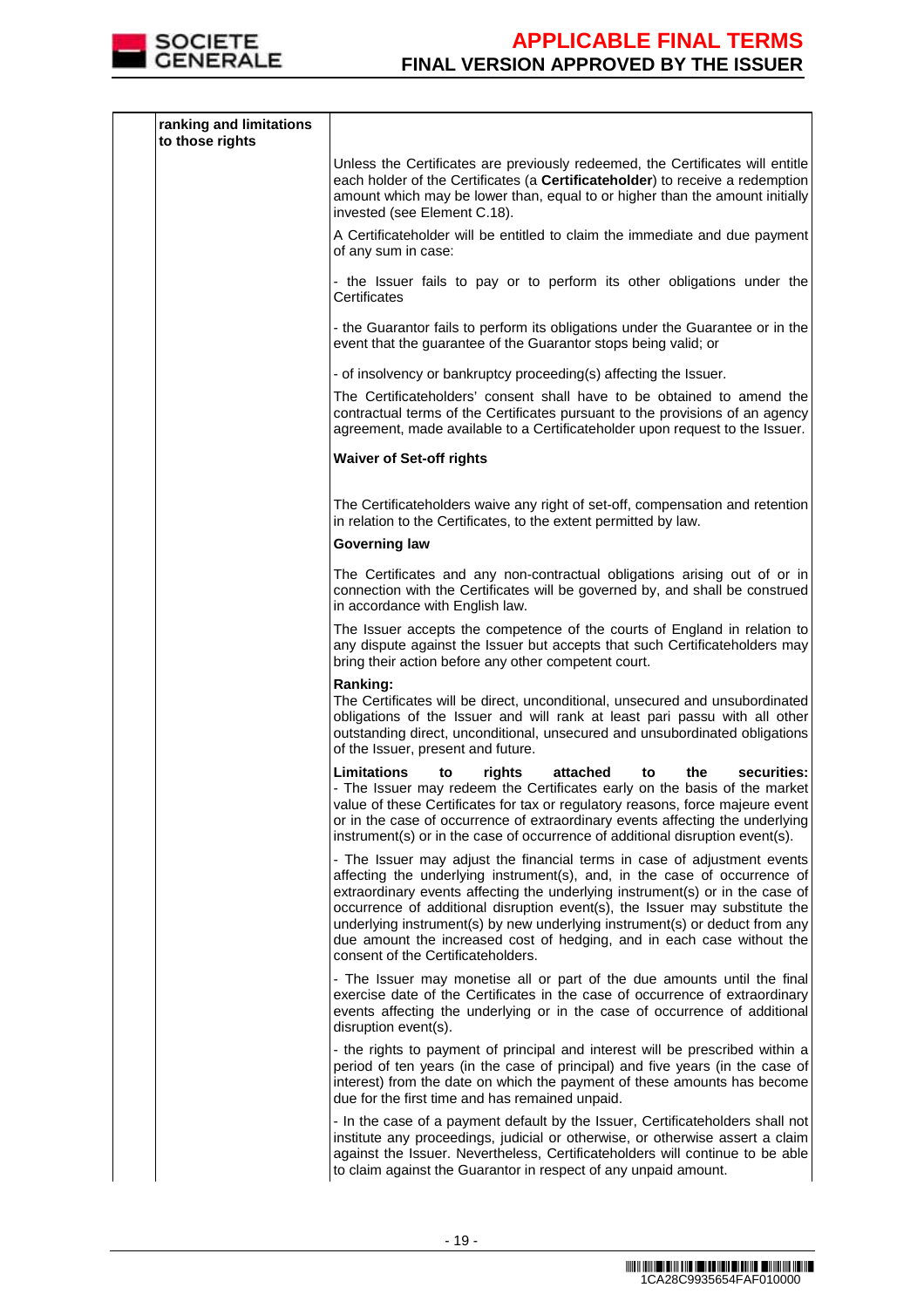

|      |                                                                                                                                                                                                                                      | <b>Taxation</b>                                                                                                                                                                                                                                                                                                                                                                                                                                                                                                                                                                                                                                                                                         |
|------|--------------------------------------------------------------------------------------------------------------------------------------------------------------------------------------------------------------------------------------|---------------------------------------------------------------------------------------------------------------------------------------------------------------------------------------------------------------------------------------------------------------------------------------------------------------------------------------------------------------------------------------------------------------------------------------------------------------------------------------------------------------------------------------------------------------------------------------------------------------------------------------------------------------------------------------------------------|
|      |                                                                                                                                                                                                                                      | All payments in respect of Certificates, Receipts and Coupons or under the<br>Guarantee shall be made free and clear of, and without withholding or<br>deduction for or on account of, any present or future taxes, duties,<br>assessments or governmental charges of whatever nature imposed, levied,<br>collected, withheld or assessed by or on behalf of any Tax Jurisdiction<br>unless such withholding or deduction is required by law.                                                                                                                                                                                                                                                           |
|      |                                                                                                                                                                                                                                      | In the event that any amounts are required to be deducted or withheld for, or<br>on behalf of, any Tax Jurisdiction, the relevant Issuer or, as the case may<br>be, the Guarantor shall (except in certain circumstances), to the fullest<br>extent permitted by law, pay such additional amount as may be necessary,<br>in order that each Certificateholder, Receiptholder or Couponholder, after<br>deduction or such withholding of such taxes, duties, assessments or<br>governmental charges or deduction, will receive the full amount then due<br>and payable.                                                                                                                                  |
|      |                                                                                                                                                                                                                                      | Notwithstanding the provisions above, in no event will the Issuer or, as the<br>case may be, the Guarantor, be required to pay any additional amounts in<br>respect of the Certificates, Receipts or Coupons for, or on account of, any<br>withholding or deduction (i) required pursuant to an agreement described in<br>Section 1471(b) of the U.S. Internal Revenue Code of 1986 (the "Code") or<br>otherwise imposed pursuant to Sections 1471 through 1474 of the Code,<br>any regulations or agreements thereunder, or any official interpretations<br>thereof, or any law implementing an intergovernmental approach thereto or<br>(ii) imposed pursuant to Section 871(m) of the Code.<br>Where |
|      |                                                                                                                                                                                                                                      | Tax Jurisdiction means Luxembourg or any political subdivision or any                                                                                                                                                                                                                                                                                                                                                                                                                                                                                                                                                                                                                                   |
| C.11 | <b>Whether the securities</b>                                                                                                                                                                                                        | authority thereof or therein having power to tax.                                                                                                                                                                                                                                                                                                                                                                                                                                                                                                                                                                                                                                                       |
|      | offered are or will be the<br>object of an application<br>for admission to trading,<br>with a view to their<br>distribution in a<br>regulated market or<br>other equivalent markets<br>with indication of the<br>markets in question | Application will be made for the Certificates to be admitted to trading on<br>EuroTLX, a Multilateral Trading Facility organized and managed by EuroTLX<br>Sim S.p.A.                                                                                                                                                                                                                                                                                                                                                                                                                                                                                                                                   |
| C.15 | How the value of the<br>investment is affected by<br>the value of the<br>underlying instrument(s)                                                                                                                                    | The value of the Certificates, the payment of a coupon amount on a<br>relevant interest payment date to a Certificateholder, the payment of an<br>automatic early redemption amount on a relevant automatic early<br>redemption date, and the payment of a redemption amount to a<br>Certificateholder on the final exercise date will depend on the performance<br>of the underlying asset(s), on the relevant valuation date(s).                                                                                                                                                                                                                                                                      |
|      |                                                                                                                                                                                                                                      | The value of the Certificates is linked to the positive or negative<br>performance of the underlying instrument. The amount(s) to be paid is/are<br>determined on the basis of the condition which is satisfied (or not) if the<br>performance of the underlying instrument is higher than or equal to a<br>predefined barrier performance.                                                                                                                                                                                                                                                                                                                                                             |
| C.16 | The final exercise date<br>and the final reference<br>date                                                                                                                                                                           | The final exercise date of the Certificates will be 06/02/2024 (the Final<br>Exercise Date), and the final reference date will be the last valuation date.                                                                                                                                                                                                                                                                                                                                                                                                                                                                                                                                              |
|      |                                                                                                                                                                                                                                      | The Final Exercise Date may be modified pursuant to the provisions of<br>Element C.8 above and Element C.18 below.                                                                                                                                                                                                                                                                                                                                                                                                                                                                                                                                                                                      |
| C.17 | Settlement procedure of<br>the derivative securities                                                                                                                                                                                 | Cash delivery                                                                                                                                                                                                                                                                                                                                                                                                                                                                                                                                                                                                                                                                                           |
| C.18 | How the return on<br>derivative securities<br>takes place                                                                                                                                                                            | The issue date of the Certificates is 31/01/2019 (the Issue Date) and each<br>Certificate will have a specified denomination of EUR 100 (the Specified<br>Denomination).                                                                                                                                                                                                                                                                                                                                                                                                                                                                                                                                |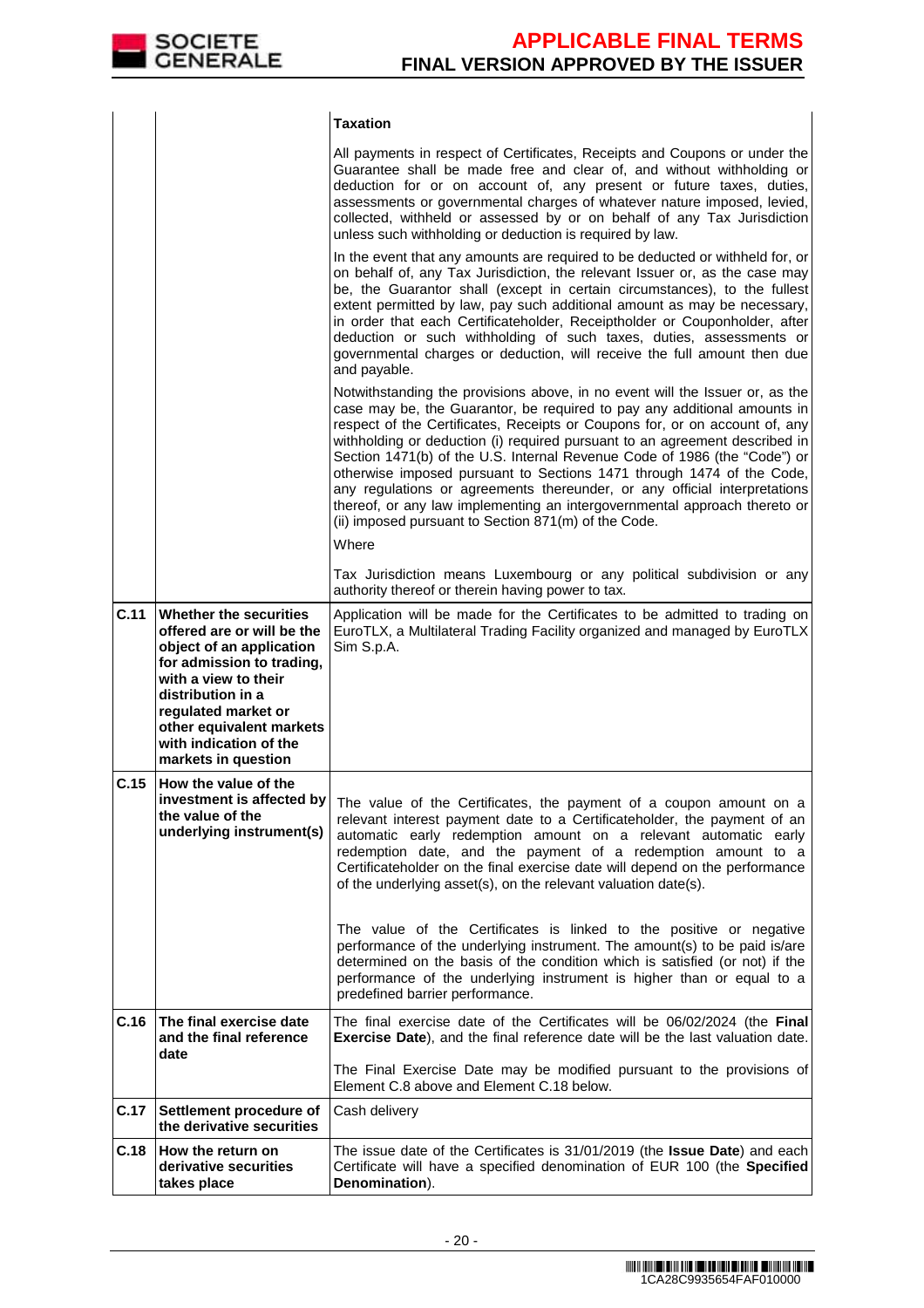

|  |                                                        | Unless previously redeemed, on each<br>Interest Payment Date(i) (i from 1 to 5), the<br>Issuer shall pay to the Certificateholders, for<br>each Certificate, an amount determined by<br>the Calculation Agent as follows:                                                             |
|--|--------------------------------------------------------|---------------------------------------------------------------------------------------------------------------------------------------------------------------------------------------------------------------------------------------------------------------------------------------|
|  |                                                        | Scenario 1:                                                                                                                                                                                                                                                                           |
|  | <b>Structured Interest</b>                             | If on Valuation Date(i), Performance(i) is<br>higher than or equal to -30.0%, then:                                                                                                                                                                                                   |
|  | Amount(s):                                             | Structured Interest Amount(i) = Max(0;<br>Specified Denomination x (i x 6.1%) -<br>SumCouponsPaid(i-1))                                                                                                                                                                               |
|  |                                                        | Scenario 2:                                                                                                                                                                                                                                                                           |
|  |                                                        | If on Valuation Date(i), Performance(i) is<br>lower than -30.0%, then:                                                                                                                                                                                                                |
|  |                                                        | Structured Interest Amount(i) = $0$ (zero)                                                                                                                                                                                                                                            |
|  | <b>Payment Date(s):</b>                                | Specified Period(s)/Interest Interest Payment Date(i) (i from 1 to 4): 5<br>Business Days after Valuation Date(i);<br>Interest Payment Date(5): the Final Exercise<br>Date                                                                                                            |
|  | <b>Automatic Early</b><br><b>Redemption Amount(s):</b> | Unless previously redeemed, if an Automatic<br>Early Redemption Event has occurred, then<br>the Issuer shall redeem early the Certificates<br>on Automatic Early Redemption Date(i) (i<br>from 1 to 4) in accordance with the following<br>provisions in respect of each Certificate: |
|  |                                                        | Automatic Early Redemption Amount(i) =<br>Specified Denomination x (100%)                                                                                                                                                                                                             |
|  | <b>Automatic Early</b><br><b>Redemption Date(s):</b>   | Automatic Early Redemption Date(i) (i from<br>1 to 4): 5 Business Days after the Valuation<br>Date(i) on which an Automatic Early<br>Redemption Event is deemed to have<br>occurred.                                                                                                  |
|  | <b>Automatic Early</b><br><b>Redemption Event:</b>     | is deemed to have occurred, as determined<br>by the Calculation Agent, if on a Valuation<br>Date(i) (i from 1 to 4), Performance(i) is<br>higher than or equal to 0%                                                                                                                  |
|  | <b>Final Exercise Amount:</b>                          | Unless previously redeemed, the Issuer shall<br>redeem<br>the Certificates on the<br>Final<br>Exercise Date, in accordance with the<br>following provisions in respect of each<br>Certificate:                                                                                        |
|  |                                                        | Scenario 1:                                                                                                                                                                                                                                                                           |
|  |                                                        | If on Valuation Date(5), Performance(5) is<br>higher than or equal to -30.0%, then:                                                                                                                                                                                                   |
|  |                                                        | Final Exercise Amount = Specified                                                                                                                                                                                                                                                     |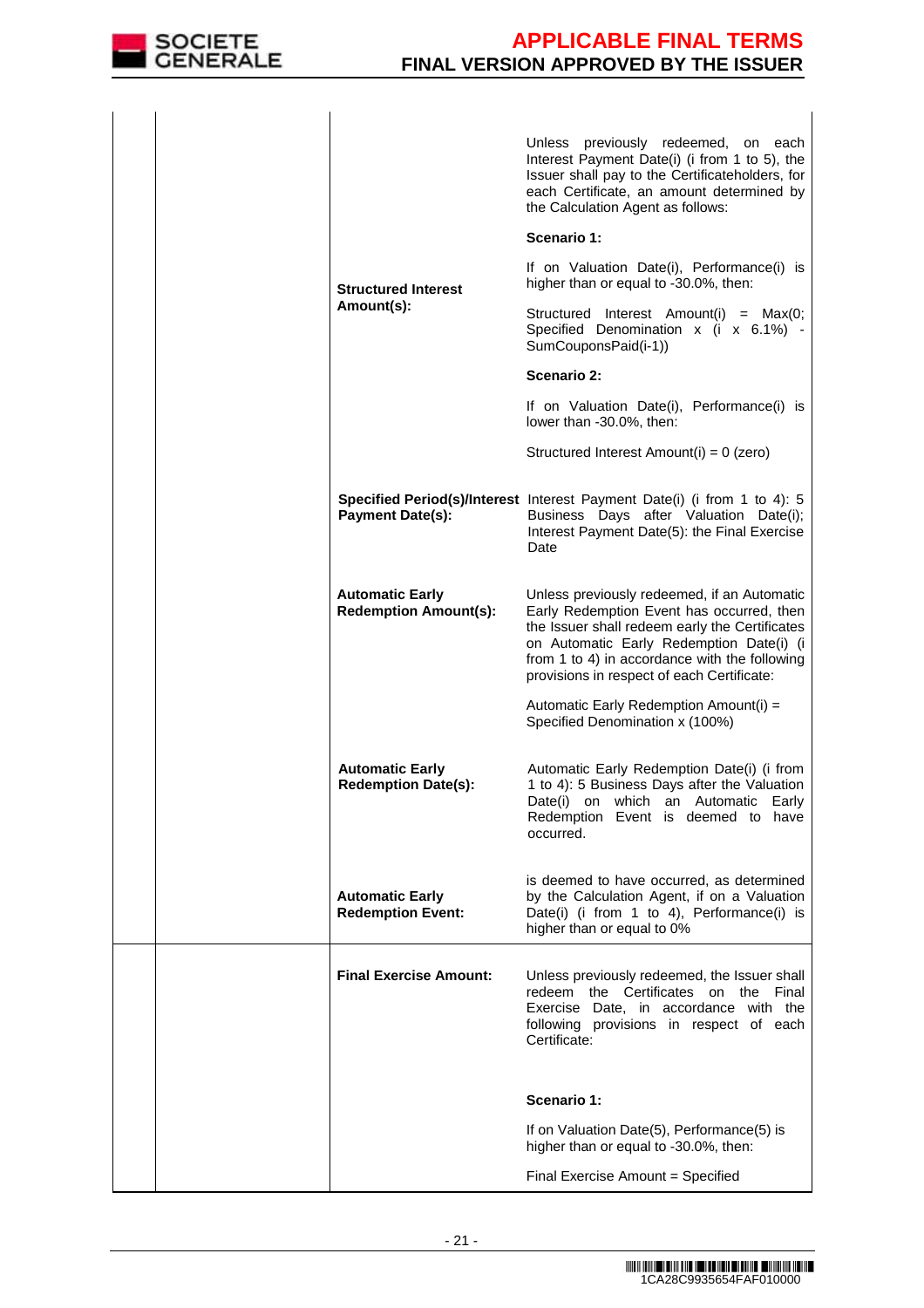

|      |                                                                                             |                                                                                                                                                                                                                                                    |       | Denomination x [100%]                                                                                                  |                   |
|------|---------------------------------------------------------------------------------------------|----------------------------------------------------------------------------------------------------------------------------------------------------------------------------------------------------------------------------------------------------|-------|------------------------------------------------------------------------------------------------------------------------|-------------------|
|      |                                                                                             |                                                                                                                                                                                                                                                    |       | Scenario 2:                                                                                                            |                   |
|      |                                                                                             |                                                                                                                                                                                                                                                    |       | If on Valuation Date(5), Performance(5) is<br>lower than -30.0%, then:                                                 |                   |
|      |                                                                                             |                                                                                                                                                                                                                                                    |       | Final Exercise Amount = Specified<br>Denomination x (100% + Performance(5))                                            |                   |
|      |                                                                                             | Definitions relating to date(s): Applicable                                                                                                                                                                                                        |       |                                                                                                                        |                   |
|      |                                                                                             | <b>Valuation Date(0):</b><br>(DD/MM/YYYY)                                                                                                                                                                                                          |       | 30/01/2019                                                                                                             |                   |
|      |                                                                                             | Valuation Date(i); (i from 1<br>to $5)$<br>(DD/MM/YYYY)                                                                                                                                                                                            |       | 30/01/2020;<br>01/02/2021;<br>30/01/2023; 30/01/2024                                                                   | 31/01/2022;       |
|      |                                                                                             | Definitions relating to the<br>Product:                                                                                                                                                                                                            |       | Applicable, subject to the provisions of<br>Condition 4 of the Additional Terms and<br>Conditions relating to Formulae |                   |
|      |                                                                                             | SumCouponsPaid(i-1)<br>(i from 2 to 5)                                                                                                                                                                                                             |       | means SumCouponsPaid(i-2) + Structured<br>Interest Amount(i-1)                                                         |                   |
|      |                                                                                             |                                                                                                                                                                                                                                                    | With: |                                                                                                                        |                   |
|      |                                                                                             |                                                                                                                                                                                                                                                    |       | SumCouponsPaid $(0) = 0$ (zero)                                                                                        |                   |
|      |                                                                                             | Performance(i)<br>(i from 1 to 5)                                                                                                                                                                                                                  |       | means (S(i) / S(0)) - 100%                                                                                             |                   |
|      |                                                                                             | S(i)<br>(i from 0 to 5)                                                                                                                                                                                                                            |       | means in respect of any Valuation Date(i)<br>the Closing Price of the Underlying                                       |                   |
| C.19 | The final reference price                                                                   | See Element C.18 above.                                                                                                                                                                                                                            |       |                                                                                                                        |                   |
|      | of the underlying                                                                           | Final reference price: the value of the underlying instrument(s) on the<br>relevant valuation date(s) for the redemption, subject to the occurrence of<br>certain extraordinary events and adjustments affecting such underlying<br>instrument(s). |       |                                                                                                                        |                   |
| C.20 | Type of the underlying<br>and where the                                                     | The type of underlying is: share.                                                                                                                                                                                                                  |       |                                                                                                                        |                   |
|      | information on the<br>underlying can be found                                               | Information about the underlying is available on the following website(s) or<br>screen page(s).                                                                                                                                                    |       |                                                                                                                        |                   |
|      |                                                                                             | <b>Bloomberg</b><br>Company                                                                                                                                                                                                                        |       | <b>Exchange</b>                                                                                                        | <b>Website</b>    |
|      |                                                                                             | <b>Ticker</b><br>Mediobanca<br><b>MB IM</b>                                                                                                                                                                                                        |       | <b>BORSA ITALIANA</b>                                                                                                  | www.mediobanca.it |
|      |                                                                                             | SpA                                                                                                                                                                                                                                                |       | S.P.A.                                                                                                                 |                   |
| D.2  | <b>Section D - Risks</b>                                                                    |                                                                                                                                                                                                                                                    |       |                                                                                                                        |                   |
|      | Key information on the<br>key risks that are specific<br>to the issuer and the<br>guarantor | An investment in the Certificates involves certain risks which should be<br>assessed prior to any investment decision.<br>In particular, the Group is exposed to the risks inherent in its core<br>businesses, including:                          |       |                                                                                                                        |                   |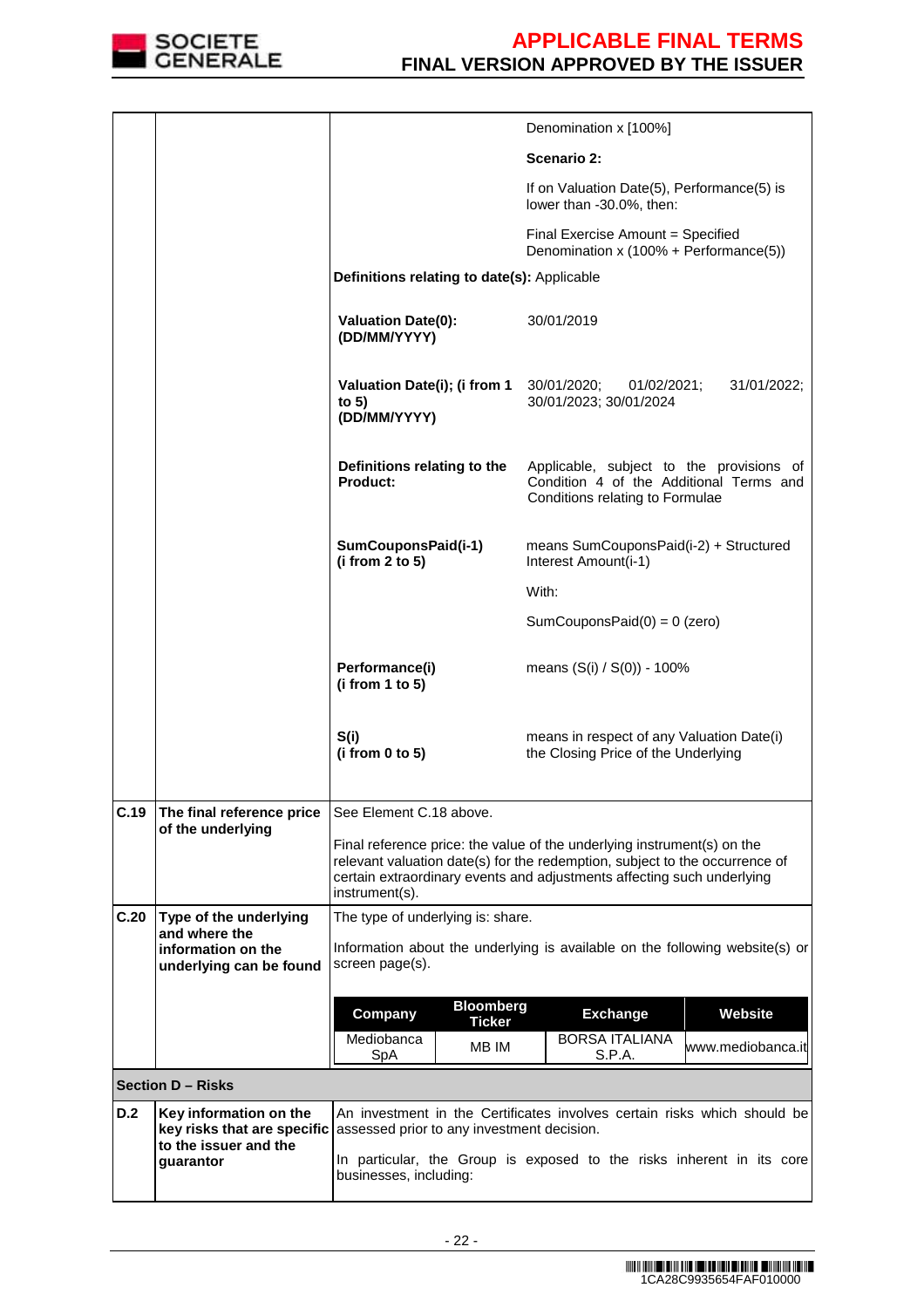

| global economical risks:                                                                                                                                                                                                                            |
|-----------------------------------------------------------------------------------------------------------------------------------------------------------------------------------------------------------------------------------------------------|
| The global economy and financial markets continue to display high levels of<br>uncertainty, which may materially and adversely affect the Group's<br>business, financial situation and results of operations.                                       |
| The Group's results may be affected by regional market exposures.                                                                                                                                                                                   |
| The Group operates in highly competitive industries, including in its home<br>market.                                                                                                                                                               |
| credit risks:                                                                                                                                                                                                                                       |
| The Group is exposed to counterparty risk and concentration risk.                                                                                                                                                                                   |
| The Group's hedging strategies may not prevent all risk of losses.                                                                                                                                                                                  |
| The Group's results of operations and financial situation could be adversely<br>affected by a significant increase in new provisions or by inadequate<br>provisioning for loan losses.                                                              |
| market risks:                                                                                                                                                                                                                                       |
| The protracted decline of financial markets or reduced liquidity in such<br>markets may make it harder to sell assets or manoeuvre trade positions and<br>could lead to material losses.                                                            |
| The volatility of the financial markets may cause the Group to suffer<br>significant losses on its trading and investment activities.                                                                                                               |
| The financial soundness and conduct of other financial institutions and<br>market participants could adversely affect the Group.                                                                                                                    |
| The Group may generate lower revenues from brokerage and other<br>commission and fee-based businesses during market downturns.                                                                                                                      |
| operational risks:                                                                                                                                                                                                                                  |
| The Group's risk management system may not be effective and may expose<br>the Group to unidentified or unanticipated risks, which could lead to<br>significant losses.                                                                              |
| Operational failure, termination or capacity constraints affecting institutions<br>the Group does business with, or failure or breach of the Group's<br>information technology systems, could result in losses.                                     |
| To prepare its consolidated financial statements in accordance with IFRS as<br>adopted by the European Union, the Group relies on assumptions and<br>estimates which, if incorrect, could have a significant impact on its financial<br>statements. |
| The Group's ability to attract and retain qualified employees, as well as<br>significant changes in the regulatory framework related to employees and<br>compensation, may materially adversely affect its performance.                             |
| If the Group makes an acquisition, it may be unable to manage the<br>integration process in a cost-effective manner or achieve the expected<br>benefits.                                                                                            |
| The Group may incur losses as a result of unforeseen or catastrophic<br>events, including terrorist attacks or natural disasters.                                                                                                                   |
| structural interest rate and exchange rate risks:                                                                                                                                                                                                   |
| Changes in interest rates may adversely affect the Group's banking and<br>asset management businesses.                                                                                                                                              |
| Fluctuations in exchange rates could adversely affect the Group's results of<br>operations.                                                                                                                                                         |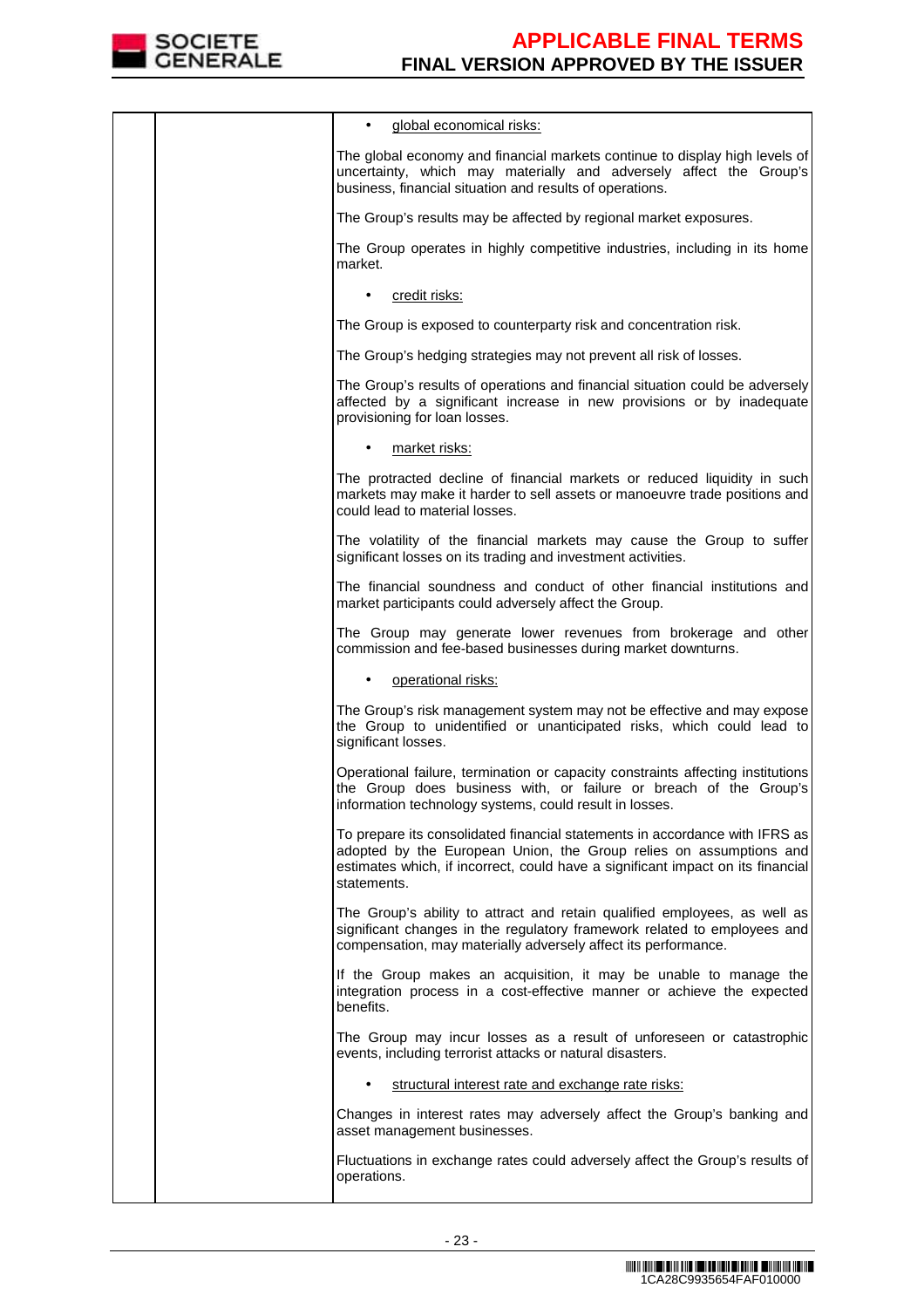

|     |                                                                                                                                                                                                  | liquidity risk:                                                                                                                                                                                                                                                                                                                                                                                                                                                                                                                                                                                                                                                                                                                                                                                                                                                                                                                     |
|-----|--------------------------------------------------------------------------------------------------------------------------------------------------------------------------------------------------|-------------------------------------------------------------------------------------------------------------------------------------------------------------------------------------------------------------------------------------------------------------------------------------------------------------------------------------------------------------------------------------------------------------------------------------------------------------------------------------------------------------------------------------------------------------------------------------------------------------------------------------------------------------------------------------------------------------------------------------------------------------------------------------------------------------------------------------------------------------------------------------------------------------------------------------|
|     |                                                                                                                                                                                                  | The Group depends on access to financing and other sources of liquidity,<br>which may be restricted for reasons beyond its control.                                                                                                                                                                                                                                                                                                                                                                                                                                                                                                                                                                                                                                                                                                                                                                                                 |
|     |                                                                                                                                                                                                  | non-compliance and reputational risks, litigation:                                                                                                                                                                                                                                                                                                                                                                                                                                                                                                                                                                                                                                                                                                                                                                                                                                                                                  |
|     |                                                                                                                                                                                                  | Reputational damage could harm the Group's competitive position.                                                                                                                                                                                                                                                                                                                                                                                                                                                                                                                                                                                                                                                                                                                                                                                                                                                                    |
|     |                                                                                                                                                                                                  | The Group is exposed to legal risks that could negatively affect its financial<br>situation or results of operations.                                                                                                                                                                                                                                                                                                                                                                                                                                                                                                                                                                                                                                                                                                                                                                                                               |
|     |                                                                                                                                                                                                  | The Group is subject to an extensive supervisory and regulatory framework<br>in each of the countries in which it operates and changes in this regulatory<br>framework could have a significant effect on the Group's businesses and<br>costs, as well as on the financial and economic environment in which it<br>operates.                                                                                                                                                                                                                                                                                                                                                                                                                                                                                                                                                                                                        |
|     |                                                                                                                                                                                                  | A number of exceptional measures taken by governments, central banks<br>and regulators could be amended or terminated                                                                                                                                                                                                                                                                                                                                                                                                                                                                                                                                                                                                                                                                                                                                                                                                               |
|     |                                                                                                                                                                                                  | other risks:                                                                                                                                                                                                                                                                                                                                                                                                                                                                                                                                                                                                                                                                                                                                                                                                                                                                                                                        |
|     |                                                                                                                                                                                                  | Risks related to the implementation of the Group's strategic plan.                                                                                                                                                                                                                                                                                                                                                                                                                                                                                                                                                                                                                                                                                                                                                                                                                                                                  |
|     |                                                                                                                                                                                                  | The creditworthiness and credit ratings of the Issuer may affect the market<br>value of the Certificates.                                                                                                                                                                                                                                                                                                                                                                                                                                                                                                                                                                                                                                                                                                                                                                                                                           |
|     |                                                                                                                                                                                                  | The United Kingdom's impending departure from the European Union could<br>adversely affect the Group.                                                                                                                                                                                                                                                                                                                                                                                                                                                                                                                                                                                                                                                                                                                                                                                                                               |
|     |                                                                                                                                                                                                  | Since the Issuer is part of the Group, these risk factors are applicable to the<br>Issuer.                                                                                                                                                                                                                                                                                                                                                                                                                                                                                                                                                                                                                                                                                                                                                                                                                                          |
| D.6 | Key information on the<br>key risks that are specific<br>to the securities and risk<br>warning to the effect that<br>investors may lose the<br>value of their entire<br>investment or part of it |                                                                                                                                                                                                                                                                                                                                                                                                                                                                                                                                                                                                                                                                                                                                                                                                                                                                                                                                     |
|     |                                                                                                                                                                                                  | The Certificates may provide for an automatic early redemption linked to a<br>specific event. Therefore, this may prevent the Certificateholders from<br>benefitting from the performance of the underlying instrument(s) over the<br>whole period initially envisaged.                                                                                                                                                                                                                                                                                                                                                                                                                                                                                                                                                                                                                                                             |
|     |                                                                                                                                                                                                  | The terms and conditions of the Certificates may include provisions under<br>which upon the occurrence of certain market disruptions delays in the<br>settlement of the Certificates may be incurred or certain modifications be<br>made. Moreover, in case of occurrence of events affecting the underlying<br>instrument(s), the terms and conditions of the Certificates allow the Issuer to<br>substitute the underlying instrument(s) by new underlying instrument(s),<br>cease the exposure to the underlying asset(s) and apply a reference rate to<br>the proceeds so obtained until the final exercise date of the Certificates,<br>postpone the final exercise date of the Certificates, early redeem the<br>Certificates on the basis of the market value of these Certificates or deduct<br>from any due amount the increased cost of hedging, and in each case<br>without the prior consent of the Certificateholders. |
|     |                                                                                                                                                                                                  | Payments (whether in respect of principal and/or interest and whether at<br>final exercise or otherwise) on the Certificates are calculated by reference to<br>certain underlying(s), the return of the Certificates is based on changes in<br>the value of the underlying(s), which may fluctuate. Prospective investors<br>should be aware that these Certificates may be volatile and that they may<br>receive no interest and may lose all or a substantial portion of their principal.                                                                                                                                                                                                                                                                                                                                                                                                                                         |
|     |                                                                                                                                                                                                  | The Guarantee constitutes a general and unsecured contractual obligation<br>of the Guarantor and no other person. Any payments on the Certificates are                                                                                                                                                                                                                                                                                                                                                                                                                                                                                                                                                                                                                                                                                                                                                                              |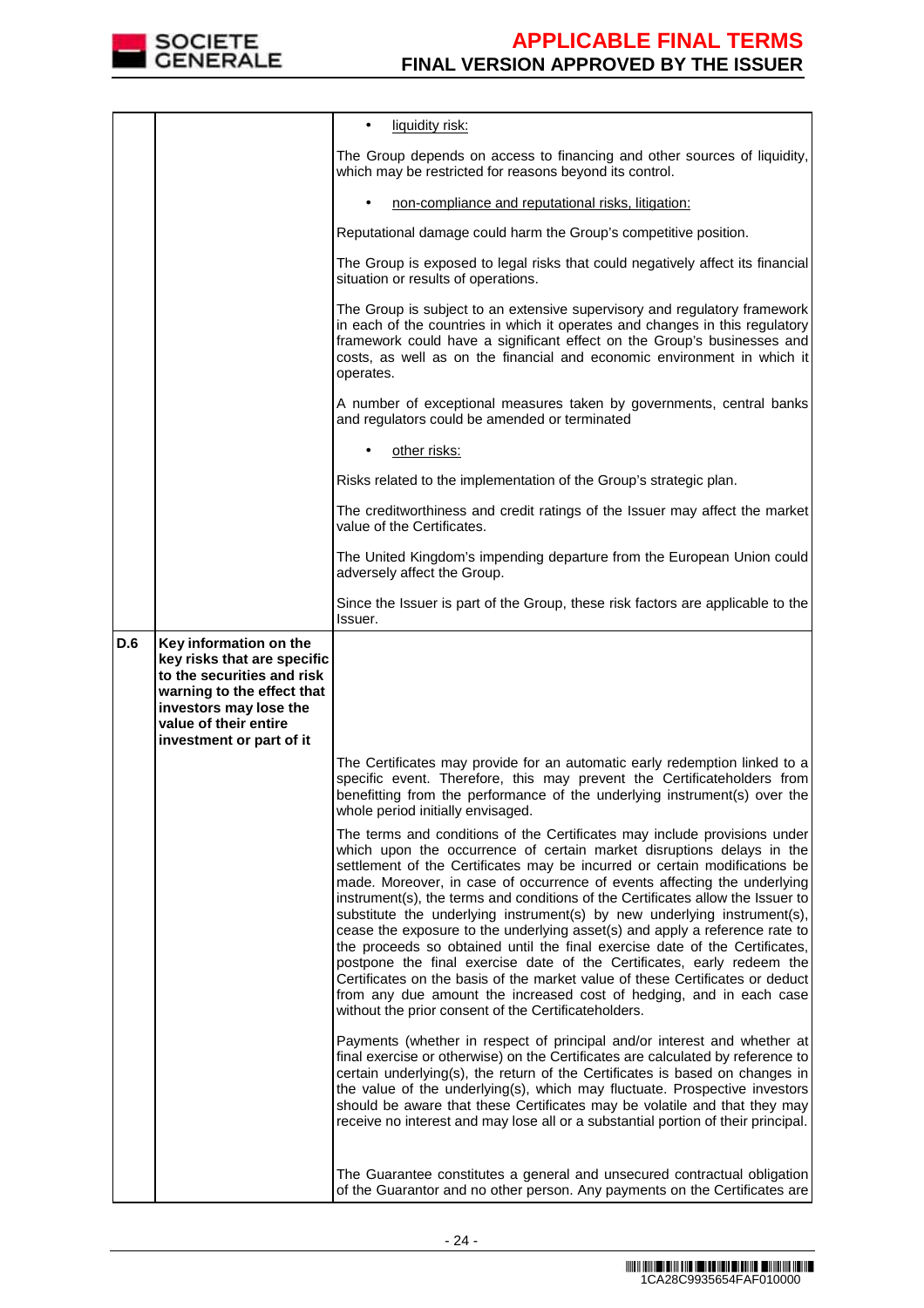| also dependent on the creditworthiness of the Guarantor.                                                                                                                                                                                                                                                                                                                                                                                                                                                                                                                           |
|------------------------------------------------------------------------------------------------------------------------------------------------------------------------------------------------------------------------------------------------------------------------------------------------------------------------------------------------------------------------------------------------------------------------------------------------------------------------------------------------------------------------------------------------------------------------------------|
| Prospective investors in Certificates benefiting from the Guarantee should<br>note that in case of payment default of an Issuer the entitlement of the<br>Certificateholder will be limited to the sums obtained by making a claim<br>under the Guarantee, and the relevant provisions of the Guarantee and they<br>shall have no right to institute any proceeding, judicial or otherwise, or<br>otherwise assert a claim against the Issuer.                                                                                                                                     |
| The Guarantee is a payment guarantee only and not a guarantee of the<br>performance by the relevant Issuer or any of its other obligations under the<br>Certificates benefiting from the Guarantee.                                                                                                                                                                                                                                                                                                                                                                                |
| Société Générale will act as issuer under the Programme, as the Guarantor<br>of the Certificates issued by the Issuer and also as provider of hedging<br>instruments to the Issuer. As a result, investors will be exposed not only to<br>the credit risk of the Guarantor but also operational risks arising from the<br>lack of independence of the Guarantor, in assuming its duties and<br>obligations as the Guarantor and provider of the hedging instruments.                                                                                                               |
| The potential conflicts of interests and operational risks arising from such<br>lack of independence are in part intended to be mitigated by the fact that<br>different divisions within the Guarantor will be responsible for implementing<br>the Guarantee and providing the hedging instruments and that each division<br>is run as a separate operational unit, segregated by Chinese walls<br>(information barriers) and run by different management teams.                                                                                                                   |
| The Issuer and the Guarantor and any of their subsidiaries and/or their<br>affiliates, in connection with their other business activities, may possess or<br>acquire material information about the underlying assets. Such activities and<br>information may cause consequences adverse to Certificateholders.                                                                                                                                                                                                                                                                    |
| The Issuer and the Guarantor and any of their subsidiaries and/or their<br>affiliates may act in other capacities with regard to the Certificates, such as<br>market maker, calculation agent or agent. Therefore, a potential conflict of<br>interests may arise. In connection with the offering of the Certificates, the<br>Issuer and the Guarantor and/or their affiliates may enter into one or more<br>hedging transaction(s) with respect to a reference asset(s) or related<br>derivatives, which may affect the market price, liquidity or value of the<br>Certificates. |
| During the lifetime of the Certificates, the market value of these Certificates<br>may be lower than the invested capital. Furthermore, an insolvency of the<br>Issuer and/or the Guarantor may cause a total loss of the invested capital.                                                                                                                                                                                                                                                                                                                                        |
| The attention of the investors is drawn to the fact that they could<br>sustain an entire or a partial loss of their investment.                                                                                                                                                                                                                                                                                                                                                                                                                                                    |

### **Section E – Offer**

|     | use of proceeds                                            | <b>E.2.b</b> Reasons for the offer and The net proceeds from each issue of Certificates will be applied for the<br>general financing purposes of the Société Générale Group, which include<br>making a profit.                                                                                                                                                                                                                                                                                                                                                                                                                                                                                               |
|-----|------------------------------------------------------------|--------------------------------------------------------------------------------------------------------------------------------------------------------------------------------------------------------------------------------------------------------------------------------------------------------------------------------------------------------------------------------------------------------------------------------------------------------------------------------------------------------------------------------------------------------------------------------------------------------------------------------------------------------------------------------------------------------------|
| E.3 | Description of the terms<br>and conditions of the<br>offer | Public Offer Jurisdiction(s): Italy<br>Offer Period: from 14/12/2018 to 29/01/2019, save in case of early<br>termination.<br>The Offer Period for the Certificates placed in Italy through "door-to-door<br>selling" (pursuant to Article 30 of the Legislative Decree n. 58 dated)<br>24.02.1998, as amended, the "Italian Financial Service Act") shall be from<br>and including 14/12/2018 to and including 23/01/2019, save in case of early<br>termination.<br>Pursuant to Article 30, paragraph 6, of the Italian Financial Act, the validity<br>and enforceability of the subscriptions through "door-to-door selling" are<br>suspended for a period of seven days from the date of the subscription. |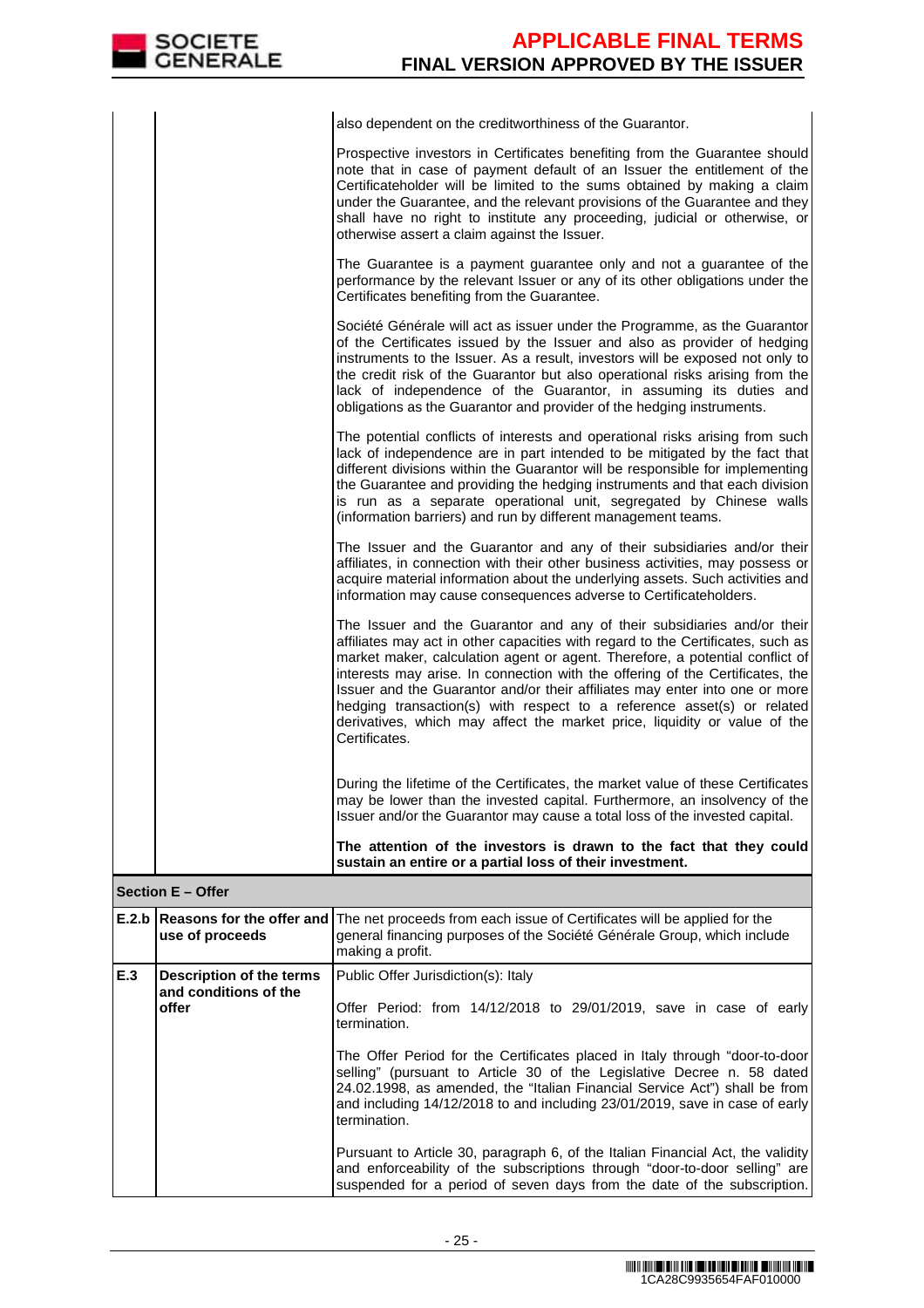

|     |                                                                                                                    | During such period, investors have the right to withdraw from the<br>subscription without any charge or commissions, by means<br>of<br>communication to the distributor.                                                                                                                                                                                                                                                                                                                                                                                                                                                                                                                                                                                            |
|-----|--------------------------------------------------------------------------------------------------------------------|---------------------------------------------------------------------------------------------------------------------------------------------------------------------------------------------------------------------------------------------------------------------------------------------------------------------------------------------------------------------------------------------------------------------------------------------------------------------------------------------------------------------------------------------------------------------------------------------------------------------------------------------------------------------------------------------------------------------------------------------------------------------|
|     |                                                                                                                    | Offer Price: The Certificates will be offered at the Issue Price of which up to<br>a maximum of 4.00% is represented by distribution fee payable upfront by<br>the Issuer to the Distributor.                                                                                                                                                                                                                                                                                                                                                                                                                                                                                                                                                                       |
|     |                                                                                                                    | Conditions to which the offer is subject: Offers of the Certificates are<br>conditional on their issue and, on any additional conditions set out in the<br>standard terms of business of the financial intermediaries, notified to<br>relevant<br>financial<br>intermediaries.<br>investors<br>such<br>by                                                                                                                                                                                                                                                                                                                                                                                                                                                           |
|     |                                                                                                                    | The Issuer reserves the right to close the Offer Period prior to its stated<br>for<br>expiry<br>any<br>reason.<br>The Issuer reserves the right to withdraw the offer and cancel the issuance<br>of the Certificates for any reason at any time on or prior to the Issue Date.<br>For the avoidance of doubt, if any application has been made by a potential<br>investor and the Issuer exercises such right, no potential investor shall be<br>entitled to subscribe or otherwise acquire the Certificates.                                                                                                                                                                                                                                                       |
|     |                                                                                                                    | The validity of the offer is subject to the condition that the decision of<br>admission to trading on EuroTLX is released by EuroTLX Sim S.p.A. by not<br>later than on the day immediately preceding the Issue Date; otherwise, the<br>offer will be deemed withdrawn and the issuance cancelled. The Issuer<br>undertakes to file the relevant application with EuroTLX Sim S.p.A. in due<br>time to allow EuroTLX Sim S.p.A. to release a decision, according to its<br>rules, within the day immediately preceding the Issue Date.                                                                                                                                                                                                                              |
|     |                                                                                                                    | In each case, a notice to the investors on the early termination or the<br>withdrawal, as applicable, will be published on the website of the Issuer<br>(http://prospectus.socgen.com).                                                                                                                                                                                                                                                                                                                                                                                                                                                                                                                                                                             |
|     |                                                                                                                    | Certificate of EUR<br><b>Issue Price: EUR</b><br>100<br>100<br>Specified<br>per<br>Denomination                                                                                                                                                                                                                                                                                                                                                                                                                                                                                                                                                                                                                                                                     |
| E.4 | <b>Description of any</b><br>interest that is material<br>to the issue/offer<br>including conflicting<br>interests | Save for any fees payable to the dealer, so far as the Issuer is aware, no<br>person involved in the issue of the Certificates has an interest material to<br>the offer.                                                                                                                                                                                                                                                                                                                                                                                                                                                                                                                                                                                            |
|     |                                                                                                                    | The Dealer and its affiliates have engaged, and may in the future engage, in<br>investment banking and/or commercial banking transactions with, and may<br>perform other services for, the Issuer and its affiliates in the ordinary course<br>of business.                                                                                                                                                                                                                                                                                                                                                                                                                                                                                                         |
|     |                                                                                                                    | Société Générale will ensure the roles of provider of hedging instruments to<br>the Issuer of the Certificates and Calculation Agent of the Certificates.                                                                                                                                                                                                                                                                                                                                                                                                                                                                                                                                                                                                           |
|     |                                                                                                                    | The possibility of conflicts of interest between the different roles of Société<br>Générale on one hand, and between those of Société Générale in these<br>roles and those of the Certificateholders on the other hand cannot be<br>excluded.                                                                                                                                                                                                                                                                                                                                                                                                                                                                                                                       |
|     |                                                                                                                    | Furthermore, given the banking activities of Société Générale, conflicts may<br>arise between the interests of Société Générale acting in these capacities<br>(including business relationship with the issuers of the financial instruments<br>being underlyings of the Certificates or possession of non public information<br>in relation with them) and those of the Certificateholders. Finally, the<br>activities of Société Générale on the underlying financial instrument(s), on<br>its proprietary account or on behalf of its customers, or the establishment of<br>hedging transactions, may also have an impact on the price of these<br>instruments and their liquidity, and thus may be in conflict with the interests<br>of the Certificateholders. |
| E.7 | <b>Estimated expenses</b><br>charged to the investor<br>by the Issuer or the<br>offeror                            | Not Applicable. No expenses are charged to the investor by the Issuer or<br>the offeror.                                                                                                                                                                                                                                                                                                                                                                                                                                                                                                                                                                                                                                                                            |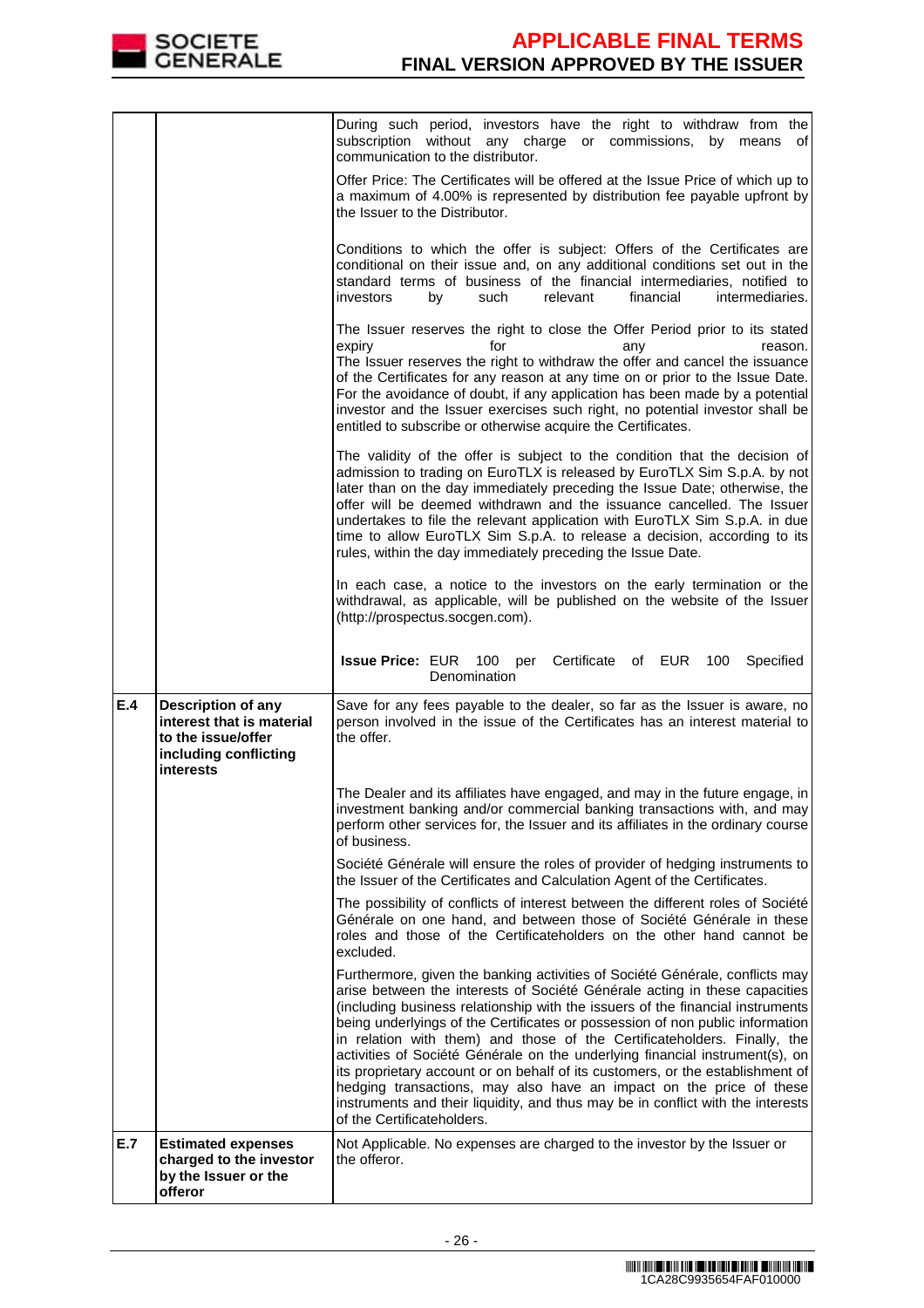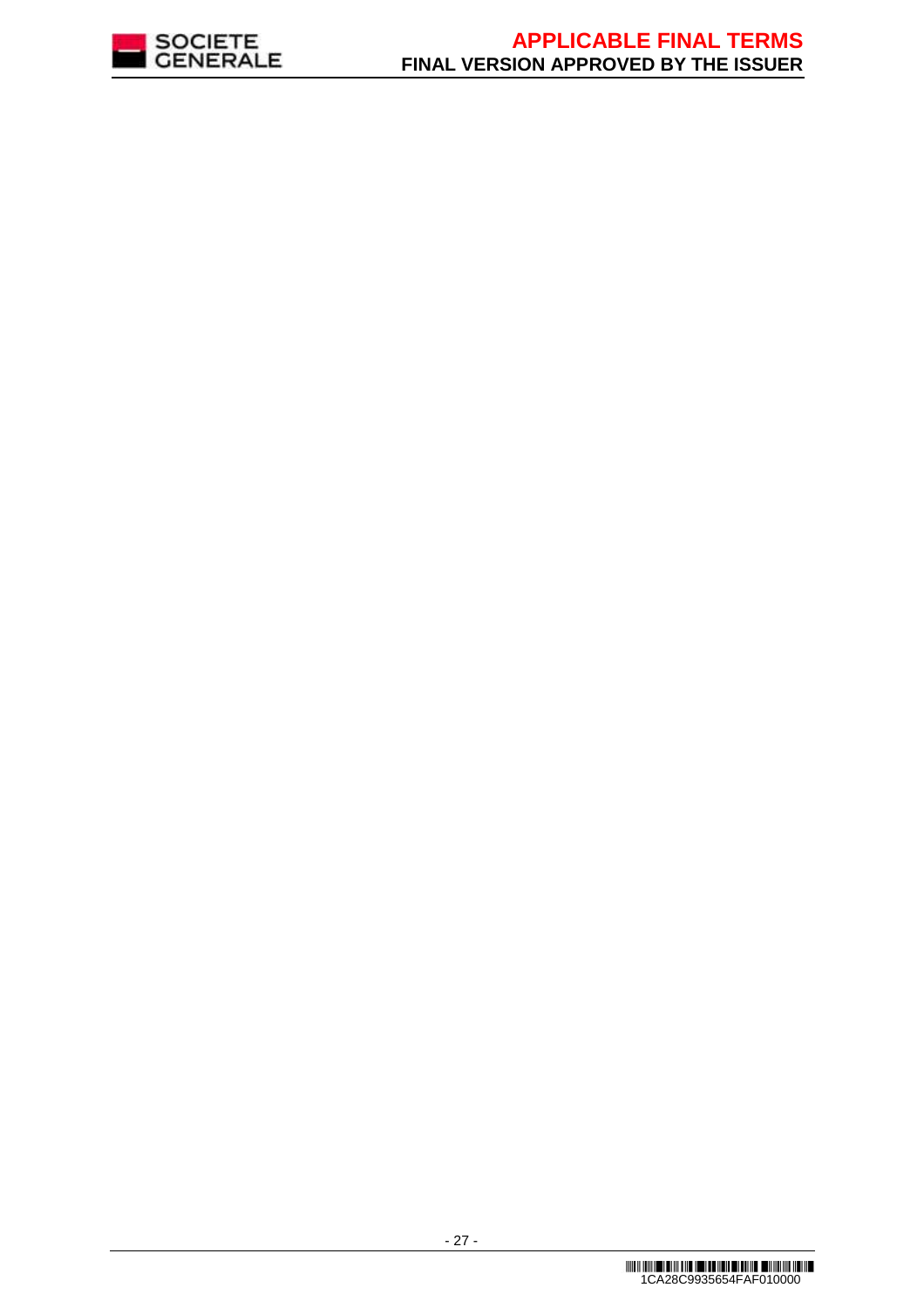

#### **NOTA DI SINTESI SPECIFICA PER L'EMISSIONE**

Le Note di Sintesi sono composte da requisiti informativi noti come **Elementi**, la cui comunicazione è prevista dall'Allegato XXII del Regolamento (CE) della Commissione n. 809/2004, come successivamente modificato. Tali elementi sono riportati in successione numerata nelle Sezioni  $A - E(A.1 - E.7)$ .

La presente nota di sintesi contiene tutti gli Elementi che devono essere riportati in una nota di sintesi relativa a questa tipologia di valori mobiliari e di Emittente. Dato che l'inserimento di alcuni Elementi non è obbligatorio, potrebbero verificarsi dei salti nella sequenza numerica degli Elementi.

Anche nel caso in cui un Elemento debba essere inserito nella nota di sintesi in virtù della tipologia di valore mobiliare e di Emittente, è possibile che nessuna informazione rilevante possa essere fornita in relazione a tale Elemento. In tal caso, la nota di sintesi conterrà una breve descrizione dell'Elemento assieme alla dicitura "Non Applicabile".

|     | Sezione A - Introduzione e avvertenze          |                                                                                                                                                                                                                                                                                                                                                                                                                                                                                                                                                                                                                                                      |  |  |  |  |
|-----|------------------------------------------------|------------------------------------------------------------------------------------------------------------------------------------------------------------------------------------------------------------------------------------------------------------------------------------------------------------------------------------------------------------------------------------------------------------------------------------------------------------------------------------------------------------------------------------------------------------------------------------------------------------------------------------------------------|--|--|--|--|
| A.1 | Avvertenza                                     | La presente nota di sintesi deve essere letta come introduzione al Prospetto<br>di Base.                                                                                                                                                                                                                                                                                                                                                                                                                                                                                                                                                             |  |  |  |  |
|     |                                                | Qualsivoglia decisione da parte dell'investitore in merito all'investimento nei<br>Certificati deve basarsi su una valutazione del Prospetto di Base nel suo<br>complesso.                                                                                                                                                                                                                                                                                                                                                                                                                                                                           |  |  |  |  |
|     |                                                | Qualora sia proposto un ricorso dinanzi all'autorità giudiziaria in merito alle<br>informazioni contenute nel Prospetto di Base e nelle Condizioni Definitive<br>applicabili, il ricorrente potrebbe essere tenuto a sostenere i costi della<br>traduzione del Prospetto di Base prima dell'avvio del procedimento, ai sensi<br>della legislazione nazionale degli Stati Membri.                                                                                                                                                                                                                                                                     |  |  |  |  |
|     |                                                | Nessun soggetto che ha provveduto alla predisposizione della presente<br>nota di sintesi, compresa l'eventuale traduzione, potrà essere ritenuto<br>responsabile civilmente, salvo che questa risulti fuorviante, imprecisa o<br>incoerente se letta congiuntamente alle altre parti del Prospetto di Base, o<br>non offra, se letta congiuntamente alle altre parti del presente Prospetto di<br>Base, informazioni essenziali volte ad agevolare la decisione dell'investitore<br>di investire nei Certificati.                                                                                                                                    |  |  |  |  |
| A.2 | Consenso all'utilizzo del<br>Prospetto di Base | L'Emittente acconsente all'utilizzo del presente Prospetto di Base in<br>relazione alla rivendita o al collocamento dei Certificati nel caso in cui sia<br>richiesta la pubblicazione di un prospetto ai sensi delle Direttiva Prospetti<br>(una Offerta Non Esente) subordinatamente alle seguenti condizioni:                                                                                                                                                                                                                                                                                                                                      |  |  |  |  |
|     |                                                | - il consenso è valido solamente durante il periodo di offerta dal<br>14/12/2018 al 29/01/2019 e, in relazione ai Certificati collocati in Italia<br>attraverso "offerta fuori sede", dal 14/12/2018 al 23/01/2019 (il Periodo<br>d'Offerta);                                                                                                                                                                                                                                                                                                                                                                                                        |  |  |  |  |
|     |                                                | - il consenso fornito dall'Emittente all'utilizzo del Prospetto di Base ai fini<br>dell'effettuazione dell'Offerta Non Esente è un consenso individuale (un<br>Consenso Individuale) relativo a Deutsche Bank SpA, Piazza del<br>Calendario, 3, 20126 Milano (l'Offerente Autorizzato Iniziale e il<br>Collocatore) e, qualora l'Emittente nomini uno o più intermediari finanziari<br>aggiuntivi successivamente al 12/12/2018 pubblicando i loro dati sul suo sito<br>web all'indirizzo http://.prospectus.socgen.com, a ciascun intermediario<br>finanziario i cui dati siano stati pubblicati (ciascuno un Offerente<br>Autorizzato Aggiuntivo); |  |  |  |  |
|     |                                                | - il consenso si applica esclusivamente all'utilizzo del presente Prospetto di<br>Base ai fini delle Offerte Non Esenti di Certificati in Italia.                                                                                                                                                                                                                                                                                                                                                                                                                                                                                                    |  |  |  |  |
|     |                                                | Le informazioni relative alle condizioni dell'Offerta Non Esente                                                                                                                                                                                                                                                                                                                                                                                                                                                                                                                                                                                     |  |  |  |  |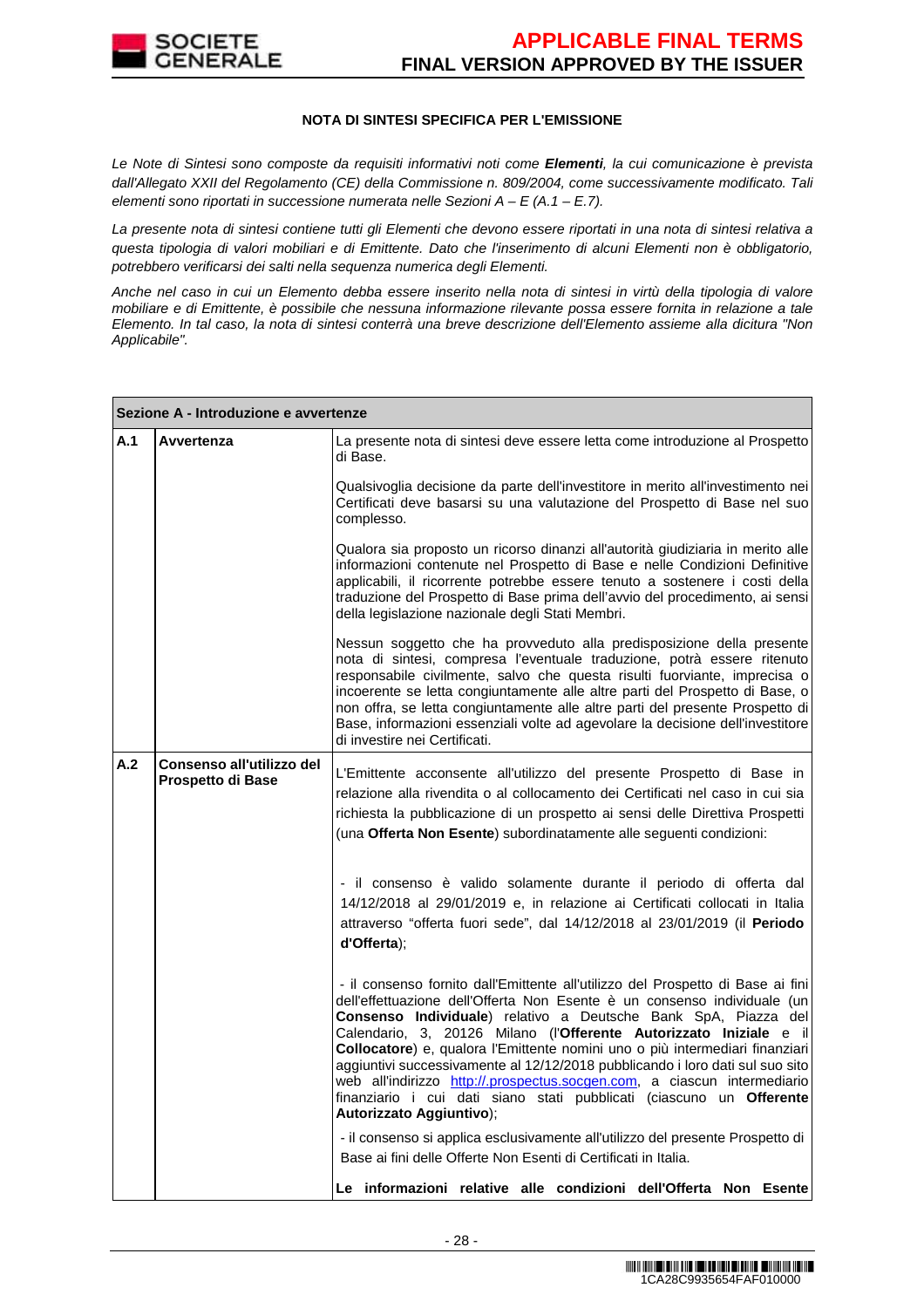

|                                 |                                                                                                                                                        |                                                                                                                                                                                                                                                                                                                                                                                                                                                                                                                                                                                 | saranno fornite agli investitori da qualunque Offerente Autorizzato<br>Iniziale nella giurisdizione in cui sarà effettuata l'offerta.                                                                                                                               |                                                     |                                                               |                                                                |  |
|---------------------------------|--------------------------------------------------------------------------------------------------------------------------------------------------------|---------------------------------------------------------------------------------------------------------------------------------------------------------------------------------------------------------------------------------------------------------------------------------------------------------------------------------------------------------------------------------------------------------------------------------------------------------------------------------------------------------------------------------------------------------------------------------|---------------------------------------------------------------------------------------------------------------------------------------------------------------------------------------------------------------------------------------------------------------------|-----------------------------------------------------|---------------------------------------------------------------|----------------------------------------------------------------|--|
| Sezione B - Emittente e Garante |                                                                                                                                                        |                                                                                                                                                                                                                                                                                                                                                                                                                                                                                                                                                                                 |                                                                                                                                                                                                                                                                     |                                                     |                                                               |                                                                |  |
| <b>B.1</b>                      | Ragione<br>sociale e<br>denominazi<br>one<br>commercial<br>е<br>dell'emitten<br>te                                                                     | SG Issuer (o l'Emittente)                                                                                                                                                                                                                                                                                                                                                                                                                                                                                                                                                       |                                                                                                                                                                                                                                                                     |                                                     |                                                               |                                                                |  |
| B.2                             | forma<br>giuridica,<br>legislazione<br>e paese di<br>costituzion<br>e                                                                                  |                                                                                                                                                                                                                                                                                                                                                                                                                                                                                                                                                                                 | Sede legale, Sede legale: 16, Boulevard Royal, L-2449, Lussemburgo.<br>Forma giuridica: Società a responsabilità limitata pubblica (société anonyme).<br>Legislazione di riferimento dell'Emittente: diritto lussemburghese.<br>Paese di costituzione: Lussemburgo. |                                                     |                                                               |                                                                |  |
| B.4 <sub>b</sub>                | <b>Tendenze</b><br>note<br>suscettibili<br>di influire<br>sull'emitten<br>te e sui<br>settori in<br>cui opera                                          | Nel corso del 2018, l'Emittente prevede di proseguire la propria attività in conformità al proprio<br>oggetto sociale.                                                                                                                                                                                                                                                                                                                                                                                                                                                          |                                                                                                                                                                                                                                                                     |                                                     |                                                               |                                                                |  |
| B.5                             | del gruppo<br>e della<br>posizione<br>dell'emitten<br>te<br>all'interno<br>del gruppo                                                                  | Descrizione III Gruppo Société Générale (il Gruppo) offre una vasta gamma di servizi di consulenza e<br>soluzioni finanziarie su misura destinate a clienti privati, grandi aziende e investitori<br>istituzionali. Il Gruppo si basa su tre attività core complementari:<br>• Retail Banking in Francia;<br>• International Retail Banking, Financial Services and Insurance; e<br>• Corporate and Investment Banking, Private Banking, Asset and Wealth Management e<br>Securities Services.<br>L'Emittente è una controllata del Gruppo e non ha alcuna società controllata. |                                                                                                                                                                                                                                                                     |                                                     |                                                               |                                                                |  |
| <b>B.9</b>                      | stime<br>relative agli<br>utili<br>dell'emitten<br>te                                                                                                  | Previsioni o Non Applicabile. L'Emittente non fornisce alcuna previsione o stima in relazione agli utili.                                                                                                                                                                                                                                                                                                                                                                                                                                                                       |                                                                                                                                                                                                                                                                     |                                                     |                                                               |                                                                |  |
| <b>B.10</b>                     | Natura di<br>eventuali<br>riserve<br>espresse<br>nella<br>relazione<br>della<br>società di<br>revisione in<br>merito ai<br>dati storico-<br>finanziari | Non Applicabile. Le relazioni della società di revisione non contengono alcuna riserva.                                                                                                                                                                                                                                                                                                                                                                                                                                                                                         |                                                                                                                                                                                                                                                                     |                                                     |                                                               |                                                                |  |
| <b>B.12</b>                     | Principali<br>dati storico-<br>finanziari<br>selezionati<br>relativi<br>all'emittente                                                                  | (in<br>migliaia<br>di EUR)                                                                                                                                                                                                                                                                                                                                                                                                                                                                                                                                                      | Metà anno<br>30.06.2018 (non<br>sottoposto a<br>revisione)                                                                                                                                                                                                          | Anno<br>terminat<br>O<br>31.12.20<br>17<br>(sottopo | Metà anno<br>30.06.2017<br>(non<br>sottoposto<br>a revisione) | Anno<br>terminato<br>31.12.2016<br>(sottoposto a<br>revisione) |  |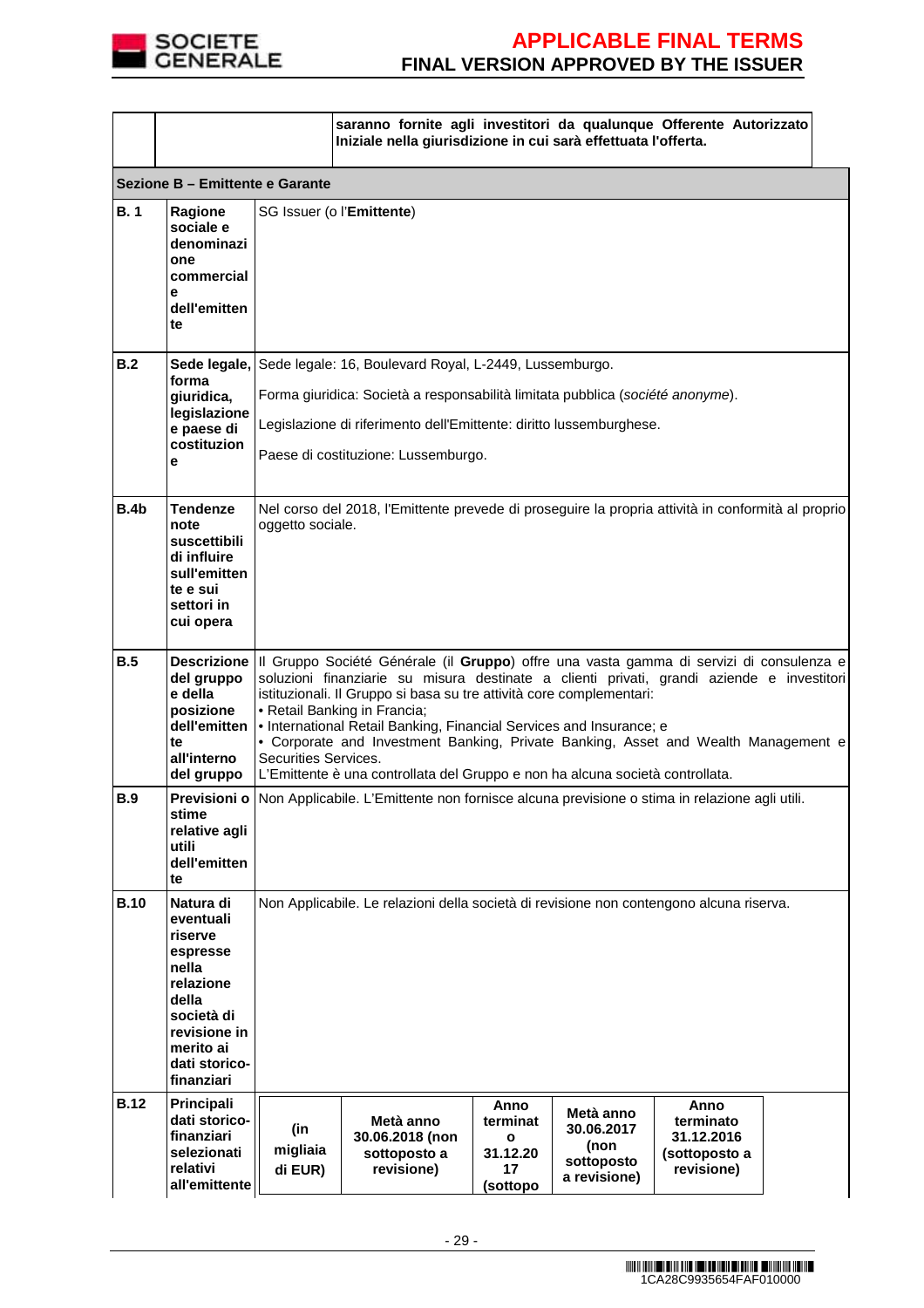

|             |                                                                                                                                                                                                                                                     |                                          |                                                                                                                                                                                   | sto a<br>revision<br>e) |            |            |             |
|-------------|-----------------------------------------------------------------------------------------------------------------------------------------------------------------------------------------------------------------------------------------------------|------------------------------------------|-----------------------------------------------------------------------------------------------------------------------------------------------------------------------------------|-------------------------|------------|------------|-------------|
|             |                                                                                                                                                                                                                                                     | <b>Reddito</b><br><b>Comples</b><br>sivo | 29.760                                                                                                                                                                            | 92.353                  | 54.641     | 90.991     |             |
|             |                                                                                                                                                                                                                                                     | Utile ante<br>imposte                    | 148                                                                                                                                                                               | 105                     | 21         | 525        |             |
|             |                                                                                                                                                                                                                                                     | <b>Reddito</b><br>di<br>esercizio        | 126                                                                                                                                                                               | 78                      | 17         | 373        |             |
|             |                                                                                                                                                                                                                                                     | <b>Totale</b><br>attivo                  | 49.149.860                                                                                                                                                                        | 48.026.<br>909          | 52.864.508 | 53.309.975 |             |
|             | <b>Dichiarazio</b><br>ne relativa<br>all'assenza<br>di<br>cambiamen<br>ti<br>sostanzial-<br>mente<br>pregiudizie<br>voli delle<br>prospettive<br>dell'emitten<br>te dalla data<br>di<br>pubblicazio<br>ne<br>dell'ultimo<br>bilancio<br>certificato |                                          | Non si sono verificati cambiamenti sostanzialmente pregiudizievoli delle<br>dell'Emittente dalla data del 31 dicembre 2017.                                                       |                         |            |            | prospettive |
|             | Cambiamen<br>ti<br>significativi<br>relativi alla<br>situazione<br>finanziaria<br>o<br>commercial<br>е<br>dell'Emitten<br>te<br>successivi<br>al periodo<br>cui si<br>riferiscono i<br>dati storico-<br>finanziari                                  |                                          | Non applicabile. Non si è verificato alcun cambiamento rilevante nella posizione finanziaria o di<br>negoziazione dell'Emittente successivamente al 30 giugno 2018.               |                         |            |            |             |
| <b>B.13</b> | Eventi<br>recenti<br>relativi<br>all'emittente<br>che<br>rilevano, in<br>misura<br>sostanziale,<br>ai fini della<br>valutazione<br>della<br>solvibilità<br>dell'Emitten                                                                             |                                          | Non Applicabile. Non si sono verificati eventi recenti relativi all'Emittente che rilevano, in<br>misura sostanziale, ai fini della valutazione della solvibilità dell'Emittente. |                         |            |            |             |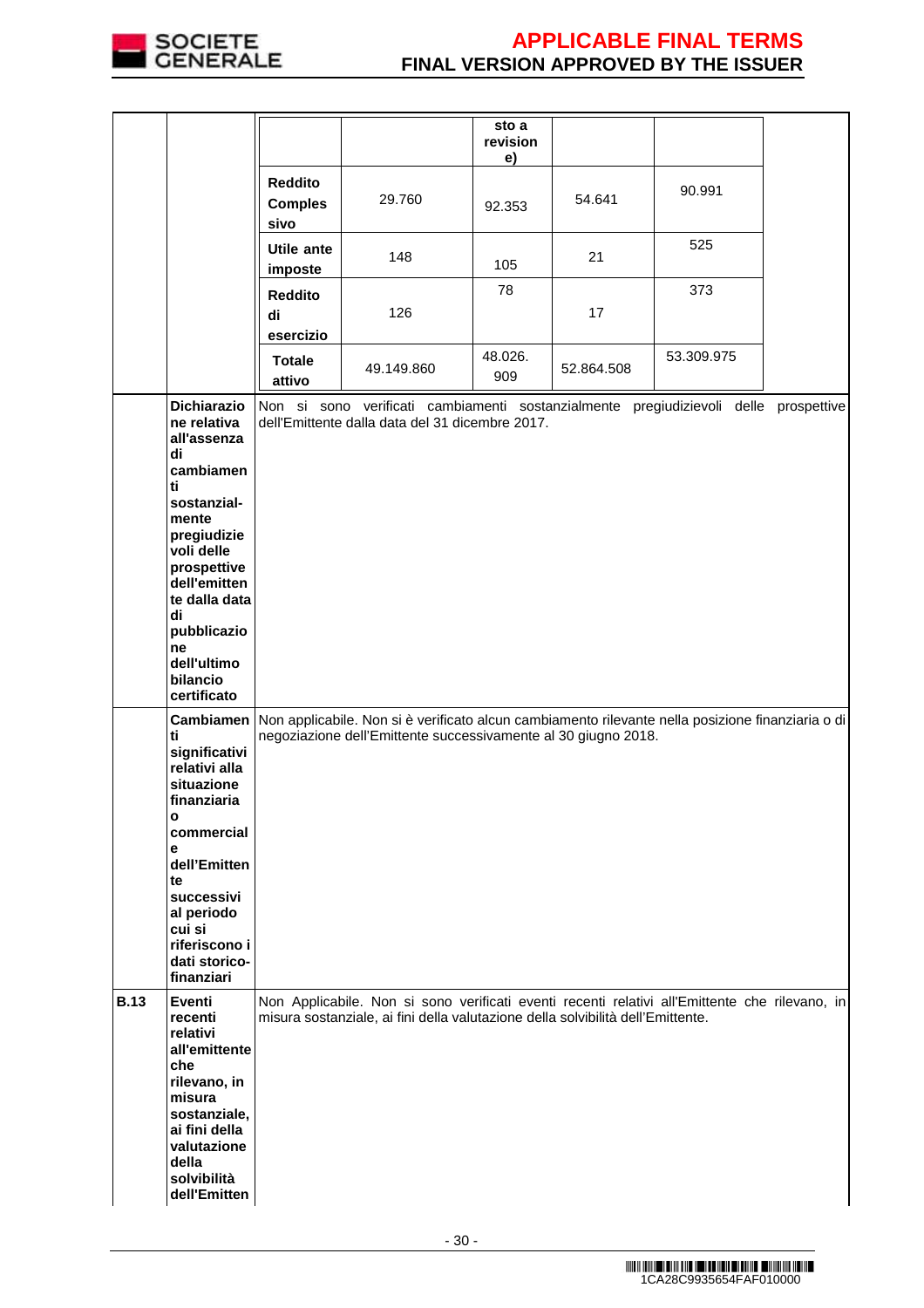

|             | te                                                                                                                                                               |                                                                                                                                                                                                                                                                                                                                                                                                                                                                                                                                                                                                                                                                                                                                                                                                                                                                                                                                                |
|-------------|------------------------------------------------------------------------------------------------------------------------------------------------------------------|------------------------------------------------------------------------------------------------------------------------------------------------------------------------------------------------------------------------------------------------------------------------------------------------------------------------------------------------------------------------------------------------------------------------------------------------------------------------------------------------------------------------------------------------------------------------------------------------------------------------------------------------------------------------------------------------------------------------------------------------------------------------------------------------------------------------------------------------------------------------------------------------------------------------------------------------|
| <b>B.14</b> | <b>Dichiarazio</b><br>ne in ordine<br>alla                                                                                                                       | Per le informazioni sulla posizione dell'Emittente all'interno del Gruppo si rimanda all'Elemento<br>B.5 che precede.                                                                                                                                                                                                                                                                                                                                                                                                                                                                                                                                                                                                                                                                                                                                                                                                                          |
|             | dipendenza<br>dell'emitten<br>te da altre<br>entità del<br>gruppo                                                                                                | All'interno del Gruppo, SG Issuer fa capo a Société Générale Bank & Trust.                                                                                                                                                                                                                                                                                                                                                                                                                                                                                                                                                                                                                                                                                                                                                                                                                                                                     |
| <b>B.15</b> | <b>Descrizioni</b><br>principali<br>dell'emitten<br>te                                                                                                           | Le attività principali di SG Issuer sono rappresentate dalla raccolta di fondi tramite l'emissione<br>delle attività di warrant e titoli di debito destinati al collocamento presso clienti istituzionali o retail tramite<br>collocatori associati a Société Générale. I fondi derivanti all'emissione di tali titoli di debito<br>vengono quindi concessi in prestito a Société Générale ed altri membri del Gruppo.                                                                                                                                                                                                                                                                                                                                                                                                                                                                                                                         |
| <b>B.16</b> | Per quanto<br>a<br>conoscenza<br>dell'emitten<br>te, soggetto<br>da cui<br>l'emittente è<br>controllato<br>$\mathbf{o}$                                          | SG Issuer è una società controllata al 100 % da Société Générale Bank & Trust S.A., che è a<br>sua volta un'entità interamente controllata da Société Générale e interamente consolidata.                                                                                                                                                                                                                                                                                                                                                                                                                                                                                                                                                                                                                                                                                                                                                      |
|             | partecipato,<br>direttament<br>e o<br>indirettame<br>nte, e<br>descrizione<br>della natura<br>di tale<br>controllo                                               |                                                                                                                                                                                                                                                                                                                                                                                                                                                                                                                                                                                                                                                                                                                                                                                                                                                                                                                                                |
| <b>B.18</b> |                                                                                                                                                                  |                                                                                                                                                                                                                                                                                                                                                                                                                                                                                                                                                                                                                                                                                                                                                                                                                                                                                                                                                |
|             | Natura e<br>ambito                                                                                                                                               | I Certificati sono garantiti incondizionatamente e irrevocabilmente da Société Générale (il<br>Garante) ai sensi della garanzia rilasciata in data 20 giugno 2018 (la Garanzia).                                                                                                                                                                                                                                                                                                                                                                                                                                                                                                                                                                                                                                                                                                                                                               |
|             | della<br>garanzia                                                                                                                                                | La Garanzia costituisce un'obbligazione diretta, incondizionata, non garantita e non<br>subordinata del Garante, con il rango di obbligazione senior preferred di cui all'articolo L. 613-<br>30-3-l-3° del Codice e sarà almeno pari passu rispetto a tutte le altre obbligazioni, esistenti e<br>future, dirette, incondizionate, non garantite e senior preferred del Garante, ivi comprese<br>quelle relative ai depositi.<br>Qualsiasi riferimento a somme o importi pagabili dall'Emittente, garantiti dal Garante ai sensi<br>della Garanzia, dovrà essere rivolto a somme e/o importi direttamente ridotti, e/o in caso di<br>conversione in equity, ridotte dell'importo di tale conversione, e/o altrimenti modificati di volta<br>in volta in seguito all'applicazione del potere di bail-in di qualsivoglia autorità pertinente ai<br>sensi della direttiva 2014/59/UE del Parlamento Europeo e del Consiglio dell'Unione Europea. |
| <b>B.19</b> | <b>Informazion</b><br>i relative al<br>garante<br>come se<br>questi<br>fosse<br>l'emittente<br>del<br>medesimo<br>tipo di titoli<br>oggetto<br>della<br>garanzia | Le informazioni in merito a Société Générale come se questa fosse l'Emittente del medesimo<br>tipo di Certificati oggetto della Garanzia sono di seguito riportate in conformità a quanto<br>previsto rispettivamente agli Elementi B.19 / B.1, B.19 / B.2, B.19 / B.4b, B.19 / B.5, B.19 / B.9,<br>B.19 / B.10, B.19 / B.12, B.19 / B.13, B.19 / B.14, B.19 / B.15, B.19 / B.16:                                                                                                                                                                                                                                                                                                                                                                                                                                                                                                                                                              |
|             |                                                                                                                                                                  | B.19/B.1: Ragione sociale e denominazione commerciale del garante                                                                                                                                                                                                                                                                                                                                                                                                                                                                                                                                                                                                                                                                                                                                                                                                                                                                              |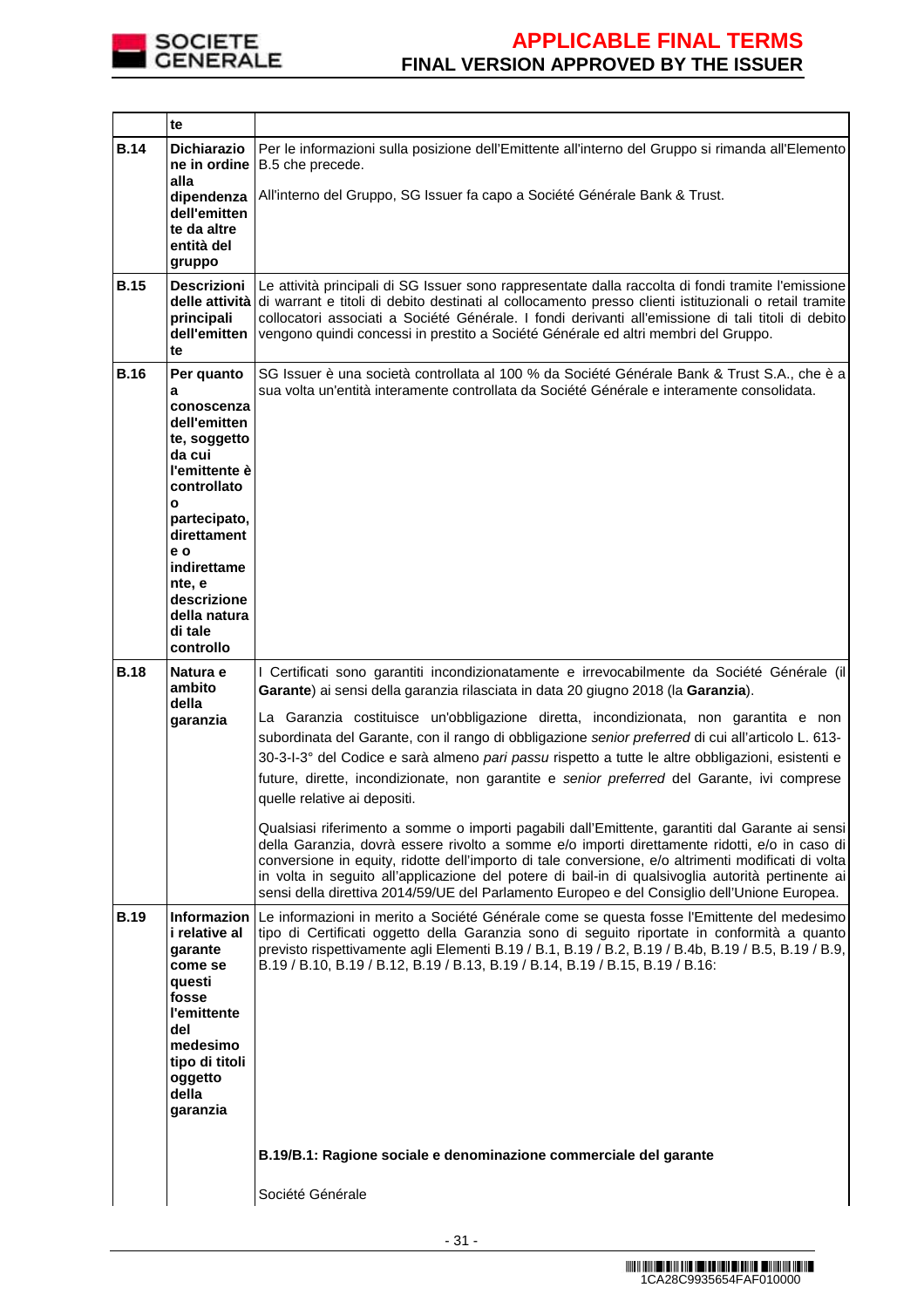### **B.19/B.2: Sede legale, forma giuridica, legislazione e paese di costituzione**

Sede legale: 29, boulevard Haussmann, 75009 Parigi, Francia.

Forma giuridica: Società per azioni a responsabilità limitata pubblica (société anonyme).

Legislazione di riferimento dell'Emittente: diritto francese.

Paese di costituzione: Francia.

#### **B.19/B.4b: Tendenze note suscettibili di influire sul garante e sui settori in cui opera**

Société Générale continua ad essere soggetta ai consueti rischi ed ai rischi inerenti alla propria attività illustrati al Capitolo 4 del Documento di Registrazione depositato l'8 marzo 2018 e, nella sua versione aggiornata, depositato il 7 maggio 2018.

In un contesto di stabile crescita mondiale, diversi rischi continuano a pesare sulle prospettive dell'economia globale: rischi di nuove tensioni finanziarie in Europa, rischi di nuove turbolenze (finanziarie, sociali e politiche) nelle economie emergenti, incertezze afferenti a misure di politica monetaria non convenzionali attuate nelle principali economie sviluppate, l'incremento dei rischi legati al terrorismo nonché alle tensioni geopolitiche o protezionistiche.

In particolare, il Gruppo potrebbe essere interessato da:

- rinnovate tensioni finanziarie nell'Eurozona risultanti da un ritorno dei dubbi sull'integrità dell'unione monetaria, ad esempio nel periodo che precede le elezioni in un contesto di ascesa delle forze politiche euroscettiche;

- paure riguardanti il possibile irrigidimento delle barriere commerciali internazionali, in particolare nelle economie maggiormente sviluppate (Stati Uniti d'America o, nel contesto della Brexit, il Regno Unito ad esempio);

- un'improvvisa crescita dei tassi di interesse e della volatilità dei mercati (obbligazioni, azioni e materie prime), che potrebbero essere innescate da paure inflazionistiche, tensioni commerciali o scarsa comunicazione tra le principali banche centrali in caso di modifiche delle proprie politiche monetarie;

- un drastico rallentamento dell'attività economica in Cina, innescato dalla fuoriuscita di capitali dal paese, da pressioni al deprezzamento sulla valuta Cinese e, per contagio, sulle valute degli altri mercati emergenti, nonché da un calo del prezzo delle materie prime;

- un peggioramento delle tensioni geopolitiche nel Medio Oriente, nel Mar Cinese Meridionale, nella Corea del Nord o in Ucraina. Ulteriori tensioni tra i paesi dell'occidente e la Russia potrebbero portare ad un incremento delle sanzioni nei confronti di quest'ultima;

- tensioni socio-politiche in alcuni paesi che dipendono dai proventi del petrolio e del gas e che hanno la necessità di adeguarsi all'inversione dei prezzi delle materie prime.

Da un punto di vista normativo, la prima metà del 2018 è stato segnato, in particolare, dal processo legislativo europeo avente ad oggetto i testi CRR2/CRD5, e pertanto dalla revisione della direttiva sull'adeguatezza patrimoniale e della normativa CRR. Si prevede che ciò continuerà durante la seconda metà includendo le tematiche MREL (Minimum Required Eligible Liabilities) e TLAC (Total Loss Absorbing Capacity). Tuttavia, non è stata ancora inserita nell'agenda politica delle istituzioni legislative europee la trasposizione nella normativa europea dell'accordo finalizzante le riforme di Basilea III: uno studio di impatto sarà avviato dall'EBA e servirà a disegnare la futura normativa CRR3. Altri temi attuali riguardano in particolare la revisione della riserva di capitale sistemica per le banche di rilevanza sistemica, le previsioni della BCE in termini di accantonamento delle riserve di crediti in sofferenza e la revisione del regime per le imprese di investimento in Europa.

#### **B.19/B.5**: **Descrizione del gruppo e della posizione del garante all'interno del gruppo**

Il Gruppo offre una vasta gamma di servizi di consulenza e soluzioni finanziarie su misura destinate a clienti privati, grandi aziende e investitori istituzionali. Il Gruppo si basa su tre attività core complementari: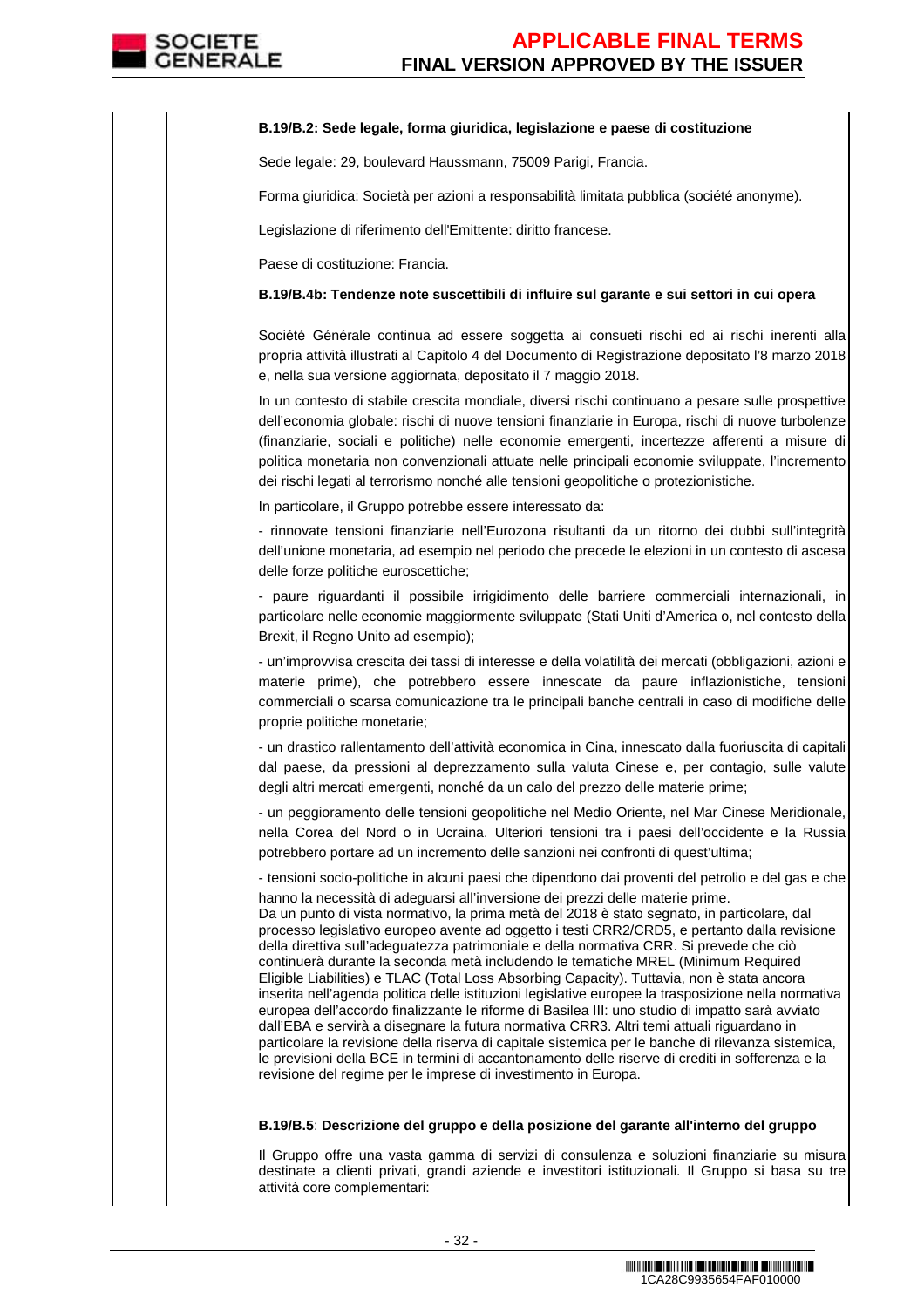

| $\bullet$ | attività                                                                       | di                                                            | Retail                                                                                                                                                                              | Banking                                                       | Francia;<br>in.                                       |
|-----------|--------------------------------------------------------------------------------|---------------------------------------------------------------|-------------------------------------------------------------------------------------------------------------------------------------------------------------------------------------|---------------------------------------------------------------|-------------------------------------------------------|
|           |                                                                                |                                                               | • International Retail Banking, Financial Services and Insurance; e                                                                                                                 |                                                               |                                                       |
|           | Securities Services.                                                           |                                                               | • Corporate and Investment Banking, Private Banking, Asset and Wealth Management e                                                                                                  |                                                               |                                                       |
|           |                                                                                |                                                               | Société Générale è la capogruppo del Gruppo Société Générale.                                                                                                                       |                                                               |                                                       |
|           |                                                                                |                                                               | B.19/B.9: Previsioni o stime relative agli utili del garante                                                                                                                        |                                                               |                                                       |
|           |                                                                                |                                                               | Non Applicabile. Il Garante non fornisce alcuna previsione o stima in relazione agli utili.                                                                                         |                                                               |                                                       |
|           | in merito ai dati storico-finanziari                                           |                                                               | B.19/B.10: Natura di eventuali riserve espresse nella relazione della società di revisione<br>Non Applicabile. La relazione della società di revisione non contiene alcuna riserva. |                                                               |                                                       |
|           |                                                                                |                                                               | B.19/B.12: Principali dati storico-finanziari selezionati relativi al garante                                                                                                       |                                                               |                                                       |
|           |                                                                                | Nove mesi<br>30.09.2018<br>(non<br>sottoposto a<br>revisione) | Anno<br>31.12.2017<br>(sottoposto a<br>revisione)                                                                                                                                   | Nove mesi<br>30.09.2017<br>(non<br>sottoposto a<br>revisione) | Anno<br>31.12.2016<br>(sottopost<br>o a<br>revisione) |
|           | <b>Risultati</b><br>(in<br>milioni<br>di<br>EUR)                               |                                                               |                                                                                                                                                                                     |                                                               |                                                       |
|           | Risultato<br>delle<br>netto<br>attività<br>bancarie                            | 19.278                                                        | 23.954                                                                                                                                                                              | 17.631                                                        | 25.298                                                |
|           | Reddito<br>Operativo                                                           | 5.163                                                         | 4.767                                                                                                                                                                               | 3.937                                                         | 6.390                                                 |
|           | Risultato<br>del<br>netto<br>gruppo<br>sottostante<br>(1)                      | 3.721                                                         | 4.491                                                                                                                                                                               | 3.616                                                         | 4.145                                                 |
|           | Risultato<br>netto gruppo<br>riportato                                         | 3.240                                                         | 2.806                                                                                                                                                                               | 2.737                                                         | 3.874                                                 |
|           | Retail<br>Banking<br>in<br>Francia                                             | 955                                                           | 1.010                                                                                                                                                                               | 1.021                                                         | 1.486                                                 |
|           | <i><b>International</b></i><br>Retail<br>&<br>Banking<br>Financial<br>Services | 1.502                                                         | 1.975                                                                                                                                                                               | 1.489                                                         | 1.631                                                 |
|           | Global<br>Banking and                                                          | 1.018                                                         | 1.566                                                                                                                                                                               | 1.219                                                         | 1.803                                                 |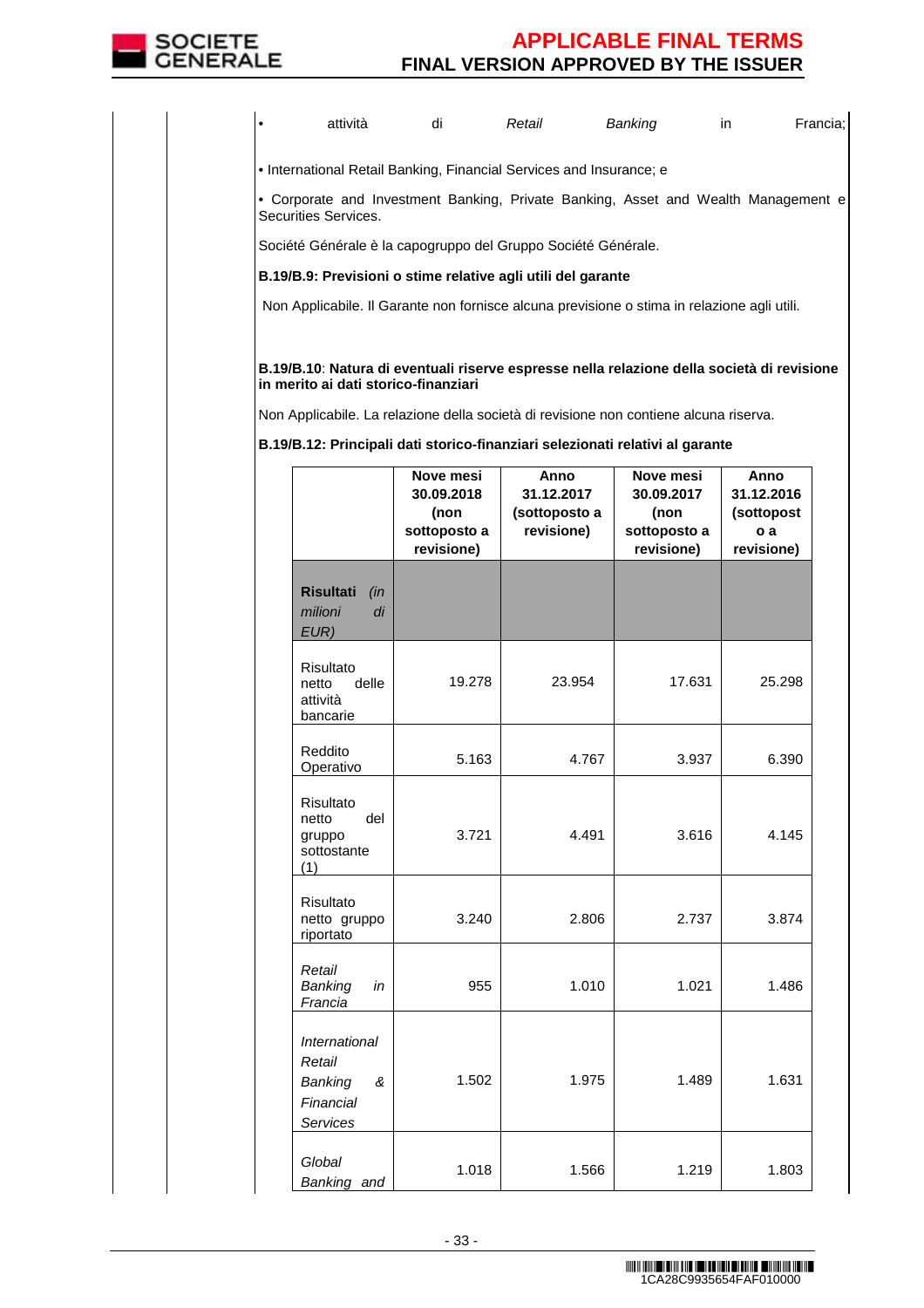

| Investor<br><b>Solutions</b>                                                |         |         |         |         |
|-----------------------------------------------------------------------------|---------|---------|---------|---------|
| Corporate<br>Centre                                                         | (235)   | (1.745) | (992)   | (1.046) |
| Attività<br>principali                                                      | 3.475   | 4.551   | 3.729   | 4.920   |
| Costo<br>netto<br>del rischio                                               | (642)   | (1.349) | (880)   | (2.091) |
| <b>ROTE</b><br>sottostante **<br>(1)                                        | 11,0%   | 9,6%    | 10,4%   | 9,3%    |
| Tier 1 Ratio<br>$***$                                                       | 13,7%   | 13,8%   | 14,3%   | 14,5%   |
| <b>Attivo</b><br>(in<br>miliardi<br>di<br>EUR)                              |         |         |         |         |
| Totale attivo<br>e passivo                                                  | 1.303,9 | 1.275,1 | 1.338,7 | 1.354,4 |
| Finanziamen<br>costi<br>ti<br>$\mathbf{a}$<br>ammortizzati<br>per i clienti | 433,9   | 425,2   | 412,2   | 426,5   |
| Depositi<br>clienti                                                         | 411,4*  | 410,6   | 396,7   | 421,0   |
| Patrimonio<br><b>Netto</b><br>(in<br>miliardi<br>di<br>EUR)                 |         |         |         |         |
| Patrimonio<br>netto, Quota<br>di gruppo                                     | 60,6    | 59,4    | 60,3    | 62,0    |
| Partecipazio<br>di<br>ni<br>minoranza                                       | 4,6     | 4,7     | 4,5     | 3,7     |
| <b>Rendiconto</b><br>finanziario<br>(in miliardi di<br>EUR)                 |         |         |         |         |
| Flussi netti in<br>entrata<br>(uscita) delle<br>disponibilità               | N/A     | 18.023  | N/A     | 18.442  |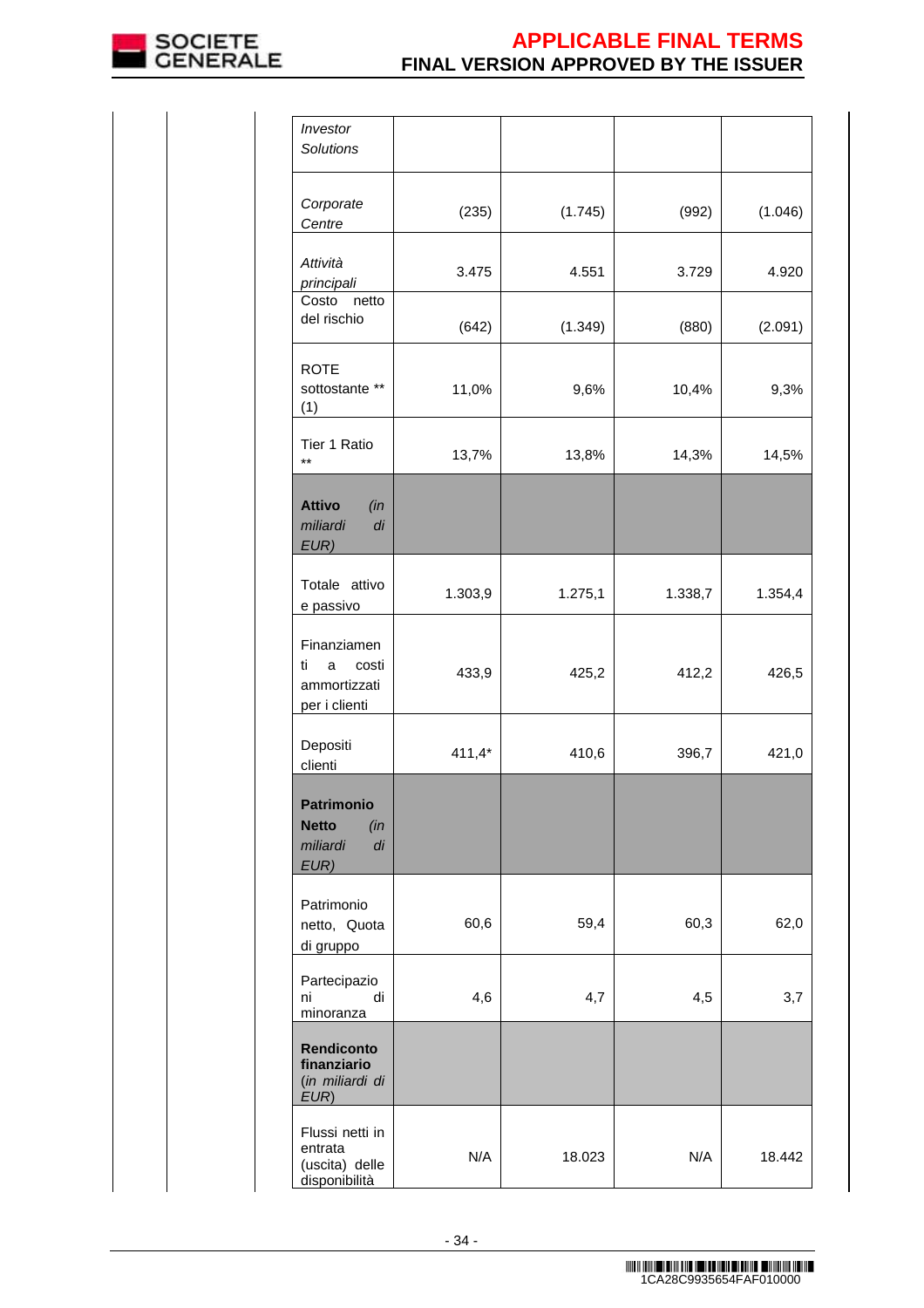

**negoziazione, ivi compresi i rispettivi** 

|                                                                                                                                                                                                                                                                                                                                                                                                                                                                                                                                                                                                                          |                                                                                                                                                                                         | liquide<br>e<br>mezzi<br>equivalenti                                                                                                                                                                     |  |  |  |  |  |
|--------------------------------------------------------------------------------------------------------------------------------------------------------------------------------------------------------------------------------------------------------------------------------------------------------------------------------------------------------------------------------------------------------------------------------------------------------------------------------------------------------------------------------------------------------------------------------------------------------------------------|-----------------------------------------------------------------------------------------------------------------------------------------------------------------------------------------|----------------------------------------------------------------------------------------------------------------------------------------------------------------------------------------------------------|--|--|--|--|--|
| * Il 5 novembre 2018, il Gruppo ha firmato un accordo per la cessione di Euro Bank. I contributi<br>di questa entità al bilancio del Gruppo includono principalmente 2.797 milioni di finanziamenti,<br>938 milioni di euro dovuti alle banche e 1.675 milioni di depositi dei clienti. Nessuna perdita<br>non realizzata deve essere accantonata nel conto economico al 30 settembre 2018.<br>** Tali rapporti finanziari non sono sottoposti né a revisione né a revisione limitata.<br>Rettificato per elementi non economici (in Q3 17 e 9M 17) e per elementi eccezionali,<br>(1)<br>e linearizzazione di IFRIC 21. |                                                                                                                                                                                         |                                                                                                                                                                                                          |  |  |  |  |  |
|                                                                                                                                                                                                                                                                                                                                                                                                                                                                                                                                                                                                                          | A partire dal 1/1/2018, l'impatto dell'attuazione dell'IFRS 9 ammonta a -14 punti base sul<br>Common Equity Tier 1 a pieno carico e a -945 M EUR sul Patrimonio netto, Quota di gruppo. |                                                                                                                                                                                                          |  |  |  |  |  |
|                                                                                                                                                                                                                                                                                                                                                                                                                                                                                                                                                                                                                          |                                                                                                                                                                                         | Dichiarazione relativa all'assenza di cambiamenti sostanzialmente pregiudizievoli delle<br>prospettive del garante dalla data di pubblicazione dell'ultimo bilancio certificato                          |  |  |  |  |  |
|                                                                                                                                                                                                                                                                                                                                                                                                                                                                                                                                                                                                                          |                                                                                                                                                                                         | Non si sono verificati cambiamenti sostanzialmente pregiudizievoli nelle prospettive di Société<br>Générale successivamente alla data del 31 dicembre 2017.                                              |  |  |  |  |  |
|                                                                                                                                                                                                                                                                                                                                                                                                                                                                                                                                                                                                                          |                                                                                                                                                                                         | Cambiamenti significativi relativi alla situazione finanziaria o commerciale del garante<br>successivi al periodo cui si riferiscono i dati storico-finanziari                                           |  |  |  |  |  |
| Non Applicabile. Non si è verificato alcun cambiamento rilevante nella posizione finanziaria o<br>commerciale di Société Générale successivamente alla data del 30 settembre 2018.                                                                                                                                                                                                                                                                                                                                                                                                                                       |                                                                                                                                                                                         |                                                                                                                                                                                                          |  |  |  |  |  |
|                                                                                                                                                                                                                                                                                                                                                                                                                                                                                                                                                                                                                          | B.19/B.13: Eventi recenti relativi al garante che rilevano, in misura sostanziale, ai fini<br>della valutazione della solvibilità del garante                                           |                                                                                                                                                                                                          |  |  |  |  |  |
|                                                                                                                                                                                                                                                                                                                                                                                                                                                                                                                                                                                                                          | Non Applicabile. Non si sono verificati eventi recenti relativi a Société Générale che rilevano, in<br>misura sostanziale, ai fini della valutazione della sua solvibilità.             |                                                                                                                                                                                                          |  |  |  |  |  |
|                                                                                                                                                                                                                                                                                                                                                                                                                                                                                                                                                                                                                          |                                                                                                                                                                                         | B.19/B.14: Dichiarazione in ordine alla eventuale dipendenza del garante da altre entità<br>del gruppo                                                                                                   |  |  |  |  |  |
|                                                                                                                                                                                                                                                                                                                                                                                                                                                                                                                                                                                                                          |                                                                                                                                                                                         | Per le informazioni sulla posizione di Société Générale all'interno del Gruppo si rimanda<br>all'Elemento B.5 che precede.                                                                               |  |  |  |  |  |
|                                                                                                                                                                                                                                                                                                                                                                                                                                                                                                                                                                                                                          |                                                                                                                                                                                         | Société Générale è la holding finale del Gruppo. Tuttavia, Société Générale gestisce anche<br>una propria attività e non opera semplicemente in qualità di holding rispetto alle proprie<br>controllate. |  |  |  |  |  |
|                                                                                                                                                                                                                                                                                                                                                                                                                                                                                                                                                                                                                          |                                                                                                                                                                                         | B.19/B.15: Descrizioni delle attività principali del garante                                                                                                                                             |  |  |  |  |  |
|                                                                                                                                                                                                                                                                                                                                                                                                                                                                                                                                                                                                                          |                                                                                                                                                                                         | Si rimanda all'Elemento B.19/ B.5 che precede.                                                                                                                                                           |  |  |  |  |  |
|                                                                                                                                                                                                                                                                                                                                                                                                                                                                                                                                                                                                                          |                                                                                                                                                                                         | B.19/B.16: Per quanto a conoscenza del garante, soggetto da cui il garante è controllato<br>o partecipato, direttamente o indirettamente, e descrizione della natura di tale controllo                   |  |  |  |  |  |
|                                                                                                                                                                                                                                                                                                                                                                                                                                                                                                                                                                                                                          |                                                                                                                                                                                         | Non Applicabile. Per quanto a sua conoscenza, Société Générale non é controllata, né<br>partecipata, direttamente o indirettamente (ai sensi delle leggi francesi), da alcun'altra entità.               |  |  |  |  |  |
|                                                                                                                                                                                                                                                                                                                                                                                                                                                                                                                                                                                                                          | Sezione C - Titoli                                                                                                                                                                      |                                                                                                                                                                                                          |  |  |  |  |  |
| C.1                                                                                                                                                                                                                                                                                                                                                                                                                                                                                                                                                                                                                      | Tipologia e classe dei                                                                                                                                                                  | I Certificati sono strumenti derivati (i Certificati).                                                                                                                                                   |  |  |  |  |  |
|                                                                                                                                                                                                                                                                                                                                                                                                                                                                                                                                                                                                                          | titoli oggetto dell'offerta<br>Il Codice ISIN è: XS1893987435<br>e/o ammessi alla                                                                                                       |                                                                                                                                                                                                          |  |  |  |  |  |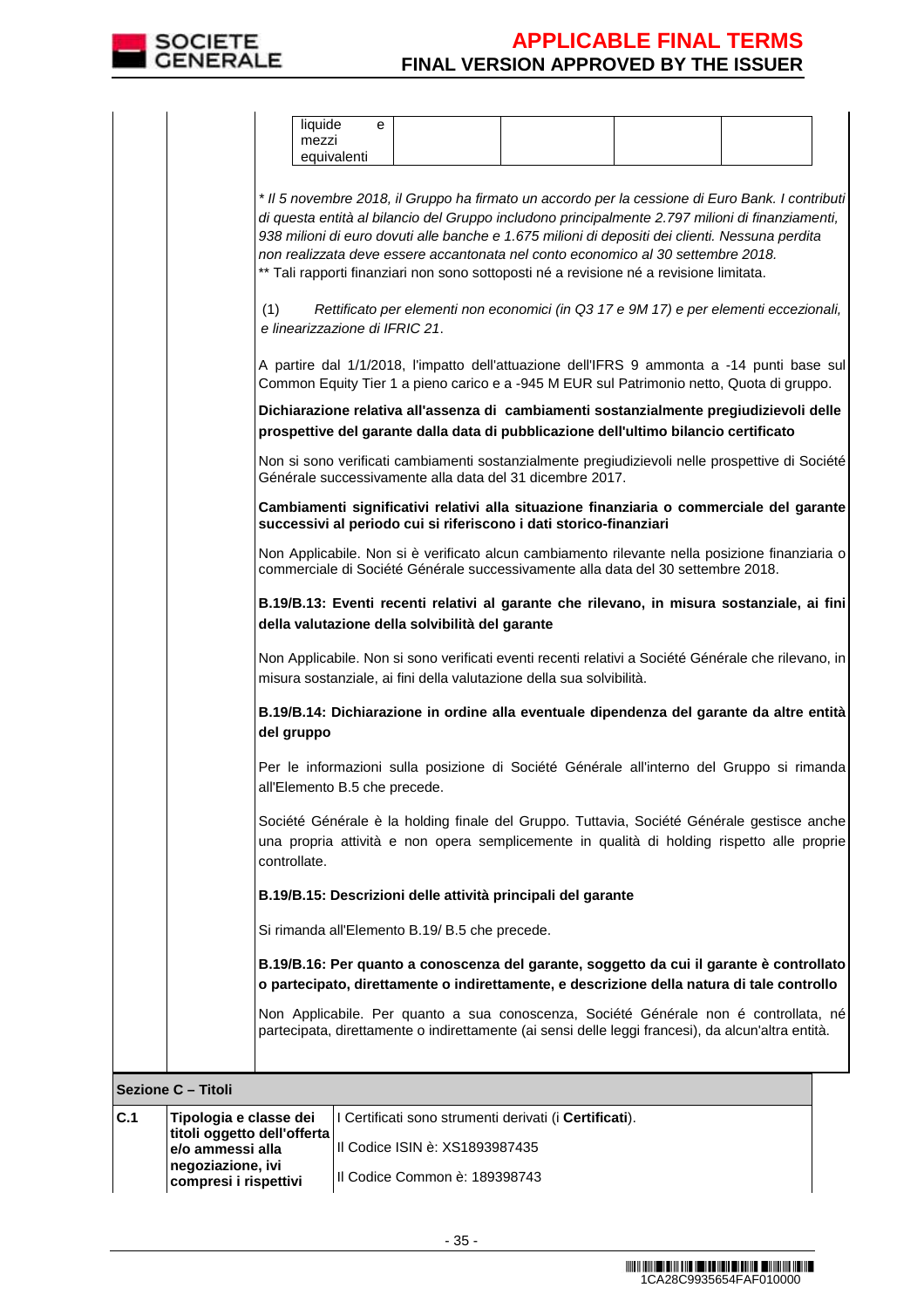

|     | codici identificativi                                                            |                                                                                                                                                                                                                                                                                                                                           |  |  |
|-----|----------------------------------------------------------------------------------|-------------------------------------------------------------------------------------------------------------------------------------------------------------------------------------------------------------------------------------------------------------------------------------------------------------------------------------------|--|--|
| C.2 | Valuta dei titoli oggetto<br>di emissione                                        | <b>EUR</b>                                                                                                                                                                                                                                                                                                                                |  |  |
| C.5 | Descrizione di eventuali<br>limitazioni alla libera<br>trasferibilità dei titoli | Non Applicabile. Non sussiste alcuna limitazione alla libera trasferibilità dei<br>Certificati, ferme restando le restrizioni di vendita e trasferimento<br>eventualmente in vigore in talune giurisdizioni, incluse le restrizioni<br>applicabili all'offerta e alla vendita a, o per conto o a beneficio di, Cessionari<br>Autorizzati. |  |  |
|     |                                                                                  | Un Cessionario Autorizzato indica un soggetto che (i) non è soggetto U.S.<br>ai sensi della definizione indicata da Regulation S; e (ii) non è un soggetto<br>che rientra in una qualsiasi definizione di soggetto U.S. ai fini di qualsivoglia<br>regola CEA o CFTC, o linee guida o ordinanze proposte o emesse da CEA.                 |  |  |
| C.8 | Diritti connessi ai titoli,<br>tra cui i relativi limiti e<br>priorità           | Diritti connessi ai titoli:                                                                                                                                                                                                                                                                                                               |  |  |
|     |                                                                                  | I Certificati, salvo ove rimborsati in anticipo, daranno diritto a ciascun<br>portatore dei Certificati (il Portatore dei Certificati) a ricevere un<br>ammontare di rimborso che potrebbe risultare inferiore, uguale o maggiore<br>rispetto all'importo inizialmente investito (si rimanda all'Elemento C.18).                          |  |  |
|     |                                                                                  | Il Portatore dei Certificati avrà diritto a pretendere l'immediato pagamento di<br>qualunque importo nel caso in cui:                                                                                                                                                                                                                     |  |  |
|     |                                                                                  | - l'Emittente non paghi o non rispetti gli altri obblighi ai sensi dei Certificati                                                                                                                                                                                                                                                        |  |  |
|     |                                                                                  | - il Garante non adempia ai propri obblighi ai sensi della Garanzia o la<br>garanzia del Garante non sia più valida; o                                                                                                                                                                                                                    |  |  |
|     |                                                                                  | - risultino pendenti procedimenti di insolvenza o fallimento nei confronti<br>dell'Emittente.                                                                                                                                                                                                                                             |  |  |
|     |                                                                                  | La modifica dei termini contrattuali dei Certificati richiede necessariamente il<br>consenso dei Portatori dei Certificati ai sensi delle disposizioni di un<br>accordo di agenzia, reso disponibile ai Portatori dei Certificati su richiesta<br>dell'Emittente.                                                                         |  |  |
|     |                                                                                  | Rinuncia ai diritti di compensazione<br>I Portatori dei Certificati rinunciano a qualsiasi diritto di compensazione e<br>ritenzione con riferimento ai Certificati, nella misura consentita dalla legge.                                                                                                                                  |  |  |
|     |                                                                                  | Legge applicabile                                                                                                                                                                                                                                                                                                                         |  |  |
|     |                                                                                  | I Certificati e qualsiasi obbligazione extra-contrattuale derivante dai o<br>relativa ai Certificati saranno disciplinati e interpretati ai sensi della legge<br>inglese.                                                                                                                                                                 |  |  |
|     |                                                                                  | L'Emittente accetta la competenza dei tribunali inglesi in relazione a<br>qualunque controversia nei confronti dell'Emittente, e che i Portatori dei<br>Certificati possano promuovere un'azione legale innanzi a qualunque altro<br>tribunale competente.                                                                                |  |  |
|     |                                                                                  | Priorità:                                                                                                                                                                                                                                                                                                                                 |  |  |
|     |                                                                                  | I Certificati sono obbligazioni dirette, incondizionate, non garantite e non<br>subordinate dell'Emittente e saranno pari passu rispetto a tutte le altre<br>obbligazioni dirette, incondizionate, non garantite e non subordinate<br>dell'Emittente, presenti e future, in circolazione.                                                 |  |  |
|     |                                                                                  | Limiti ai diritti connessi ai titoli:                                                                                                                                                                                                                                                                                                     |  |  |
|     |                                                                                  | - L'Emittente potrà rimborsare anticipatamente i Certificati sulla base del<br>loro valore di mercato per motivi di natura fiscale o nel caso in cui si<br>verifichino eventi straordinari che incidano sugli strumenti sottostanti o nel<br>caso in cui si verifichi un ulteriore(i) evento(i) di turbativa.                             |  |  |
|     |                                                                                  | - L'Emittente potrà apportare modifiche alle condizioni in caso di correzioni<br>che incidano sullo strumento sottostante, e, al verificarsi di eventi<br>straordinari che incidano sullo(gli) strumento(i) sottostante(i) o al verificarsi                                                                                               |  |  |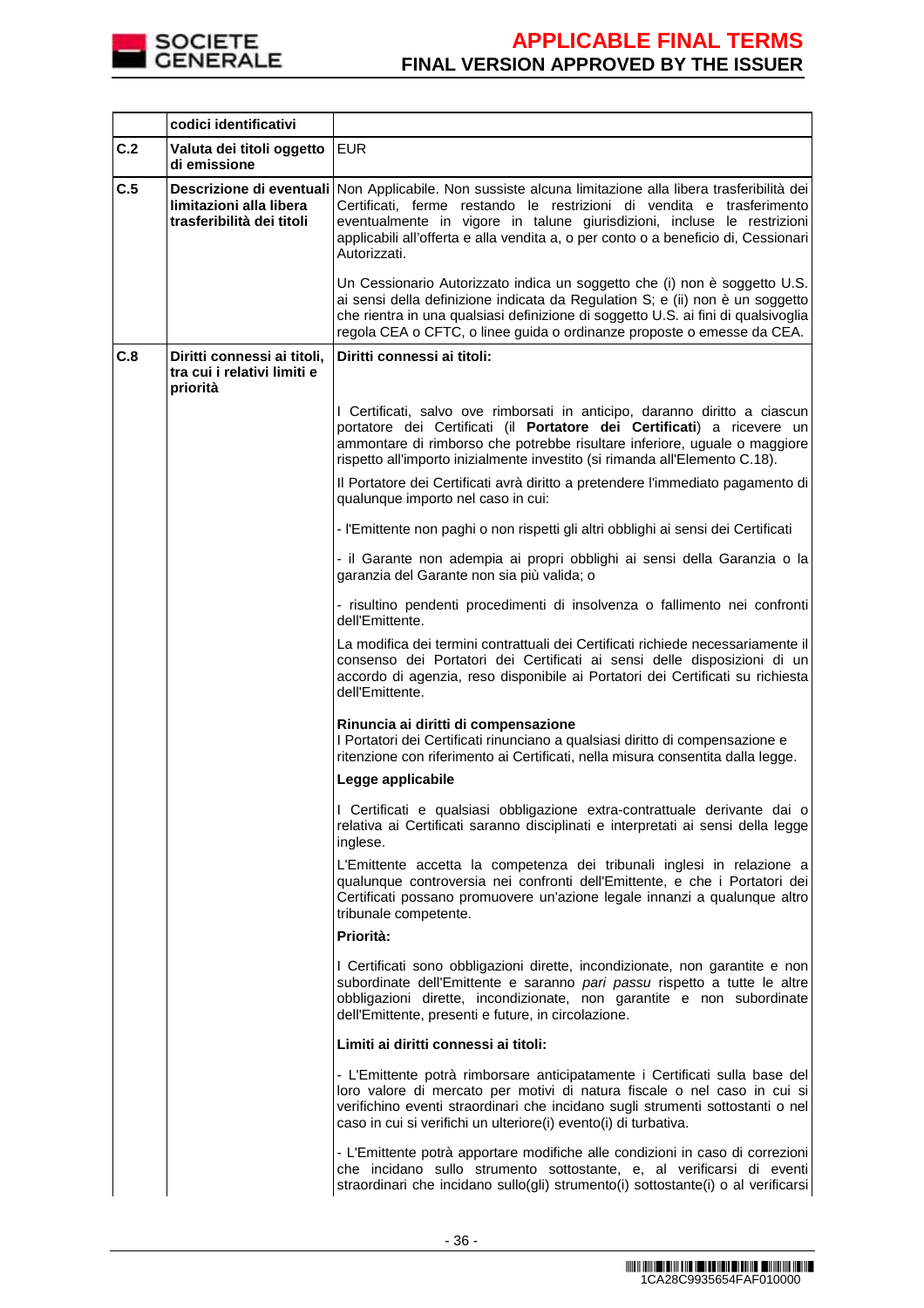di ulteriori eventi di turbativa, l'Emittente potrà procedere alla sostituzione dello(gli) strumento(i) sottostante(i) con un(dei) nuovo(i) strumento(i) sottostante(i), o alla deduzione da qualunque somma dovuta dell'aumento del costo di copertura, ed in ogni caso senza il consenso dei Portatori dei Certificati;

- L'Emittente potrà procedere alla monetizzazione di tutto o parte degli importi dovuti fino alla data di esercizio finale dei Certificati nel caso in cui si verifichino eventi straordinari che incidano sugli strumenti sottostanti o nel caso in cui si verifichi un ulteriore(i) evento(i) di turbativa.

- i diritti al pagamento di capitale e interessi si prescriveranno entro un periodo di dieci anni (per quanto riguarda il capitale) e cinque anni (per quanto riguarda gli interessi) a decorrere dalla data in cui il pagamento di detti importi è divenuto per la prima volta esigibile e non sia stato onorato.

 - In caso di mancato pagamento da parte dell'Emittente, i Portatori dei Certificati non intraprenderanno alcun procedimento, legale o di altro tipo, né avanzeranno pretese nei confronti dell'Emittente. Ciononostante, i Portatori dei Certificati continueranno ad avere il diritto di pretendere dal Garante il pagamento di qualunque importo non ancora pagato.

### **Tassazione**

Tutti i pagamenti relativi ai Certificati, alle Ricevute e alle Cedole o previsti ai sensi della Garanzia saranno effettuati senza ritenute o detrazioni in relazione a o in acconto a fronte di alcuna tassa, imposta, accertamento od onere governativo di qualunque natura imposti, esatti, riscossi, trattenuti o accertati, al presente o in futuro, da o per conto di qualunque Autorità Fiscale, salvo ove tale ritenuta o detrazione sia richiesta a norma di legge.

Nel caso in cui sia necessario detrarre o trattenere qualunque importo in relazione a o per conto di qualunque Autorità Fiscale, il relativo Emittente o, a seconda dei casi, il Garante provvederà (salvo che in determinate circostanze), nella misura massima consentita dalla legge, a versare tale importo aggiuntivo ove necessario, in modo che ciascun Portatore dei Certificati, Portatore delle Ricevute o Portatore delle Cedole percepisca, dopo la detrazione o ritenuta a fronte di tali tasse, imposte, accertamenti od oneri governativi, l'intero importo in quel momento dovuto ed esigibile.

Nonostante le disposizioni precedenti, in nessun caso l'Emittente o, a seconda dei casi, il Garante, sarà tenuto al pagamento di qualsivoglia importo addizionale in relazione ai Certificati, alle Ricevute e alle Cedole, a fronte di eventuali ritenute o detrazioni (i) che siano richieste ai sensi di un accordo descritto nella Sezione 1471(b) dell'Internal Revenue Code del 1986 (il " Codice") o altrimenti imposte in base alle Sezioni dalla 1471 alla 1474 del Codice, ogni regolamento o accordo a norma dello stesso, o qualsiasi interpretazione ufficiale di ciò, ovvero qualsivoglia legge che dia attuazione ad un approccio intergovernativo ad esso relativo o (ii) che siano imposte ai sensi della Sezione 871(m) del Codice.

#### Dove:

Per Giurisdizione Fiscale si intende il Lussemburgo ovvero qualsivoglia struttura politica o relativa autorità di riferimento che abbia potere in materia fiscale.

| C.11 | l Se i titoli offerti sono o<br>saranno oggetto di una<br>domanda di<br>ammissione alla<br>negoziazione ai fini di<br>ottenerne la<br>distribuzione su un<br>mercato regolamentato<br>o in altri mercati<br>equivalenti, con<br>indicazione dei mercati<br>in questione | Sarà presentata domanda di ammissione alla negoziazione dei Certificati<br>sull'EuroTLX, un Sistema Multilaterale di Negoziazione organizzato el<br>gestito da EuroTLX Sim S.p.A. |
|------|-------------------------------------------------------------------------------------------------------------------------------------------------------------------------------------------------------------------------------------------------------------------------|-----------------------------------------------------------------------------------------------------------------------------------------------------------------------------------|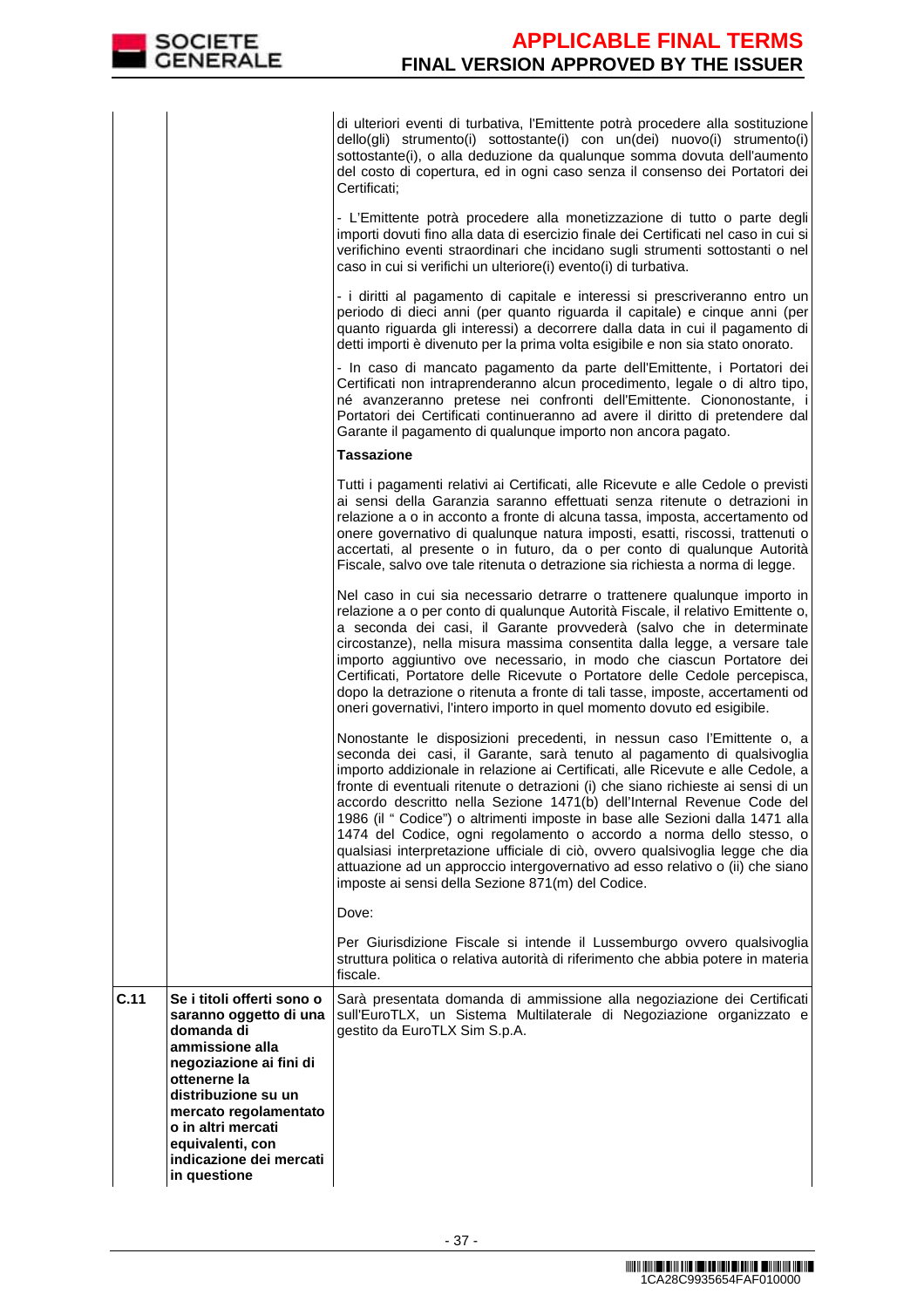

| C.15 | Modo in cui il valore<br>dello strumento(i)<br>sottostante(i) incide sul<br>valore dell'investimento | Il valore dei Certificati, il pagamento di un importo cedolare alla relativa<br>data di pagamento interessi a un Titolare dei Certificati, il pagamento di un<br>importo a titolo di rimborso anticipato automatico alla relativa data di<br>rimborso anticipato automatico e il pagamento di un importo di rimborso ad<br>un Titolare dei Certificati alla data di esercizio finale, dipenderanno dalla<br>performance del sottostante o dei sottostanti alla relativa data di<br>valutazione (o alle relative date di valutazione).<br>Il valore dei Certificati è correlato alla performance positiva o negativa dello<br>strumento sottostante. Gli importi da pagare sono determinati in base alla<br>condizione che risulta soddisfatta (o non soddisfatta) nel caso in cui la<br>performance dello strumento sottostante sia superiore o uguale rispetto |                                                                                                                                                                                                                                                                                                                                                                                                                                                                                                                                                                                                                                                                   |  |
|------|------------------------------------------------------------------------------------------------------|-----------------------------------------------------------------------------------------------------------------------------------------------------------------------------------------------------------------------------------------------------------------------------------------------------------------------------------------------------------------------------------------------------------------------------------------------------------------------------------------------------------------------------------------------------------------------------------------------------------------------------------------------------------------------------------------------------------------------------------------------------------------------------------------------------------------------------------------------------------------|-------------------------------------------------------------------------------------------------------------------------------------------------------------------------------------------------------------------------------------------------------------------------------------------------------------------------------------------------------------------------------------------------------------------------------------------------------------------------------------------------------------------------------------------------------------------------------------------------------------------------------------------------------------------|--|
|      |                                                                                                      | alla performance di una barriera predefinita.                                                                                                                                                                                                                                                                                                                                                                                                                                                                                                                                                                                                                                                                                                                                                                                                                   |                                                                                                                                                                                                                                                                                                                                                                                                                                                                                                                                                                                                                                                                   |  |
| C.16 | Data di esercizio finale<br>e data di riferimento<br>finale                                          | La data di esercizio finale dei Certificati sarà il 06/02/2024 (la Data di<br>Esercizio Finale), e la data di riferimento finale sarà l'ultima data di<br>valutazione.<br>La Data di Esercizio Finale può essere modificata ai sensi di quanto                                                                                                                                                                                                                                                                                                                                                                                                                                                                                                                                                                                                                  |                                                                                                                                                                                                                                                                                                                                                                                                                                                                                                                                                                                                                                                                   |  |
|      |                                                                                                      | disposto nel precedente Elemento C.8 e del successivo Elemento C.18.                                                                                                                                                                                                                                                                                                                                                                                                                                                                                                                                                                                                                                                                                                                                                                                            |                                                                                                                                                                                                                                                                                                                                                                                                                                                                                                                                                                                                                                                                   |  |
| C.17 | Procedure di<br>regolamento degli<br>strumenti derivati                                              | Regolamento per contanti                                                                                                                                                                                                                                                                                                                                                                                                                                                                                                                                                                                                                                                                                                                                                                                                                                        |                                                                                                                                                                                                                                                                                                                                                                                                                                                                                                                                                                                                                                                                   |  |
| C.18 | Come si ottiene il<br>rendimento sui valori<br>mobiliari derivati                                    | La data di emissione dei Certificati è 31/01/2019 (la Data di Emissione) e<br>ciascun Certificato avrà una denominazione specificata di EUR 100 (la<br><b>Denominazione Specificata)</b>                                                                                                                                                                                                                                                                                                                                                                                                                                                                                                                                                                                                                                                                        |                                                                                                                                                                                                                                                                                                                                                                                                                                                                                                                                                                                                                                                                   |  |
|      |                                                                                                      | Importo Interessi Strutturati                                                                                                                                                                                                                                                                                                                                                                                                                                                                                                                                                                                                                                                                                                                                                                                                                                   | Salvo ove rimborsati in anticipo, in<br>Pagamento<br>ciascuna<br>Data<br>Interessi(i) (i da 1 a 5), l'Emittente<br>pagherà ai Portatori dei Certificati,<br>per ciascun Certificato, un importo<br>determinato dall'Agente di Calcolo<br>come segue:<br>Scenario 1:<br>alla<br>Se<br>Data<br>Valutazione(i),<br>Performance(i) è superiore o pari a<br>-30,0%, allora:<br>Importo Interessi Strutturati(i) =<br>Max(0; Denominazione Specificata<br>x (i x 6,1%) -<br>SommaCedolePagate(i-1))<br><b>Scenario 2:</b><br>Se<br>alla<br>Data<br>Valutazione(i),<br>Performance(i) è inferiore a -30,0%,<br>allora:<br>Importo Interessi Strutturati(i) = 0<br>(zero) |  |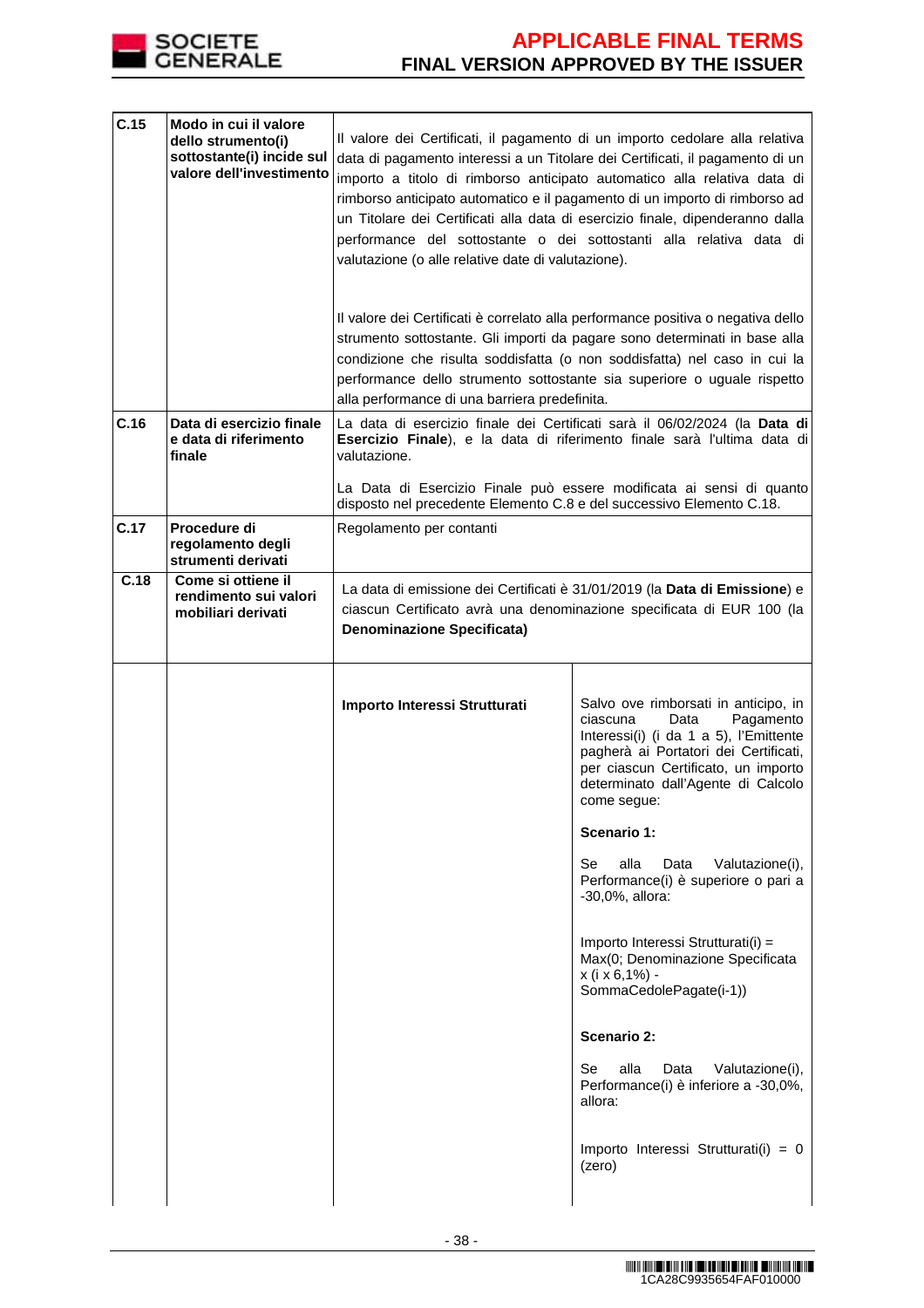

|  | Periodi Interessi Specificati/Date<br>Pagamento Interessi:         | Date Pagamento Interessi(i) (i da 1<br>a 4): 5 Giorni Lavorativi dopo la<br>Data<br>Valutazione(i)<br>Data<br>Pagamento Interessi (5): la Data di<br><b>Esercizio Finale</b>                                                                                                                                                                    |
|--|--------------------------------------------------------------------|-------------------------------------------------------------------------------------------------------------------------------------------------------------------------------------------------------------------------------------------------------------------------------------------------------------------------------------------------|
|  | del<br><b>Rimborso</b><br>Importo<br><b>Anticipato Automatico:</b> | Salvo ove rimborsati in anticipo, nel<br>caso in cui si sia verificato un<br>Evento di Rimborso Anticipato<br>allora<br>l'Emittente<br>Automatico.<br>rimborserà in anticipo i Certificati<br>alla Data di Rimborso Anticipato<br>Automatico(i) (i da 1 a 4) ai sensi<br>seguenti previsioni<br>delle<br>in<br>relazione a ciascun Certificato: |
|  |                                                                    | Importo del Rimborso Anticipato<br>Automatico(i) = Denominazione<br>Specificata x (100%)                                                                                                                                                                                                                                                        |
|  | Date del Rimborso Anticipato<br>Automatico:                        | del<br>Rimborso Anticipato<br>Date<br>Automatico(i) (i da 1 a 4): 5 Giorni<br>Lavorativi<br>dopo<br>Data<br>la<br>nella<br>Valutazione(i)<br>quale<br>un<br>Evento di Rimborso Anticipato<br>Automatico si intende essersi<br>verificato.                                                                                                       |
|  | Evento di Rimborso Anticipato<br><b>Automatico:</b>                | Si intende essersi verificato, come<br>stabilito dall'Agente di Calcolo, se<br>in una Data di Valutazione(i) (i da 1<br>a 4), Performance(i) è superiore o<br>pari a 0%.                                                                                                                                                                        |
|  | Importo di Esercizio Finale:                                       | Salvo ove rimborsati in anticipo,<br>l'Emittente rimborserà i Certificati<br>alla Data di Esercizio Finale, ai<br>sensi delle seguenti previsioni in<br>relazione a ciascun Certificato:                                                                                                                                                        |
|  |                                                                    | Scenario 1:                                                                                                                                                                                                                                                                                                                                     |
|  |                                                                    | Se<br>alla<br>Data<br>Valutazione(5),<br>Performance(5) è superiore o pari a<br>-30,0%, allora:                                                                                                                                                                                                                                                 |
|  |                                                                    | di<br>Esercizio Finale<br>Importo<br>$=$<br>Denominazione<br>Specificata<br>x<br>$[100\%]$                                                                                                                                                                                                                                                      |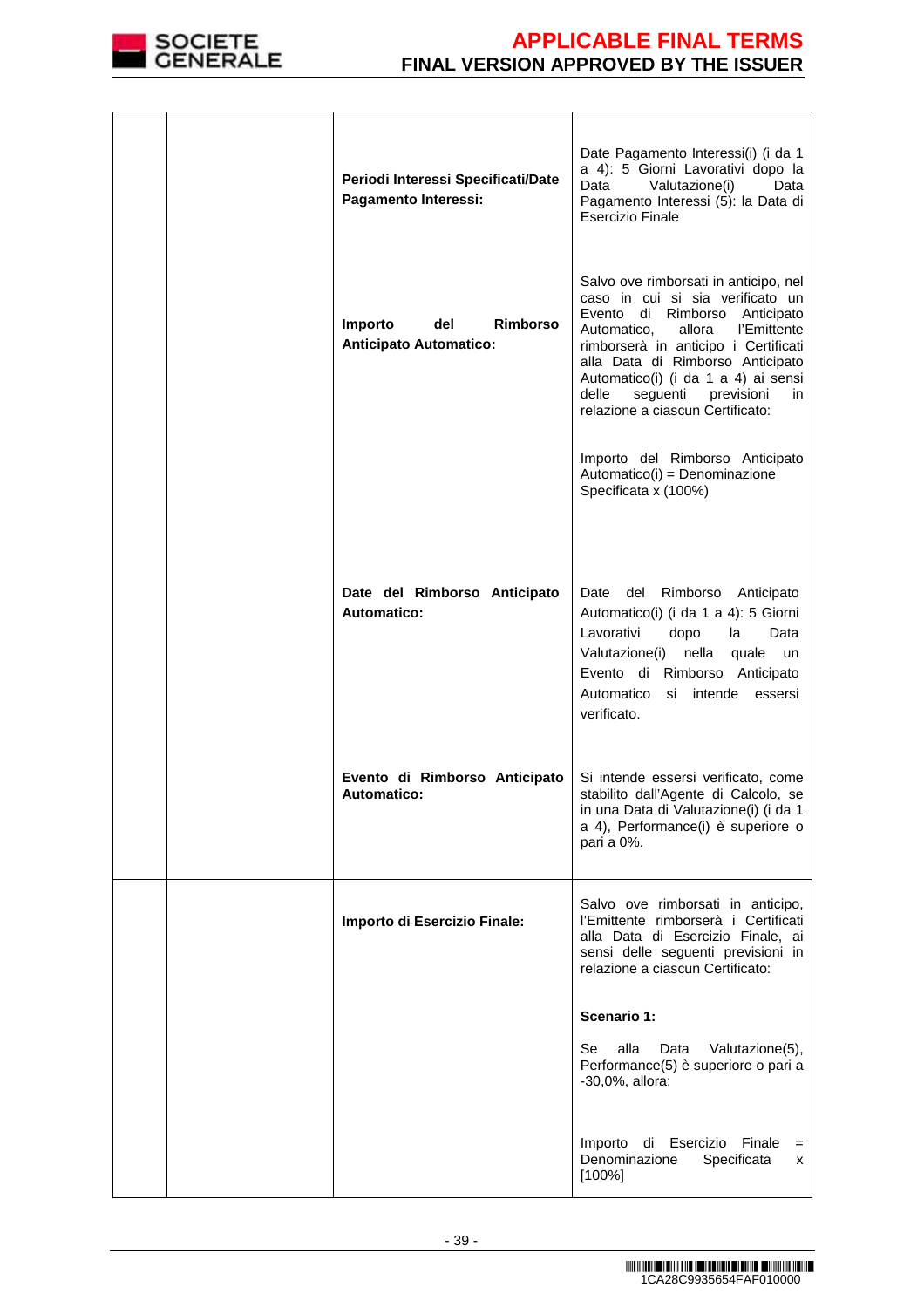

|      |                        |                                                         | <b>Scenario 2:</b>                                                                                                                                                |
|------|------------------------|---------------------------------------------------------|-------------------------------------------------------------------------------------------------------------------------------------------------------------------|
|      |                        |                                                         | alla<br>Se<br>Data<br>Valutazione(5),<br>Performance(5) è inferiore a -<br>30,0%, allora:                                                                         |
|      |                        |                                                         | Importo di Esercizio Finale<br>$=$<br>Denominazione<br>Specificata<br>x<br>$(100% + Performance(5))$                                                              |
|      |                        | <b>Definizioni</b><br>relative<br>alla(e)<br>data(e):   | Applicabile                                                                                                                                                       |
|      |                        | Data di Valutazione(0):<br>(GG/MM/AAAA)                 | 30/01/2019                                                                                                                                                        |
|      |                        | Data di Valutazione(i):<br>(i da 1 a 5)<br>(GG/MM/AAAA) | 30/01/2020;<br>01/02/2021;<br>31/01/2022;<br>30/01/2023;<br>30/01/2024                                                                                            |
|      |                        | Definizioni relative al Prodotto:                       | Applicabile,<br>nel<br>rispetto<br>delle<br>previsioni della Condizione 4 dei<br>Termini e Condizioni Aggiuntivi<br>relativi alle Formule                         |
|      |                        | SommaCedolePagate(i-1)<br>(i da 2 a 5)                  | Indica la SommaCedolePagate(i-2)<br>+ Importo Interessi Strutturati(i-1)<br>Con:<br>SommaCedolePagate $(0) = 0$ (zero)                                            |
|      |                        | Performance(i)<br>(i da 1 a 5)                          | Indica (S(i) /S(0)) - 100%                                                                                                                                        |
|      |                        | S(i)<br>(i da 0 a 5)                                    | Indica<br>rispetto<br>ad<br>ogni<br>Data<br>Valutazione(i) il Prezzo di Chiusura<br>del Sottostante                                                               |
| C.19 | Prezzo di rifermento   | Si<br>rimanda<br>all'Elemento                           | C.18<br>che<br>precede.                                                                                                                                           |
|      | finale del sottostante |                                                         | Prezzo finale di riferimento: il valore dello(gli) strumento(i) sottostante(i)<br>alla(e) relativa(e) data(e) di rilevamento per il rimborso, subordinatamente al |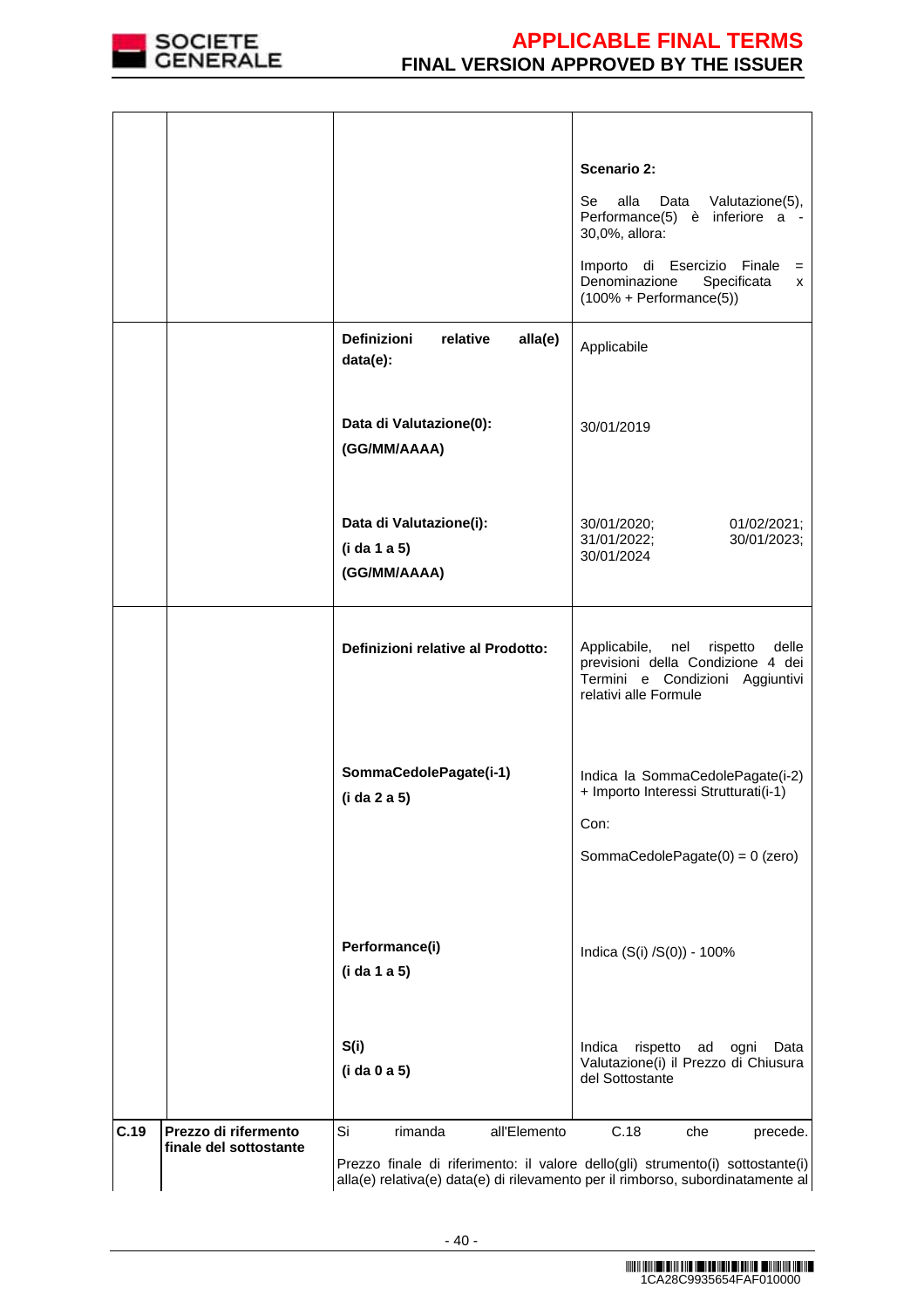

|      |                                                                                                          | verificarsi di determinati eventi straordinari e rettifiche che interessino tale(i)<br>strumento(i) sottostante(i).                                                                                                                          |  |
|------|----------------------------------------------------------------------------------------------------------|----------------------------------------------------------------------------------------------------------------------------------------------------------------------------------------------------------------------------------------------|--|
| C.20 | Tipo di sottostante e<br>informazioni su dove<br>reperire le informazioni<br>sul sottostante             | Il tipo di sottostante è: azione.<br>Informazioni relative al sottostante sono disponibili sui seguenti siti web o<br>pagine elettroniche.                                                                                                   |  |
|      |                                                                                                          | <b>Ticker</b><br><b>Mercato</b><br><b>Società</b><br><b>Sito Internet</b><br><b>Bloomberg</b><br>Regolamentato<br><b>BORSA</b><br>Mediobanca<br><b>MB IM</b><br>www.mediobanca.it<br>ITALIANA S.P.A.<br>SpA                                  |  |
|      | <b>Sezione D - Rischi</b>                                                                                |                                                                                                                                                                                                                                              |  |
| D.2  | Principali informazioni<br>relative ai principali<br>rischi specifici<br>dell'emittente e del<br>garante | Un investimento nei Certificati comporta dei rischi che devono essere<br>valutati prima di qualsiasi decisione di investimento.<br>In particolare, il Gruppo è esposto ai rischi intrinseci della propria attività                           |  |
|      |                                                                                                          | principale, inclusi:                                                                                                                                                                                                                         |  |
|      |                                                                                                          | Rischi economici globali:                                                                                                                                                                                                                    |  |
|      |                                                                                                          | L'economia globale e i mercati finanziari continuano a presentare alti livelli<br>di incertezza, che potrebbero incidere significativamente e negativamente<br>sulle attività, la situazione finanziaria e i risultati economici del Gruppo. |  |
|      |                                                                                                          | I risultati del Gruppo potrebbero essere influenzati dall'esposizione ai<br>mercati regionali.                                                                                                                                               |  |
|      |                                                                                                          | Il gruppo opera in settori molto competitivi, anche nel proprio mercato<br>nazionale.                                                                                                                                                        |  |
|      |                                                                                                          | Rischi di credito:                                                                                                                                                                                                                           |  |
|      |                                                                                                          | Il Gruppo è esposto al rischio di controparte ed al rischio di concentrazione.                                                                                                                                                               |  |
|      |                                                                                                          | Le strategie di copertura del Gruppo non possono impedire tutti i rischi di<br>perdite.                                                                                                                                                      |  |
|      |                                                                                                          | I risultati operativi e la situazione finanziaria del Gruppo possono essere<br>sottoposti ad effetti pregiudizievoli da un aumento significativo di nuove<br>disposizioni o di disposizioni inadeguate.                                      |  |
|      |                                                                                                          | Rischi di mercato:                                                                                                                                                                                                                           |  |
|      |                                                                                                          | Il declino protratto dei mercati finanziari o la ridotta liquidità in tali mercati<br>possono rendere più difficile la vendita di beni o il trasferimento di posizioni<br>commerciali e potrebbero portare a perdite materiali.              |  |
|      |                                                                                                          | La volatilità dei mercati finanziari può causare al Gruppo perdite significative<br>relativamente alle sue attività commerciali e di investimento.                                                                                           |  |
|      |                                                                                                          | La solidità finanziaria e la condotta di altri istituti finanziari e operatori di<br>mercato potrebbero influire negativamente sul Gruppo.                                                                                                   |  |
|      |                                                                                                          | Il Gruppo può generare minori proventi dalle intermediazioni e da altre<br>attività su commissione o a pagamento nei periodi di flessione del mercato.                                                                                       |  |
|      |                                                                                                          | Rischi operativi:                                                                                                                                                                                                                            |  |
|      |                                                                                                          | Il sistema di gestione del rischio del Gruppo potrebbe non essere efficace e<br>può esporre il Gruppo a rischi non identificati o imprevisti, che potrebbero                                                                                 |  |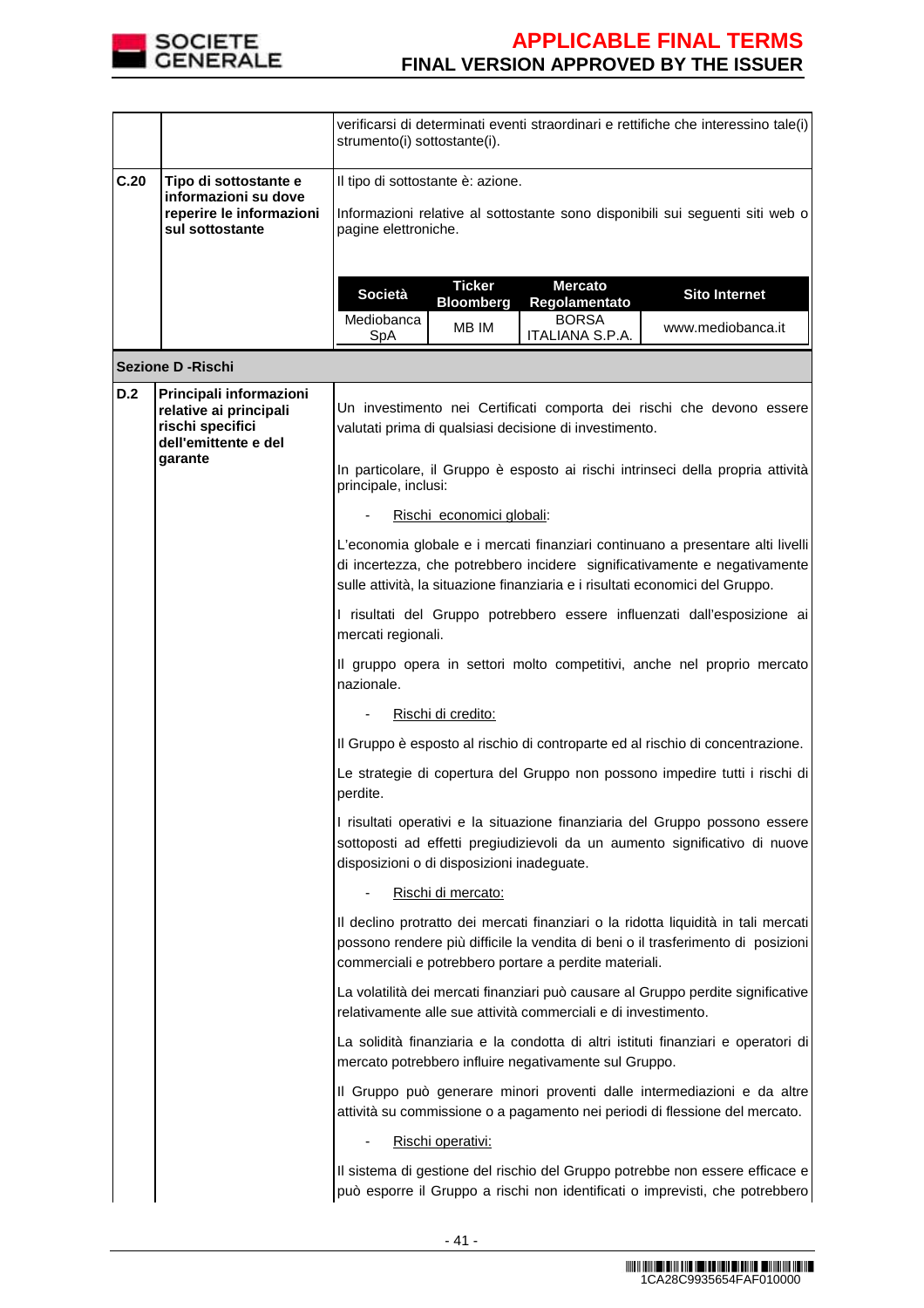

|  | portare a perdite significative.                                                                                                                                                                                                                                                                                                                                                                                                                                                       |
|--|----------------------------------------------------------------------------------------------------------------------------------------------------------------------------------------------------------------------------------------------------------------------------------------------------------------------------------------------------------------------------------------------------------------------------------------------------------------------------------------|
|  | Il fallimento delle operazioni, la conclusione ed i vincoli di capacità che<br>interessano le istituzioni con le quali il Gruppo intrattiene relazioni<br>commerciali, o il guasto o la violazione dei sistemi informatici del Gruppo,<br>potrebbero tradursi in perdite.                                                                                                                                                                                                              |
|  | Al fine di redigere il proprio bilancio consolidato conformemente con gli<br>IFRS come adottati dall'Unione Europea, il Gruppo si affida ad ipotesi e<br>stime che, se non corrette, potrebbero avere un impatto significativo sul<br>bilancio.                                                                                                                                                                                                                                        |
|  | La capacità del Gruppo di attrarre e trattenere personale qualificato nonché<br>cambiamenti significativi nel quadro normativo relativo a personale e<br>retribuzioni, possono materialmente influire negativamente sui rendimenti<br>del Gruppo.                                                                                                                                                                                                                                      |
|  | Se il Gruppo effettua un'acquisizione può non essere in grado di gestire il<br>processo di integrazione in un modo economicamente efficace o ottenere i<br>benefici attesi.                                                                                                                                                                                                                                                                                                            |
|  | Il Gruppo può incorrere in perdite quale conseguenza di eventi imprevisti o<br>catastrofici, inclusi attacchi terroristici e disastri naturali.                                                                                                                                                                                                                                                                                                                                        |
|  | Rischio strutturale di interesse e di cambio:                                                                                                                                                                                                                                                                                                                                                                                                                                          |
|  | Le variazioni dei tassi di interesse possono influenzare negativamente<br>l'attività bancaria e di asset management del Gruppo.                                                                                                                                                                                                                                                                                                                                                        |
|  | Le fluttuazioni dei tassi di cambio potrebbero influire negativamente sui<br>risultati operativi del Gruppo.                                                                                                                                                                                                                                                                                                                                                                           |
|  | Rischio liquidità:                                                                                                                                                                                                                                                                                                                                                                                                                                                                     |
|  | Il Gruppo dipende dall'accesso ai finanziamenti e da altre fonti di liquidità,<br>che possono essere limitate per motivi indipendenti dalla sua volontà.                                                                                                                                                                                                                                                                                                                               |
|  | Rischi regolamentari e reputazionali, contenzioso:                                                                                                                                                                                                                                                                                                                                                                                                                                     |
|  | I danni reputazionali potrebbero danneggiare la posizione di concorrenza<br>del Gruppo.                                                                                                                                                                                                                                                                                                                                                                                                |
|  | Il Gruppo è esposto a rischi legali che potrebbero influire negativamente<br>sulla sua situazione finanziaria e sul risultato delle operazioni.                                                                                                                                                                                                                                                                                                                                        |
|  | Il Gruppo è soggetto a un ampio quadro di vigilanza e regolamentazione in<br>ciascuno dei paesi in cui opera ed i cambiamenti di questi regimi potrebbero<br>avere un effetto significativo sulle attività e sui costi del Gruppo, nonché<br>sull'ambiente finanziario ed economico in cui questo opera.<br>Una serie di misure eccezionali adottate dai governi, dalle banche centrali e<br>dalle autorità di regolamentazione potrebbe essere modificata o conclusa, e<br>le misure. |
|  | Altri rischi:                                                                                                                                                                                                                                                                                                                                                                                                                                                                          |
|  | Rischi relativi all'adozione del piano strategico del Gruppo.                                                                                                                                                                                                                                                                                                                                                                                                                          |
|  | L'affidabilità creditizia ed i rating di credito dell'Emittente possono<br>influenzare il valore di mercato dei Certificates.                                                                                                                                                                                                                                                                                                                                                          |
|  | L'imminente uscita del Regno Unito dall'Unione Europea potrebbe                                                                                                                                                                                                                                                                                                                                                                                                                        |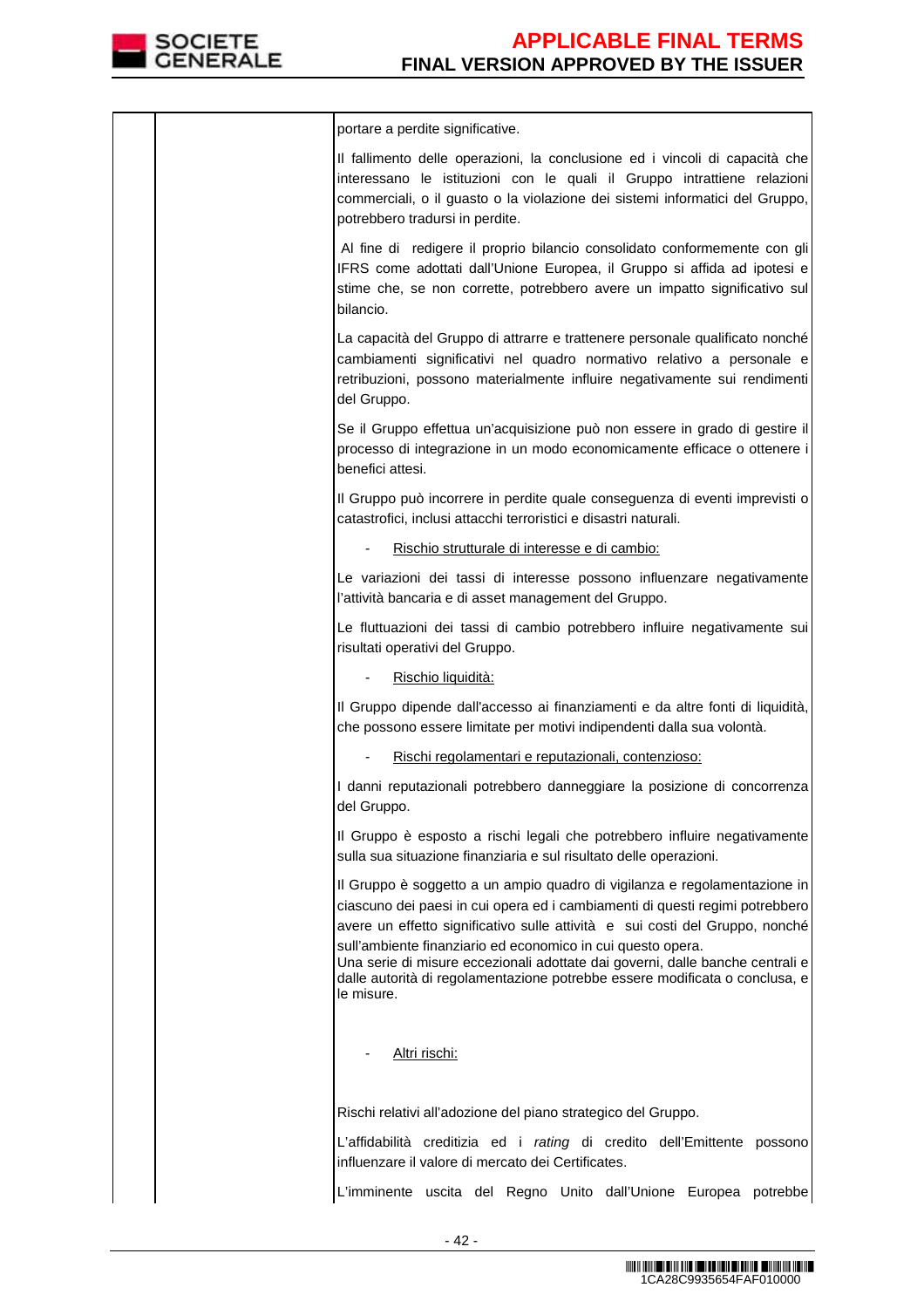

|     |                                                                                                                                                                                                                             | influenzare negativamente il Gruppo.                                                                                                                                                                                                                                                                                                                                                                                                                                                                                                                                                                                                                                                                                                                                                                                                                                                                                                                                |
|-----|-----------------------------------------------------------------------------------------------------------------------------------------------------------------------------------------------------------------------------|---------------------------------------------------------------------------------------------------------------------------------------------------------------------------------------------------------------------------------------------------------------------------------------------------------------------------------------------------------------------------------------------------------------------------------------------------------------------------------------------------------------------------------------------------------------------------------------------------------------------------------------------------------------------------------------------------------------------------------------------------------------------------------------------------------------------------------------------------------------------------------------------------------------------------------------------------------------------|
|     |                                                                                                                                                                                                                             | Poiché l'Emittente è parte del Gruppo, anch'esso è soggetto ai medesimi<br>fattori di rischio.                                                                                                                                                                                                                                                                                                                                                                                                                                                                                                                                                                                                                                                                                                                                                                                                                                                                      |
| D.6 | Principali informazioni<br>relative ai principali<br>rischi specifici dei titoli e<br>avvertenze in merito ai<br>rischi di perdita del<br>valore di tutto o parte del<br>proprio investimento da<br>parte degli investitori | I Certificati possono prevedere un rimborso anticipato automatico al<br>verificarsi di un evento specifico. Conseguentemente, questo potrebbe<br>impedire ai Titolari dei Certificati di beneficiare della performance dello<br>strumento sottostante nell'arco dell'intero periodo inizialmente previsto.                                                                                                                                                                                                                                                                                                                                                                                                                                                                                                                                                                                                                                                          |
|     |                                                                                                                                                                                                                             | I termini e le condizioni dei Certificati possono prevedere disposizioni ai<br>sensi delle quali il verificarsi di determinate turbative di mercato potrebbe<br>comportare ritardi nel regolamento dei Certificati ovvero determinate<br>modifiche. Inoltre, nel caso di eventi che interessino gli strumenti sottostanti,<br>i termini e le condizioni dei Certificati consentono all'Emittente di sostituire<br>gli strumenti sottostanti con strumenti sottostanti nuovi, cessare<br>l'esposizione alle attività sottostanti e applicare un tasso di riferimento ai<br>proventi così ottenuti fino alla data di esercizio finale dei Certificati,<br>prorogare la data di esercizio finale dei Certificati,<br>rimborsare<br>anticipatamente i Certificati sulla base del relativo valore di mercato, o<br>detrarre da qualunque importo dovuto il maggiore costo di copertura, e in<br>ciascun caso senza il preventivo consenso dei Portatori dei Certificati. |
|     |                                                                                                                                                                                                                             | I pagamenti (sia in relazione al capitale sia agli interessi, e sia a scadenza<br>che ad altre date) relativi ai Certificati sono calcolati con riferimento a uno o<br>più sottostanti, il rendimento dei Certificati si basa sulle variazioni del valore<br>del sottostante, il quale può oscillare. Si richiama l'attenzione dei futuri<br>investitori sul fatto che i Certificati potrebbero essere volatili e che gli<br>investitori potrebbero non percepire alcun interesse e perdere tutto il o una<br>parte sostanziale del capitale.                                                                                                                                                                                                                                                                                                                                                                                                                       |
|     |                                                                                                                                                                                                                             | La Garanzia costituisce un'obbligazione contrattuale generale e non<br>garantita del Garante e di nessun altro soggetto. Qualsiasi pagamento<br>inerente ai Certificati è correlato altresì all'affidabilità creditizia del Garante.                                                                                                                                                                                                                                                                                                                                                                                                                                                                                                                                                                                                                                                                                                                                |
|     |                                                                                                                                                                                                                             | Si richiama l'attenzione di coloro che desiderano investire nei Certificati che<br>beneficiano della Garanzia sul fatto che, in caso di mancato pagamento da<br>parte di un Emittente, gli importi cui hanno diritto i Portatori dei Certificati si<br>limiteranno agli importi ottenuti tramite un'apposita azione da promuoversi<br>ai sensi della Garanzia e in conformità ai relativi termini, ed essi non<br>avranno alcun diritto di istituire alcun procedimento, di natura giudiziaria o<br>altrimenti, né di avanzare alcuna pretesa nei confronti dell'Emittente.                                                                                                                                                                                                                                                                                                                                                                                         |
|     |                                                                                                                                                                                                                             | La Garanzia è una mera garanzia di pagamento e non una garanzia relativa<br>alla performance dell'Emittente rilevante né ad alcuno degli altri obblighi<br>dello stesso ai sensi dei Certificati, che beneficiano della Garanzia.                                                                                                                                                                                                                                                                                                                                                                                                                                                                                                                                                                                                                                                                                                                                   |
|     |                                                                                                                                                                                                                             | Société Générale opererà in qualità di emittente ai sensi del Programma, di<br>Garante dei Certificati emessi dall'Emittente e di fornitore di strumenti di<br>copertura per l'Emittente. Di conseguenza, gli investitori saranno esposti<br>non solo al rischio di credito del Garante, ma anche ai rischi operativi<br>derivanti dalla mancanza di indipendenza del Garante con riguardo<br>all'assunzione dei propri doveri e obblighi in qualità di Garante e fornitore di<br>strumenti di copertura.                                                                                                                                                                                                                                                                                                                                                                                                                                                           |
|     |                                                                                                                                                                                                                             | I potenziali conflitti di interesse e i rischi operativi derivanti da tale<br>mancanza di indipendenza dovrebbero in parte essere mitigati dal fatto che<br>all'interno del Garante, l'implementazione della Garanzia e la fornitura di<br>strumenti di copertura compete a divisioni differenti, ognuna gestita come<br>unità operativa distinta, segregata da barriere informative (i cosiddetti<br>Chinese Walls) e gestita da team diversi.                                                                                                                                                                                                                                                                                                                                                                                                                                                                                                                     |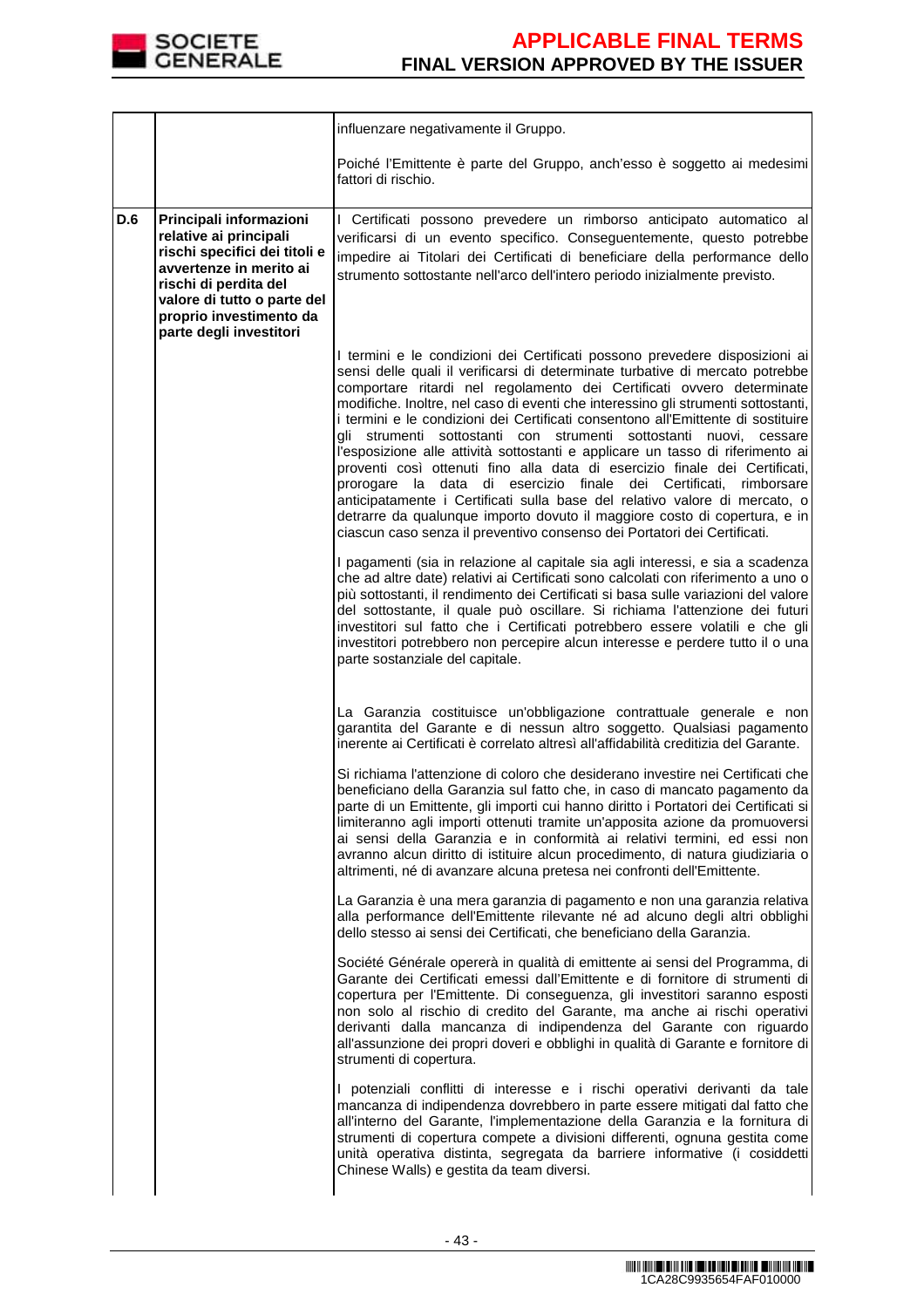|     | <b>SOCIETE</b><br><b>GENERALE</b>                             | <b>APPLICABLE FINAL TERMS</b><br><b>FINAL VERSION APPROVED BY THE ISSUER</b>                                                                                                                                                                                                                                                                                                                                                                                                                                                                                                                                        |
|-----|---------------------------------------------------------------|---------------------------------------------------------------------------------------------------------------------------------------------------------------------------------------------------------------------------------------------------------------------------------------------------------------------------------------------------------------------------------------------------------------------------------------------------------------------------------------------------------------------------------------------------------------------------------------------------------------------|
|     |                                                               | L'Emittente e il Garante, e qualunque delle rispettive controllate e/o affiliate,<br>in relazione alle altre rispettive attività commerciali, potrebbero essere in<br>possesso di, o acquisire, informazioni rilevanti in merito alle attività<br>sottostanti. Tali attività e informazioni potrebbero comportare conseguenze<br>negative per i Portatori dei Certificati.                                                                                                                                                                                                                                          |
|     |                                                               | L'Emittente e il Garante e qualunque delle rispettive controllate e/o affiliate<br>potrebbero operare in altre vesti in relazione ai Certificati, ad esempio in<br>qualità di market maker, agente per il calcolo o agente. Pertanto,<br>potrebbero verificarsi potenziali conflitti di interesse.                                                                                                                                                                                                                                                                                                                  |
|     |                                                               | In relazione all'offerta dei Certificati, l'Emittente e il Garante e/o le rispettive<br>affiliate potrebbero stipulate una o più operazioni di copertura con riguardo<br>a una o più attività di riferimento o relativi derivati, suscettibili di incidere sul<br>prezzo di mercato, sulla liquidità o sul valore dei Certificati.                                                                                                                                                                                                                                                                                  |
|     |                                                               | Nel corso della vita dei Certificati, il valore di mercato degli stessi potrebbe<br>risultare inferiore al capitale investito. Inoltre, in caso di insolvenza da parte<br>dell'Emittente e/o del Garante potrebbe verificarsi la perdita totale del<br>capitale investito.                                                                                                                                                                                                                                                                                                                                          |
|     |                                                               | Si richiama l'attenzione degli investitori sul fatto che potrebbero<br>incorrere nella perdita totale o parziale del proprio investimento.                                                                                                                                                                                                                                                                                                                                                                                                                                                                          |
|     | Sezione E - Offerta                                           |                                                                                                                                                                                                                                                                                                                                                                                                                                                                                                                                                                                                                     |
|     | E.2.b Motivi dell'offerta e<br>utilizzo dei proventi          | I proventi netti di ciascuna emissione di Certificati saranno utilizzati ai fini<br>del finanziamento generico del Gruppo Société Générale, ivi compreso ai<br>fini del perseguimento del profitto.                                                                                                                                                                                                                                                                                                                                                                                                                 |
| E.3 | Descrizione dei termini e<br>delle condizioni<br>dell'offerta | Giurisdizione(i) dell'offerta pubblica: Italia                                                                                                                                                                                                                                                                                                                                                                                                                                                                                                                                                                      |
|     |                                                               | Periodo di Offerta: dal 14/12/2018 al 29/01/2019, salvo in caso di<br>chiusura anticipata.                                                                                                                                                                                                                                                                                                                                                                                                                                                                                                                          |
|     |                                                               | Il Periodo di Offerta relativo ai Certificati collocati in Italia tramite "offerta<br>fuori sede" (ai sensi dell'Articolo 30 del Decreto Legislativo 24.02.1998 n.<br>58, come modificato, il "Testo Unico delle Disposizioni in Materia di<br>Intermediazione Finanziaria o TUF") sarà compreso tra il 14/12/2018<br>(incluso) e il 23/01/2019 (incluso) salvo in caso di chiusura anticipata.                                                                                                                                                                                                                     |
|     |                                                               | Ai sensi dell'Articolo 30, sesto comma, del TUF, la validità e applicabilità<br>delle sottoscrizioni effettuate tramite "offerta fuori sede" sono sospese per<br>un periodo di sette giorni decorrenti dalla data di sottoscrizione da parte<br>dell'investitore. Entro detto termine l'investitore può comunicare il proprio<br>recesso senza spese né corrispettivo, fornendo una comunicazione al<br>collocatore.                                                                                                                                                                                                |
|     |                                                               | Prezzo di Offerta: I Certificati saranno offerti al Prezzo di Emissione, una<br>parte del quale, pari al massimo al 4,00%, è costituita dalla commissione<br>di distribuzione dovuta in via anticipata dall'Emittente al Collocatore.                                                                                                                                                                                                                                                                                                                                                                               |
|     |                                                               | Condizioni a cui è soggetta l'offerta: L'offerta dei Certificati è subordinata<br>alla loro emissione e a qualunque condizione aggiuntiva contenuta nei<br>termini generali di attività degli intermediari finanziari, dagli stessi notificate<br>agli investitori.                                                                                                                                                                                                                                                                                                                                                 |
|     |                                                               | L'Emittente si riserva il diritto di chiudere il Periodo di Offerta prima della<br>stabilita<br>scadenza<br>inizialmente<br>qualunque<br>motivo.<br>per<br>L'Emittente si riserva il diritto di ritirare l'offerta e annullare l'emissione dei<br>Certificati per qualunque motivo e in un qualsiasi momento alla Data di<br>Emissione o precedentemente alla stessa. Resta inteso che qualora un<br>potenziale investitore abbia richiesto la sottoscrizione e l'Emittente eserciti<br>tale diritto, tale potenziale investitore non avrà alcun diritto di sottoscrivere<br>o acquistare altrimenti i Certificati. |
|     |                                                               | La validità dell'offerta è soggetta al rilascio dell'autorizzazione alla<br>negoziazione sull'EuroTLX da parte di EuroTLX Sim S.p.A. entro e non                                                                                                                                                                                                                                                                                                                                                                                                                                                                    |